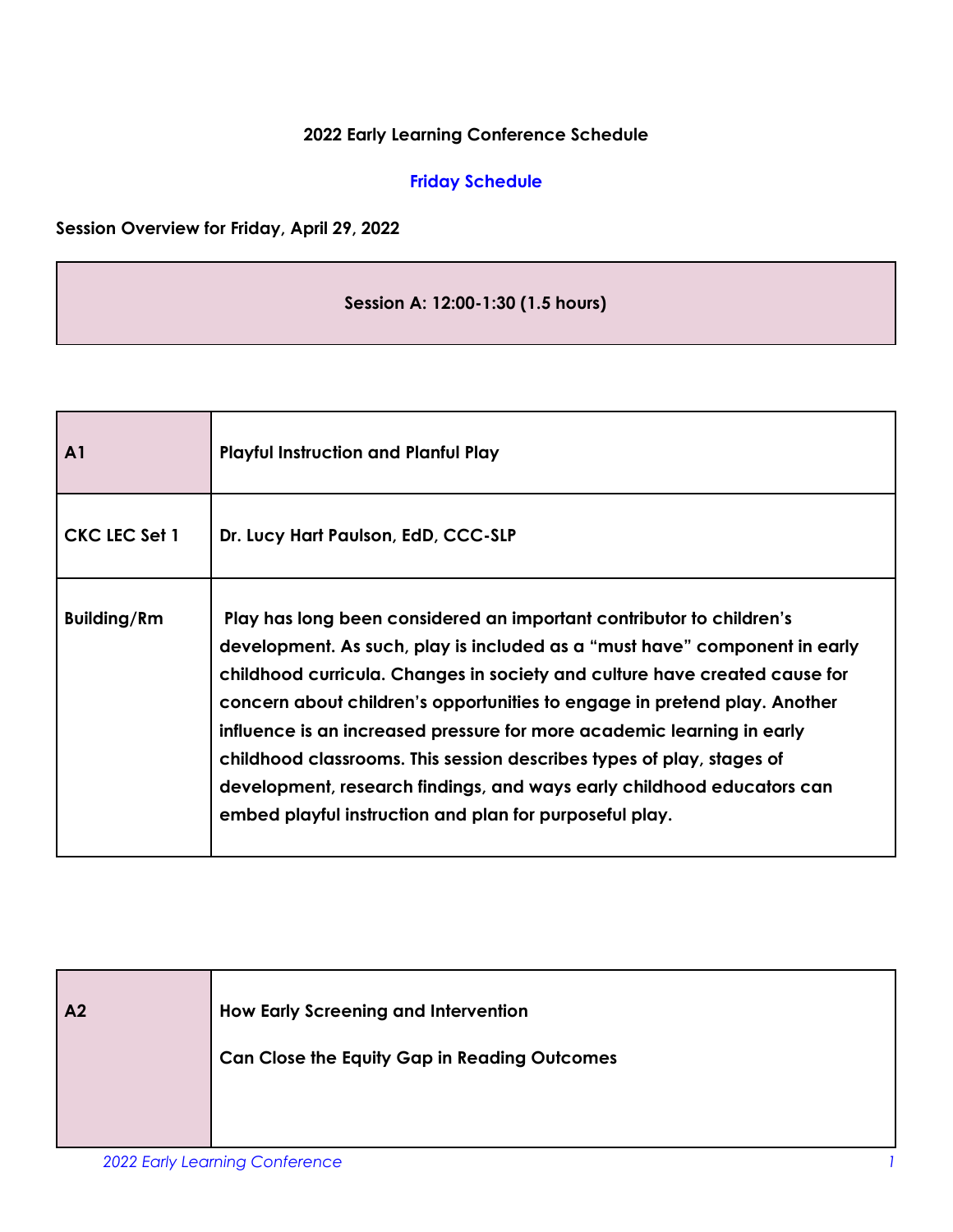|                     | Cómo la Detección Temprana y la Intervención                                                                                                                                                                                                                                                                                                                                                                                                                                                                                                              |
|---------------------|-----------------------------------------------------------------------------------------------------------------------------------------------------------------------------------------------------------------------------------------------------------------------------------------------------------------------------------------------------------------------------------------------------------------------------------------------------------------------------------------------------------------------------------------------------------|
|                     | Pueden Cerrar la Brecha de Equidad en los Resultados de Lectura                                                                                                                                                                                                                                                                                                                                                                                                                                                                                           |
|                     |                                                                                                                                                                                                                                                                                                                                                                                                                                                                                                                                                           |
|                     |                                                                                                                                                                                                                                                                                                                                                                                                                                                                                                                                                           |
| <b>CKC OA Set 1</b> | Shelley Gray, M.Ed.                                                                                                                                                                                                                                                                                                                                                                                                                                                                                                                                       |
|                     | <b>Owner - Great Minds Learning</b>                                                                                                                                                                                                                                                                                                                                                                                                                                                                                                                       |
|                     | <b>Sharon Bellusci</b>                                                                                                                                                                                                                                                                                                                                                                                                                                                                                                                                    |
|                     | <b>Co-lead of Decoding Dyslexia Central Oregon</b>                                                                                                                                                                                                                                                                                                                                                                                                                                                                                                        |
| <b>Building/Rm</b>  | Reading is the most challenging thing for humans to learn and we have to do it<br>as children.                                                                                                                                                                                                                                                                                                                                                                                                                                                            |
|                     | Early childhood experiences and skill building with linguistics are a key<br>foundation for future reading. While a small percentage of children pick up<br>these skills easily, many children struggle with the process. Research shows that<br>early detection and intervention are essential to improving reading outcomes.<br>Join us to learn about the early-literacy screening and practice play-based<br>interventions with sounds and words that will boost the foundational pre-literacy                                                        |
|                     | skills of all children.                                                                                                                                                                                                                                                                                                                                                                                                                                                                                                                                   |
|                     |                                                                                                                                                                                                                                                                                                                                                                                                                                                                                                                                                           |
|                     | La lectura es lo más difícil de aprender para los humanos y tenemos que<br>hacerlo cuando somos niños.                                                                                                                                                                                                                                                                                                                                                                                                                                                    |
|                     | Las experiencias de la primera infancia y el desarrollo de habilidades con la<br>lingüística son una base clave para la lectura futura. Mientras que un pequeño<br>porcentaje de niños adquieren estas habilidades con facilidad, muchos niños<br>luchan con el proceso. Las investigaciones muestran que la detección e<br>intervención temprana son esenciales para mejorar los resultados de lectura.<br>Únase a nosotros para aprender sobre la evaluación de alfabetización<br>temprana y practicar intervenciones basadas en el juego con sonidos y |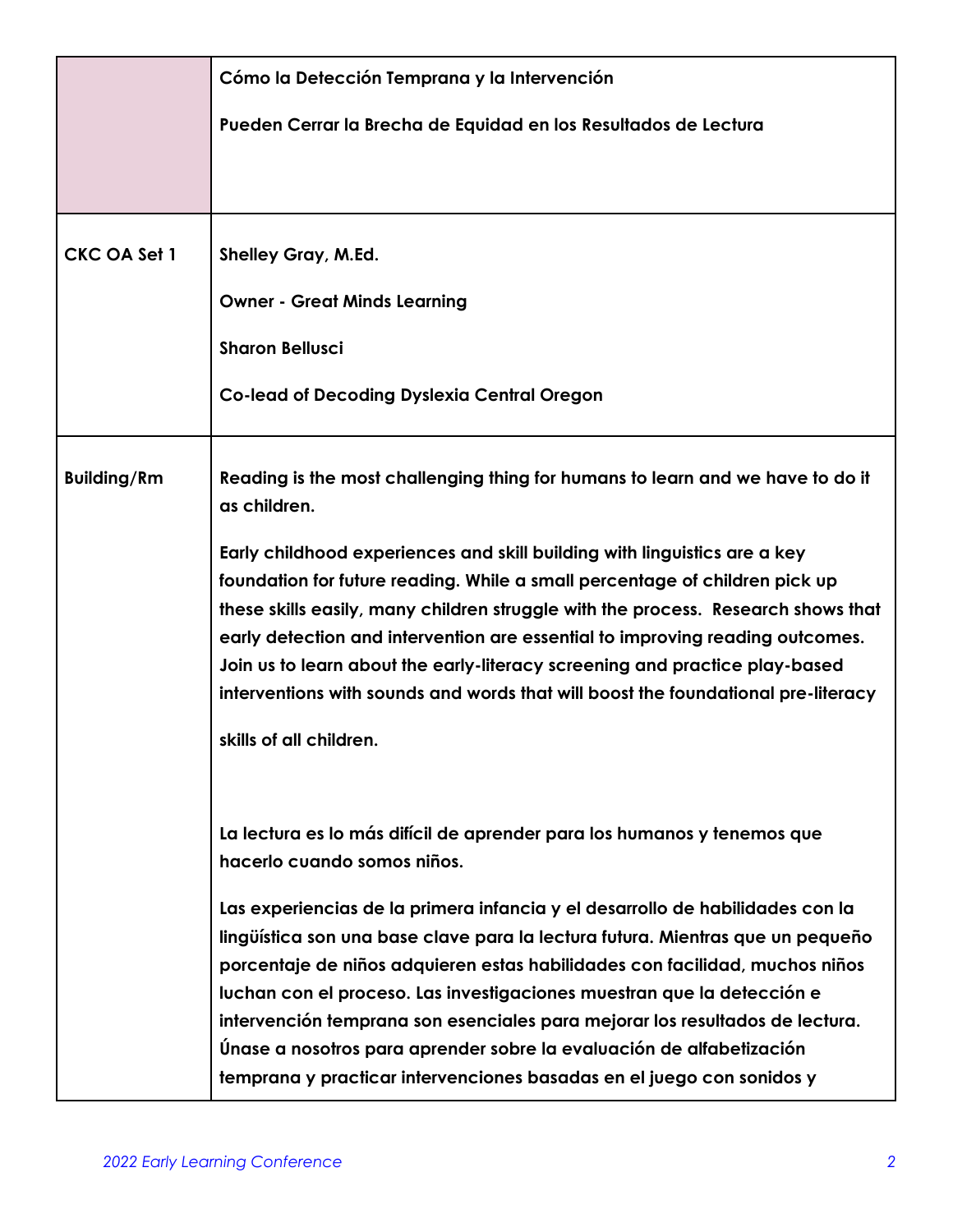|                                              | palabras que impulsarán las habilidades fundamentales de la alfabetización en<br>todos los niños. |
|----------------------------------------------|---------------------------------------------------------------------------------------------------|
| This session includes Spanish interpretation |                                                                                                   |

| A <sub>3</sub>       | <b>Sparking Innovative Learning through Arts</b><br><b>Integration &amp; Reflection</b>                                                                                                                                                                                                                                                                                                                                                                                                                                                                                                                                                                                                                                                                                                                                                                                                                                                                                                                                              |
|----------------------|--------------------------------------------------------------------------------------------------------------------------------------------------------------------------------------------------------------------------------------------------------------------------------------------------------------------------------------------------------------------------------------------------------------------------------------------------------------------------------------------------------------------------------------------------------------------------------------------------------------------------------------------------------------------------------------------------------------------------------------------------------------------------------------------------------------------------------------------------------------------------------------------------------------------------------------------------------------------------------------------------------------------------------------|
| <b>CKC LEC Set 1</b> | Bess Goggins CEO of the Boys & Girls Clubs of Bend<br>Whitney Eskelson Head Of Program for the Boys & Girls Clubs                                                                                                                                                                                                                                                                                                                                                                                                                                                                                                                                                                                                                                                                                                                                                                                                                                                                                                                    |
| <b>Building/Rm</b>   | The focus of this session will be to introduce participants to activities focused on<br>arts integration and reflection that educators can use for a variety of lessons in<br>different subject areas, from social studies definitions to mystery writing to<br>science concepts. Participants will walk away from this session having learned<br>at least three interactive activities they can immediately implement with their<br>students in lessons and classrooms the next day. • Participants will be able to<br>identify the impact of arts integration and reflection for students by acting as<br>students themselves who participate in interactive activities. • Participants will<br>be able to facilitate their own interactive activities involving arts integration by<br>reviewing examples, planning their own version, and practicing it with peers. •<br>Participants will be able to create a metacognitive practice for their students by<br>participating in a metacognitive practice throughout the session. |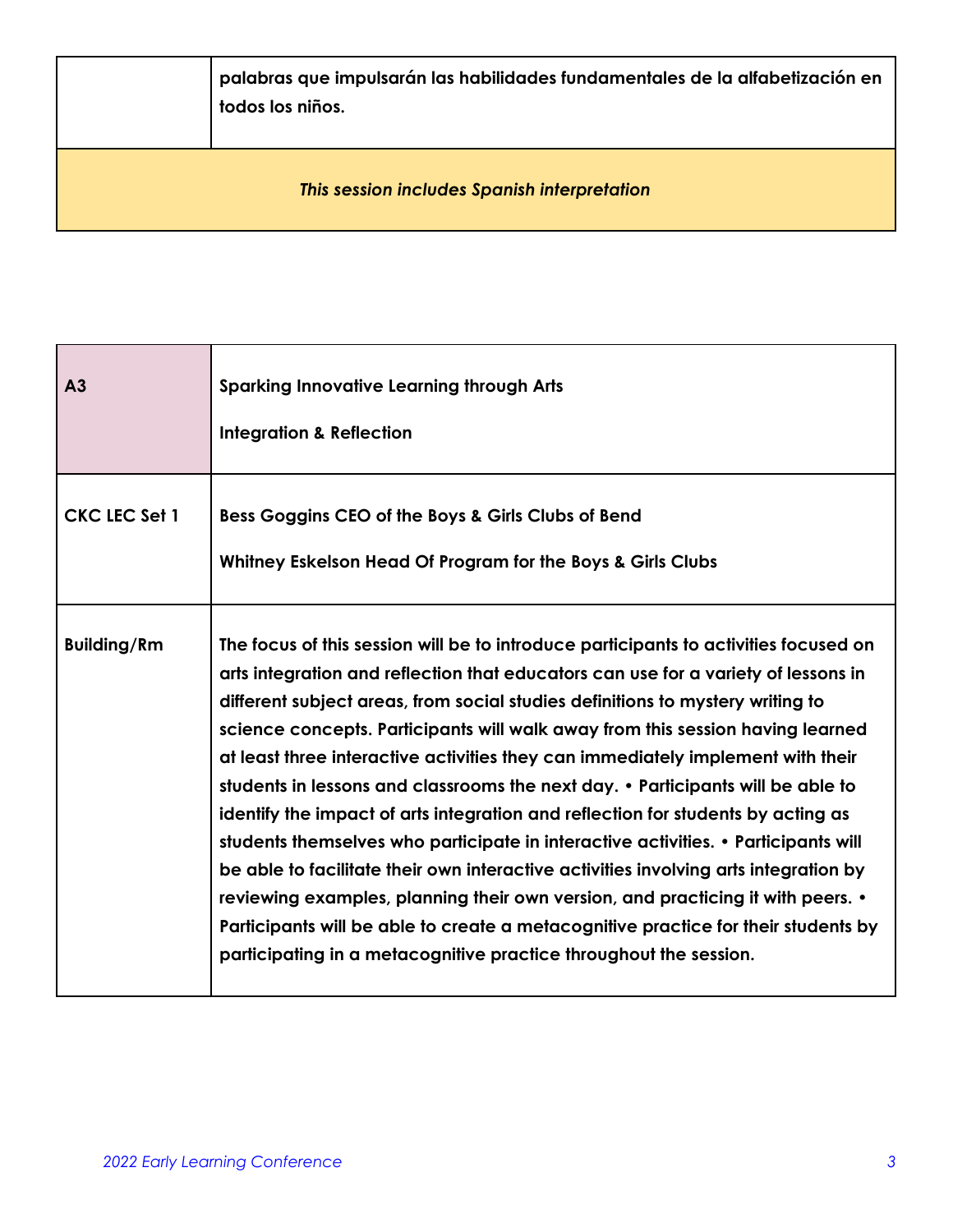| A <sub>4</sub>     | <b>Catalyzing Change in Early Childhood and</b><br><b>Elementary Mathematics Education</b>                                                                                                                                                                                                                                                                                                                                                                                                                                                                                                                                                        |
|--------------------|---------------------------------------------------------------------------------------------------------------------------------------------------------------------------------------------------------------------------------------------------------------------------------------------------------------------------------------------------------------------------------------------------------------------------------------------------------------------------------------------------------------------------------------------------------------------------------------------------------------------------------------------------|
| CKC LEC Set 1      | <b>Regine Childs, High Desert ESD</b>                                                                                                                                                                                                                                                                                                                                                                                                                                                                                                                                                                                                             |
| <b>Building/Rm</b> | In K-12 mathematics education so much conversations and discussions and<br>focus are around High School mathematics education. There is a lack of<br>recognition that the strength and needs of our pre-school/pre-kindergarten<br>children and elementary age students must be taken in consideration in our<br>conversations addressing the alignment of those developing early learner years.<br>b. Outcomes: i. Finding and dismantling structural barriers that hinder each and<br>every student to be included in mathematics education ii. Implementing<br>equitable instructional practices to cultivate students' mathematical identity. |

| A <sub>5</sub>      | Self-Care for you in Early Childhood                                                                                                                                                                                                                                                               |
|---------------------|----------------------------------------------------------------------------------------------------------------------------------------------------------------------------------------------------------------------------------------------------------------------------------------------------|
| <b>CKC PPLD Set</b> | Anita Hisatake, Quality Improvement Manager Neighbor Impact<br>Sara Depinte, Preschool Promise Instructional Coordinator                                                                                                                                                                           |
| <b>Building/Rm</b>  | Participants will explore the science behind self-care within early childhood<br>programs. We will look at what programs have done in the past and what we can<br>for future. We will create a realistic self-care plan for early childhood<br>providers/educators and make self-care kits to use. |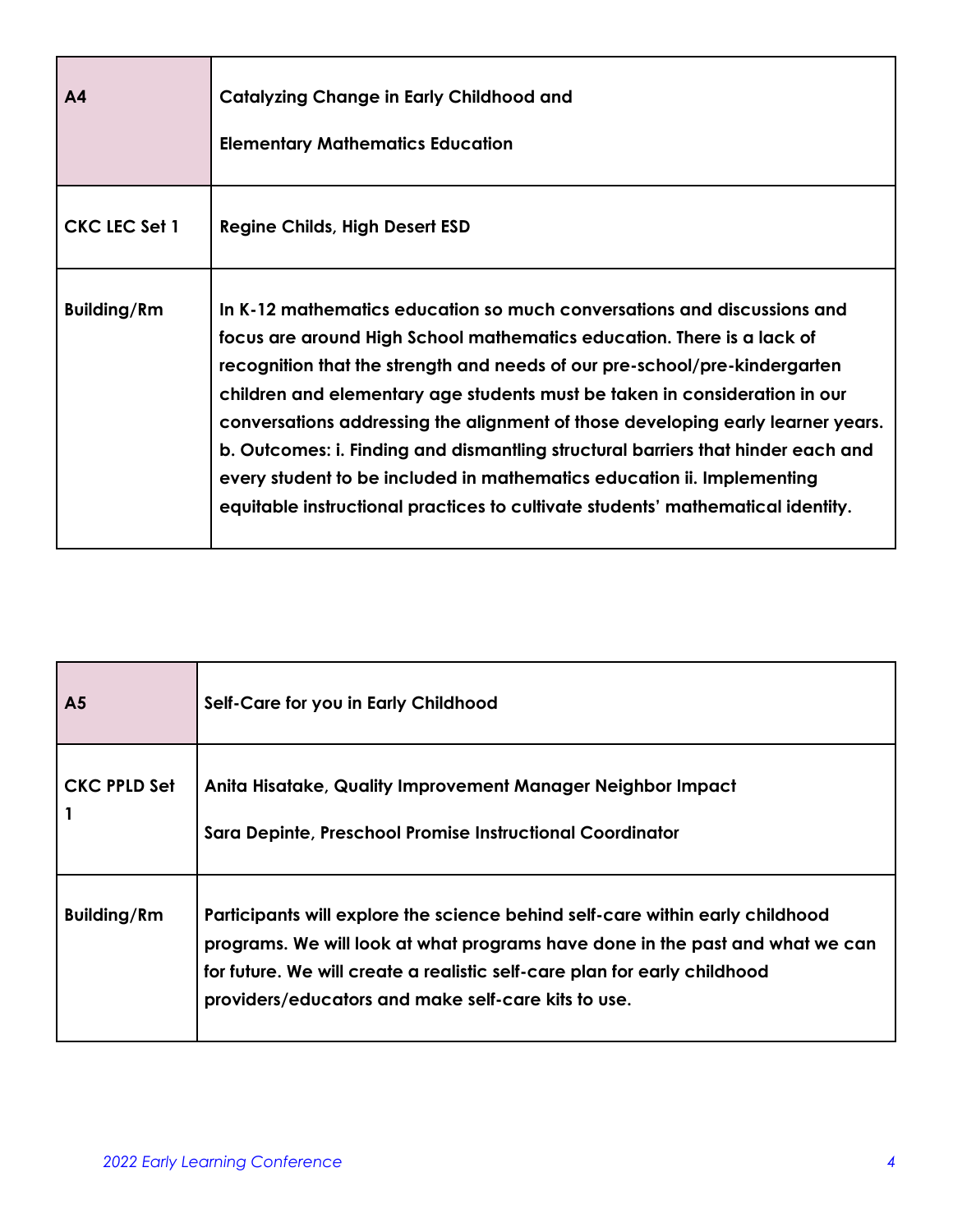| A6                 | Exploring the Children's Literature Equity Resource Center at COCC                                                                                                                                                                                                                                                                                                                                                                                                                                                                                                                                                                                                                                                                                                                                                                                                                                                                                                                                                                                                                                                                                                                                                                                                                                                                                                                                                                                                                                                                           |
|--------------------|----------------------------------------------------------------------------------------------------------------------------------------------------------------------------------------------------------------------------------------------------------------------------------------------------------------------------------------------------------------------------------------------------------------------------------------------------------------------------------------------------------------------------------------------------------------------------------------------------------------------------------------------------------------------------------------------------------------------------------------------------------------------------------------------------------------------------------------------------------------------------------------------------------------------------------------------------------------------------------------------------------------------------------------------------------------------------------------------------------------------------------------------------------------------------------------------------------------------------------------------------------------------------------------------------------------------------------------------------------------------------------------------------------------------------------------------------------------------------------------------------------------------------------------------|
| <b>Exploration</b> | <b>COCC Faculty and Staff</b>                                                                                                                                                                                                                                                                                                                                                                                                                                                                                                                                                                                                                                                                                                                                                                                                                                                                                                                                                                                                                                                                                                                                                                                                                                                                                                                                                                                                                                                                                                                |
| LIB-CLERC Set 1    | As you begin your conference journey, Explore COCC Barber Library Children's<br>Literature & Equity Resource Center (CLERC)—a dynamic collection of<br>equity-focused, resilience-building, and culturally responsive children's literature<br>located on the main floor of Barber Library—available to conference attendees<br>8am to 5pm Friday, April 29 <sup>th</sup> . CLERC is open to all educators, students, and<br>community members throughout the Central Oregon region and includes<br>picture books, board books and young adult literature reflecting the rich<br>diversity of world experiences and cultures, and covers a variety of subject<br>areas including STEM, the arts, literature and social issues. In addition to books,<br>the CLERC collection includes resources, including STEM kits to support early<br>learning exploration of Science, Technology, Engineering, and Mathematics as<br>well as materials to support early engagement with key literacy skills, such as<br>phonological development, alphabetic understanding, and comprehension<br>strategies. All are welcome to visit the space and to talk with library and<br>education faculty about how to use the CLERC collection in early learning<br>programs. While you're here, plan on getting a library card at the Barber Library<br>circulation desk if you don't already have one (it's easy-just bring photo ID or<br>proof of address) and check out some beautiful, diverse children's books and<br>materials while at the conference. |

| $\overline{A}$ | <b>Central Oregon Regional Educator Network: AMPLIFY with Cozy Conversations</b> |
|----------------|----------------------------------------------------------------------------------|
| CKC FCS Set 1  | <b>Shandell Landon and Georgina Monrean</b>                                      |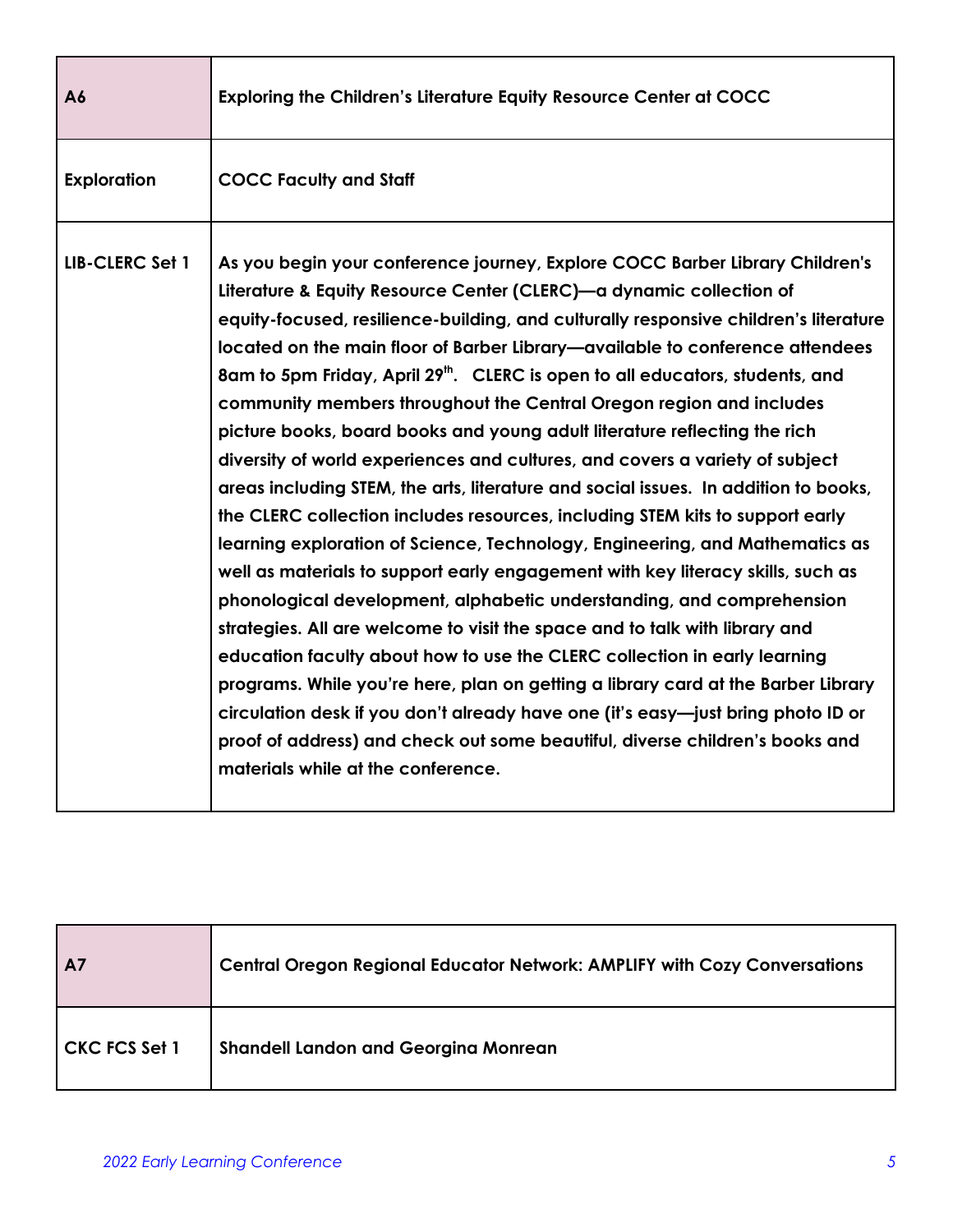| <b>Building/Rm</b> | Central Oregon Regional Educator Network focuses on improving aspects of the<br>teacher experience, including recruitment, teacher development, retention, and<br>leadership building. COREN is especially focused on improving these<br>experiences for our teachers of color. Through AMPLIFY Central Oregon<br>educators of color and students pursuing a career in education can participate<br>in a variety of activities which prioritize teacher voice and utilize a continuous<br>improvement process to make changes in our systems that help teachers<br>succeed. |
|--------------------|-----------------------------------------------------------------------------------------------------------------------------------------------------------------------------------------------------------------------------------------------------------------------------------------------------------------------------------------------------------------------------------------------------------------------------------------------------------------------------------------------------------------------------------------------------------------------------|
|                    | Join us for an overview of COREN and AMPLIFY. We will define and identify how<br>COREN and AMPLIFY can support you as an educator! During this session, we<br>will engage in a 'Cozy Conversation' to discuss and capture what you are<br>experiencing in the field of education and better ways we can support<br>educators, both educators of color and white allies.                                                                                                                                                                                                     |

# **Session B: 1:45-3:15 (1.5 hours)**

| B <sub>1</sub>       | Pages of PRIDE: Exploring children's literature that supports and celebrates<br><b>LGBTQIA+ Families</b>                         |
|----------------------|----------------------------------------------------------------------------------------------------------------------------------|
| <b>CKC-LEC Set 1</b> | Presenters: Cat Finney, COCC; Teresa Ashford, OSU, WSU; Chris Rubio, COCC;<br><b>Brittany Nichols, COCC; Freddy Jordet, COCC</b> |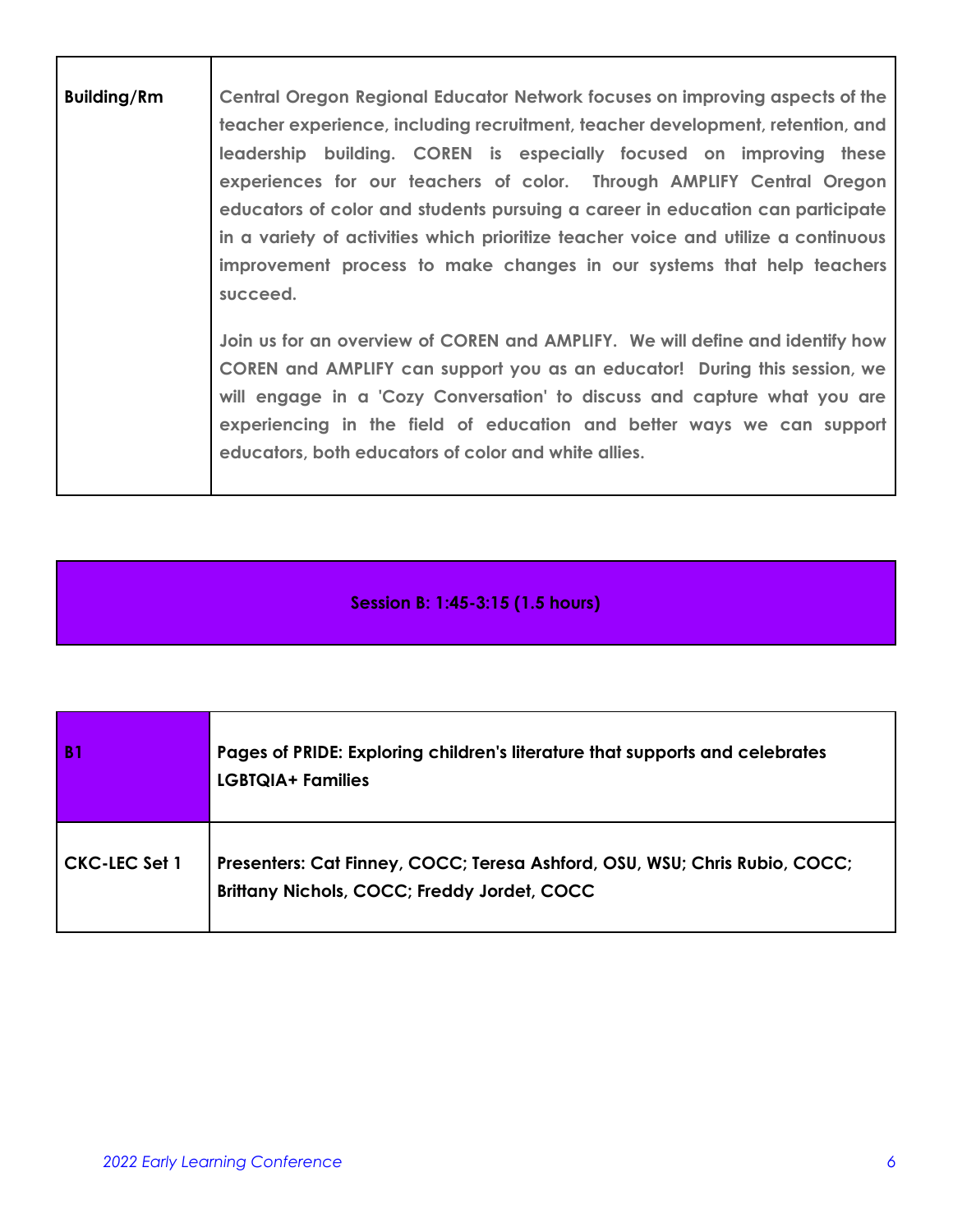| <b>LIB-CLERC</b> | In this session, participants will join several presenters, including educators,     |
|------------------|--------------------------------------------------------------------------------------|
|                  | parents, and COCC students, staff, and faculty, to discuss the importance of         |
|                  | children's literature that represents, empowers, and honors the journey of           |
|                  | individuals and families who identify as a member of the LGBTQIA+ community.         |
|                  | Attendees will listen to and explore current examples of children's stories and the  |
|                  | opportunities they afford for conversations with young children and their adults     |
|                  | about inclusivity, expression, and care for one another. Attendees will listen to    |
|                  | and explore current examples of children's literature and the opportunities they     |
|                  | afford for queer and trans children and families to see themselves in stories, and   |
|                  | for children and their adults to have conversations about inclusivity, expression,   |
|                  | and care for one another. As a result of participating in this session, attendees    |
|                  | will learn about the role of literature to provide equitable and empowering          |
|                  | representation for developing children; they will apply ideas of Dr. Rudine Sims     |
|                  | Bishop to consider literature as windows, mirrors, and sliding glass doors to        |
|                  | children's emerging understandings of self and community, and they will apply        |
|                  | principles of diversity, equity, inclusion, and social justice to analyze children's |
|                  | books as a way to support children and families in their programs                    |
|                  |                                                                                      |

| <b>B2</b>            | <b>Empowering Problem Solvers with Social &amp; Emotional Learning</b>                                                                                                                                                                                                                                                                                                                                                                                                                                                              |
|----------------------|-------------------------------------------------------------------------------------------------------------------------------------------------------------------------------------------------------------------------------------------------------------------------------------------------------------------------------------------------------------------------------------------------------------------------------------------------------------------------------------------------------------------------------------|
| <b>CKC UGB Set 1</b> | Lindsey Kealey, OSU, author and founder of PAWsitive Choices Social &<br><b>Emotional Learning</b>                                                                                                                                                                                                                                                                                                                                                                                                                                  |
| <b>Building/Rm</b>   | Now more than ever, children need our help to support their social and<br>emotional development. In her presentation, Empowering Problem Solvers,<br>Lindsey Kealey discusses practical ways to apply a trauma-responsive<br>approach to helping children and adults solve problems. Lindsey shares<br>heartwarming and relatable stories of her experience as a preschool and<br>kindergarten teacher and teaches brain-based techniques for supporting<br>children's mental and emotional health from her university research and |

Г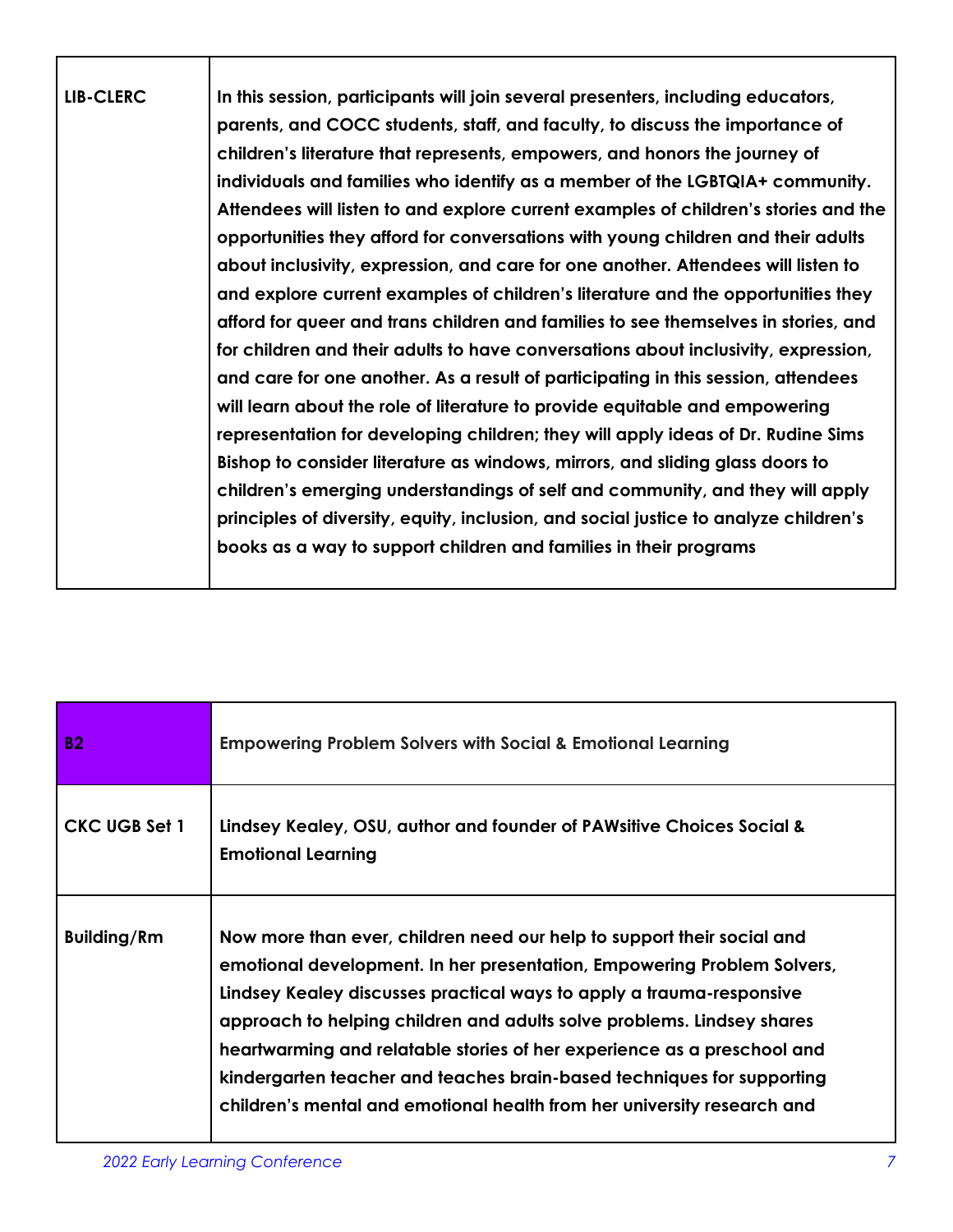| $\mid$ coaching practice. Educators will leave the session with effective strategies to |
|-----------------------------------------------------------------------------------------|
| empower children to learn from mistakes, build empathy, and solve problems.             |
|                                                                                         |

| <b>B3</b>             | Women Supporting Women: Hot Topics in Women's Leadership                                                                                                                                                                                                                                                                                     |
|-----------------------|----------------------------------------------------------------------------------------------------------------------------------------------------------------------------------------------------------------------------------------------------------------------------------------------------------------------------------------------|
| <b>CKC PPLD Set 1</b> | Diane Murray and Dr. Kendra Coates, Director of Mindset and SEL, High Desert<br><b>ESD Faculty, College of Education OSU-Cascades</b>                                                                                                                                                                                                        |
| <b>Building/Rm</b>    | We know you have things to share and we know when women come together<br>magic happens. So join us in this "participant panel" as we talk about all the<br>things in early learning leadership. Participants will volunteer to join a series of<br>short panels while we jump into hot topics and important issues in women's<br>leadership. |

| <b>B4</b>           | Understanding special education services in public schools.<br>Comprender los servicios de educación especial en las escuelas públicas                |
|---------------------|-------------------------------------------------------------------------------------------------------------------------------------------------------|
| <b>CKC SN Set 1</b> | <b>Presenter: Luis Navez Dircio</b><br>-Special Education Teacher (Maestro de Educación Especial)<br>-Bend La-Pine Schools (Escuelas de Bend La-Pine) |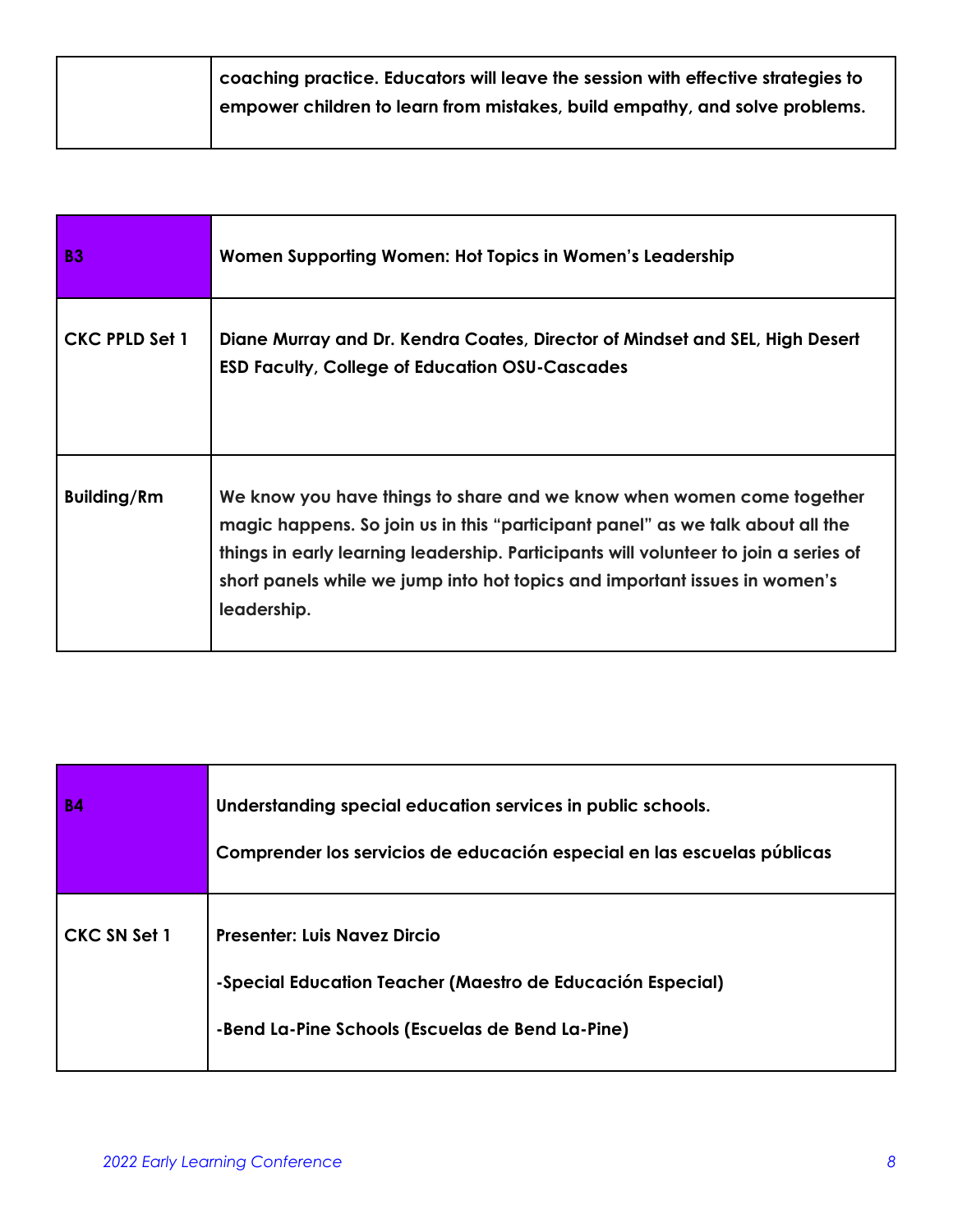|                                    | In this session, participants will learn about students in special education, how<br>students with special education services can succeed, and how diverse students<br>are navigating through their education unsuccessfully.                                                           |
|------------------------------------|-----------------------------------------------------------------------------------------------------------------------------------------------------------------------------------------------------------------------------------------------------------------------------------------|
|                                    | Participants will learn about the process of how a student is identified and put<br>into special education. Participants will understand different factors of special<br>education in elementary, middle, and high schools.                                                             |
|                                    | En esta sesión, los participantes aprenderán sobre los estudiantes en educación<br>especial, cómo los estudiantes con servicios de educación especial pueden<br>tener éxito y cómo los estudiantes diversos están navegando sin éxito a través<br>de su educación.                      |
|                                    | Los participantes aprenderán sobre el proceso de cómo se identifica a un<br>estudiante y se le asigna los servicios de educación especial. Los participantes<br>comprenderán los diferentes factores de la educación especial en las escuelas<br>primarias, intermedias, y secundarias. |
| This session is offered in Spanish |                                                                                                                                                                                                                                                                                         |

## **Session C: 1:45-4:45 (3 hours)**

| C <sub>1</sub> | <b>Giving Back To YOU: Easy Personal Finance for Educators</b>     |
|----------------|--------------------------------------------------------------------|
|                | Devolviéndole a USTED: Finanzas Personales Fáciles para Educadores |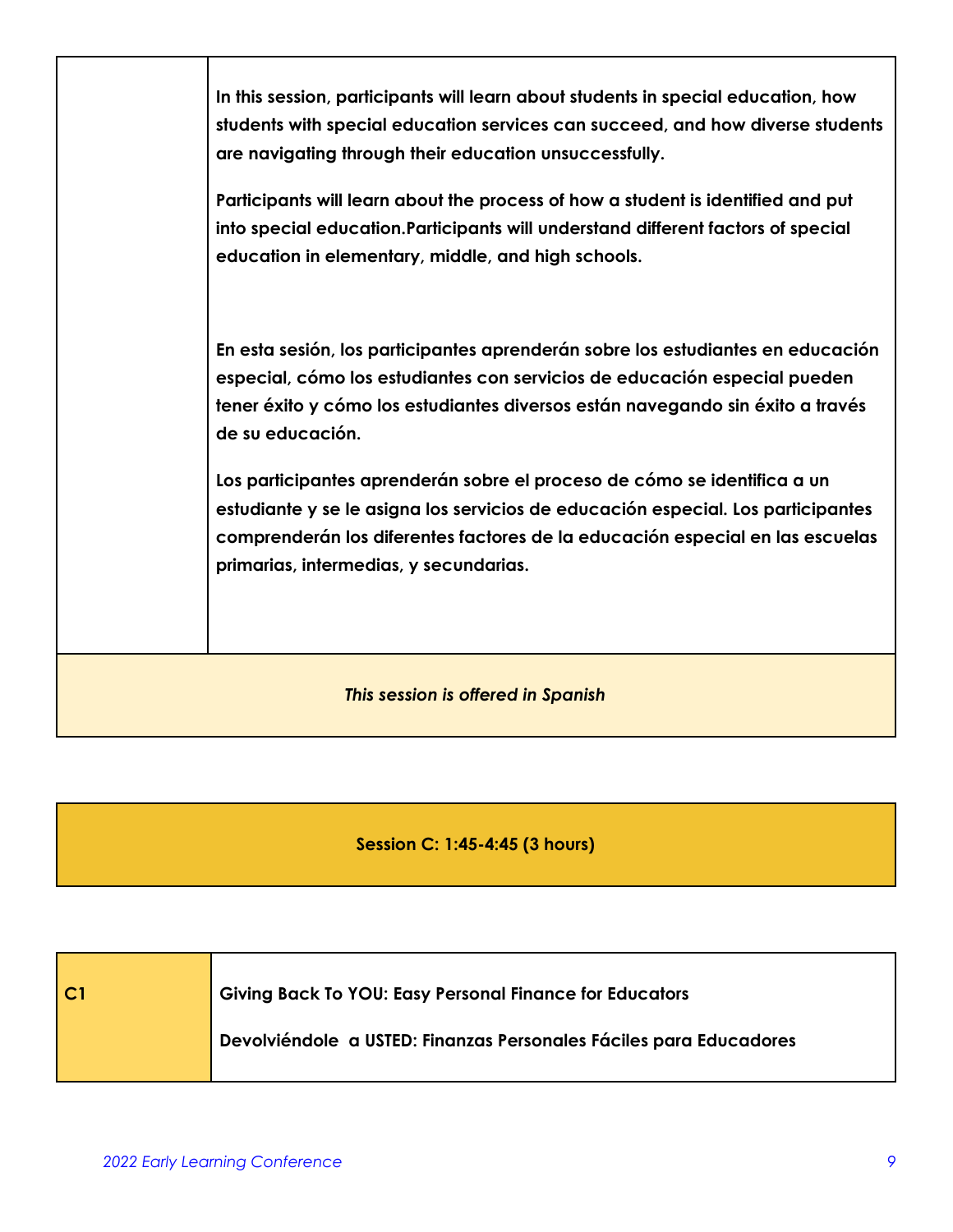| <b>CKC PPLD Set 1</b>                        | Alma M Lugtu                                                                                                                                                                                                                                                                                                                                                                                                                                                                                                                                                                                                                                                                                                                                                                                                                                                                                                                              |
|----------------------------------------------|-------------------------------------------------------------------------------------------------------------------------------------------------------------------------------------------------------------------------------------------------------------------------------------------------------------------------------------------------------------------------------------------------------------------------------------------------------------------------------------------------------------------------------------------------------------------------------------------------------------------------------------------------------------------------------------------------------------------------------------------------------------------------------------------------------------------------------------------------------------------------------------------------------------------------------------------|
| <b>Building/Rm</b>                           | Educators focus on what they can give to their students. This session is for YOU -<br>how can we support the educator? Alma was a "D" math student in high school<br>and college who graduated from law school with a mountain of student loan<br>debt. After teaching herself how debt worked, she paid off her law school loans<br>21 years early and her home mortgage in 15 years. In this session, Alma will<br>teach you three things: 1) how to create an amortization table, which you can<br>use to take control of paying off your debt. 2) how to create a compounding<br>table, which you can use to achieve your saving and investing goals. 3) how<br>does a millionaire create a budget, which is the #1 tool used by self-made<br>millionaires to take control of their money.                                                                                                                                            |
|                                              | Los educadores se enfocan en lo que pueden dar a sus alumnos. Esta sesión es<br>para USTED: ¿cómo podemos apoyar al educador? Durante la secundaria y la<br>universidad, Alma fue una estudiante con notas "D" en matemáticas. Se<br>graduó de la facultad de derecho con una montaña de deudas en préstamos<br>estudiantiles. Después de aprender por sí misma cómo funcionaba la deuda,<br>pagó sus préstamos de la facultad de derecho 21 años antes de lo estipulado y<br>la hipoteca de su casa en 15 años. En esta sesión, Alma le enseñará tres cosas:<br>1) Cómo crear una tabla de amortización, que puede usar para llevar el control<br>del pago de su deuda. 2) Cómo crear una tabla de capitalización, que puede<br>usar para lograr sus objetivos de ahorro e inversión. 3) Cómo es que un<br>millonario crea un presupuesto, lo cual es la herramienta número 1 utilizada por<br>los millonarios para controlar su dinero. |
| This session includes Spanish interpretation |                                                                                                                                                                                                                                                                                                                                                                                                                                                                                                                                                                                                                                                                                                                                                                                                                                                                                                                                           |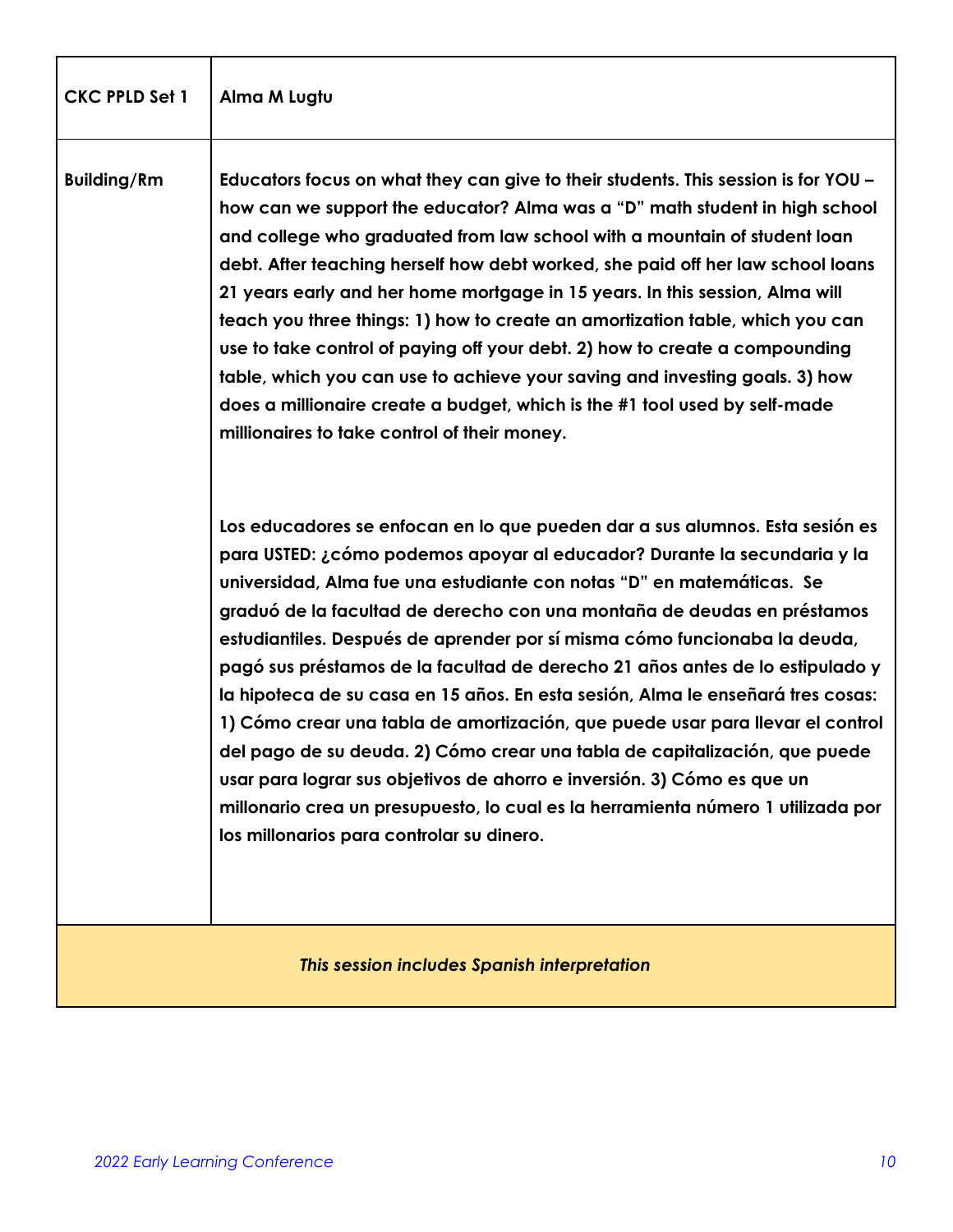| C <sub>2</sub>       | It Takes Two to Support Our Students                                                                                                                                                                                                                                                                                                                                                                                                                                                                                                                                                                                                                                                                                                                                                                                                                                                                                                                                                                                                                                                                                                                                                                                                                                                                                                                                                                                                                                                                                                                                                                                                                                                                                                                                                                                                                                                                                                                                                                                                                                                                                                                       |
|----------------------|------------------------------------------------------------------------------------------------------------------------------------------------------------------------------------------------------------------------------------------------------------------------------------------------------------------------------------------------------------------------------------------------------------------------------------------------------------------------------------------------------------------------------------------------------------------------------------------------------------------------------------------------------------------------------------------------------------------------------------------------------------------------------------------------------------------------------------------------------------------------------------------------------------------------------------------------------------------------------------------------------------------------------------------------------------------------------------------------------------------------------------------------------------------------------------------------------------------------------------------------------------------------------------------------------------------------------------------------------------------------------------------------------------------------------------------------------------------------------------------------------------------------------------------------------------------------------------------------------------------------------------------------------------------------------------------------------------------------------------------------------------------------------------------------------------------------------------------------------------------------------------------------------------------------------------------------------------------------------------------------------------------------------------------------------------------------------------------------------------------------------------------------------------|
| <b>CKC UGB Set 1</b> | Lori Boll Executive Director Organization: SENIA International                                                                                                                                                                                                                                                                                                                                                                                                                                                                                                                                                                                                                                                                                                                                                                                                                                                                                                                                                                                                                                                                                                                                                                                                                                                                                                                                                                                                                                                                                                                                                                                                                                                                                                                                                                                                                                                                                                                                                                                                                                                                                             |
| <b>Building/Rm</b>   | Why does Nia throw herself to the ground and scream over the smallest<br>problem? Why is Graeme so impulsive? Why does Sam do so well with his math<br>facts, and then the next day they're gone? Why can't Meredith start a task? Why<br>doesn't Jerome focus during circle time? Do you ever wonder why your students<br>exhibit some of these behaviors? You're not alone. This can be exasperating for<br>teachers who are trying to teach the curriculum. So what is it? Chances are it's<br>one of two things (or both), a lack of social thinking skills or executive<br>functioning challenges. This presentation will be divided into two parts. Part One:<br>Participants will be introduced to the Social Thinking methodology, a framework<br>created by Michelle Garcia Winner. This framework helps students discover how<br>to interact in the social world. "Social thinking is the process by which we<br>interpret the thoughts, beliefs, intentions, emotions, knowledge, and actions of<br>another person, along with the context of the situation, to determine how to<br>respond and achieve our social goals." (Winner, 2021) Attendees will walk away<br>with an understanding of: 1. How we use Social Thinking in our everyday lives 2.<br>How Social Thinking challenges present themselves in school 3. How Social<br>Thinking difficulties affect learning 4. Strategies we can use to support students<br>with Social Thinking challenges in the classroom Part Two: In part two of this<br>session, participants will be introduced to Executive Functioning (EF). We will: 1.<br>Define how we think about our students based on the work of Dr. Ross Greene. 2.<br>Understand where EF takes place in the brain 3. Learn about each of the EFSkills<br>and challenges 4. Discover our own EF strengths and challenges 5. Learn<br>strategies and supports for our young students. In the end, participants will<br>discover how learning about these two key concepts will support all learners in<br>an inclusive classroom. All students need explicit teaching in Social Thinking and<br><b>Executive Functioning.</b> |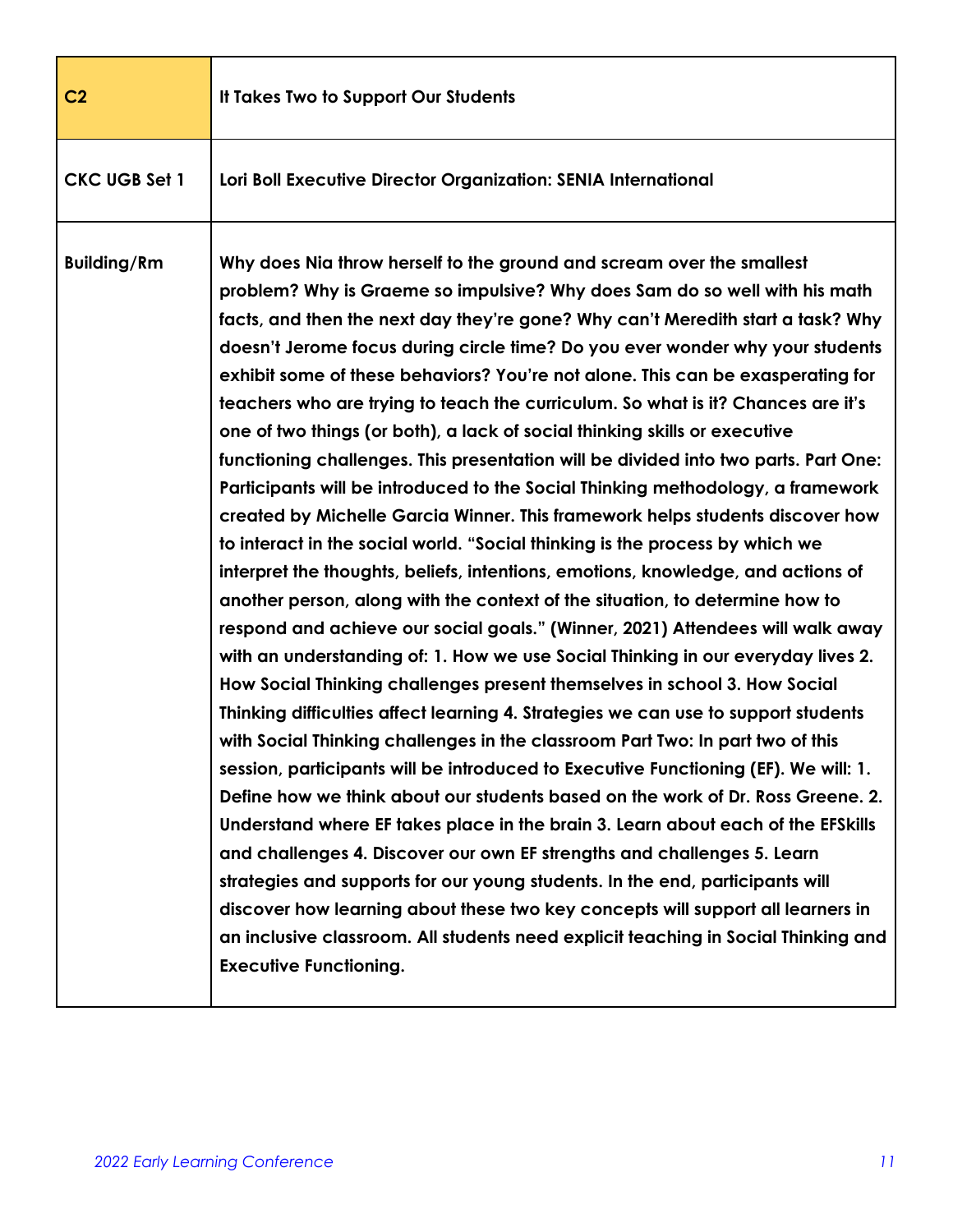| C <sub>3</sub>     | <b>Insights on Interactions for Early Childhood Educators</b>                                                                                                                                                                                                                                                                                                                                                                                                                                                                                                                                                                                                                                                                                                              |
|--------------------|----------------------------------------------------------------------------------------------------------------------------------------------------------------------------------------------------------------------------------------------------------------------------------------------------------------------------------------------------------------------------------------------------------------------------------------------------------------------------------------------------------------------------------------------------------------------------------------------------------------------------------------------------------------------------------------------------------------------------------------------------------------------------|
| CKC Set 2 OA       | <b>Candi Scott, Assessment Coordinator, CELYD/TRI</b><br>Ami Russell, Lead Assessment Specialist, CELYD/TRI                                                                                                                                                                                                                                                                                                                                                                                                                                                                                                                                                                                                                                                                |
| <b>Building/Rm</b> | In this session, participants will examine the importance of high-quality<br>adult-child interactions, how the ERS specifically emphasizes and describes<br>them, and how ERS indicators of quality align with current research. Participants<br>will also examine strategies to support reflection upon and creation of<br>adult-child interaction continuous quality improvement goals. • Participants will<br>examine the importance of high-quality adult-child interactions according to<br>the Environment Rang Scales and research which supports applying them. $\bullet$<br>Participants will examine strategies to support reflection upon indicators within<br>ERS and creation of continuous quality improvement goals related to adult-child<br>interactions. |

| C <sub>4</sub>     | Free, Creative, Recyclable, and New Ways to Bring STEM into Your Early Learning<br>Classroom!                                                                                                                                                                                                                                                                                            |
|--------------------|------------------------------------------------------------------------------------------------------------------------------------------------------------------------------------------------------------------------------------------------------------------------------------------------------------------------------------------------------------------------------------------|
| CKC LEC Set 1      | Megan Gregg, Shadany Sanchez-Felix, Amanda Smith, Michele DeSilva, Central<br><b>Oregon Community College</b>                                                                                                                                                                                                                                                                            |
| <b>Building/Rm</b> | Think you need expensive electronics or a degree in engineering to bring<br>STEM into your classroom? Think again! In this presentation and hands-on<br>"tinker lab," we'll learn about ways to use developmentally and culturally<br>appropriate strategies and tools to incorporate STEM activities into your<br>curriculum and classroom for 0-5 years, focusing on readily available |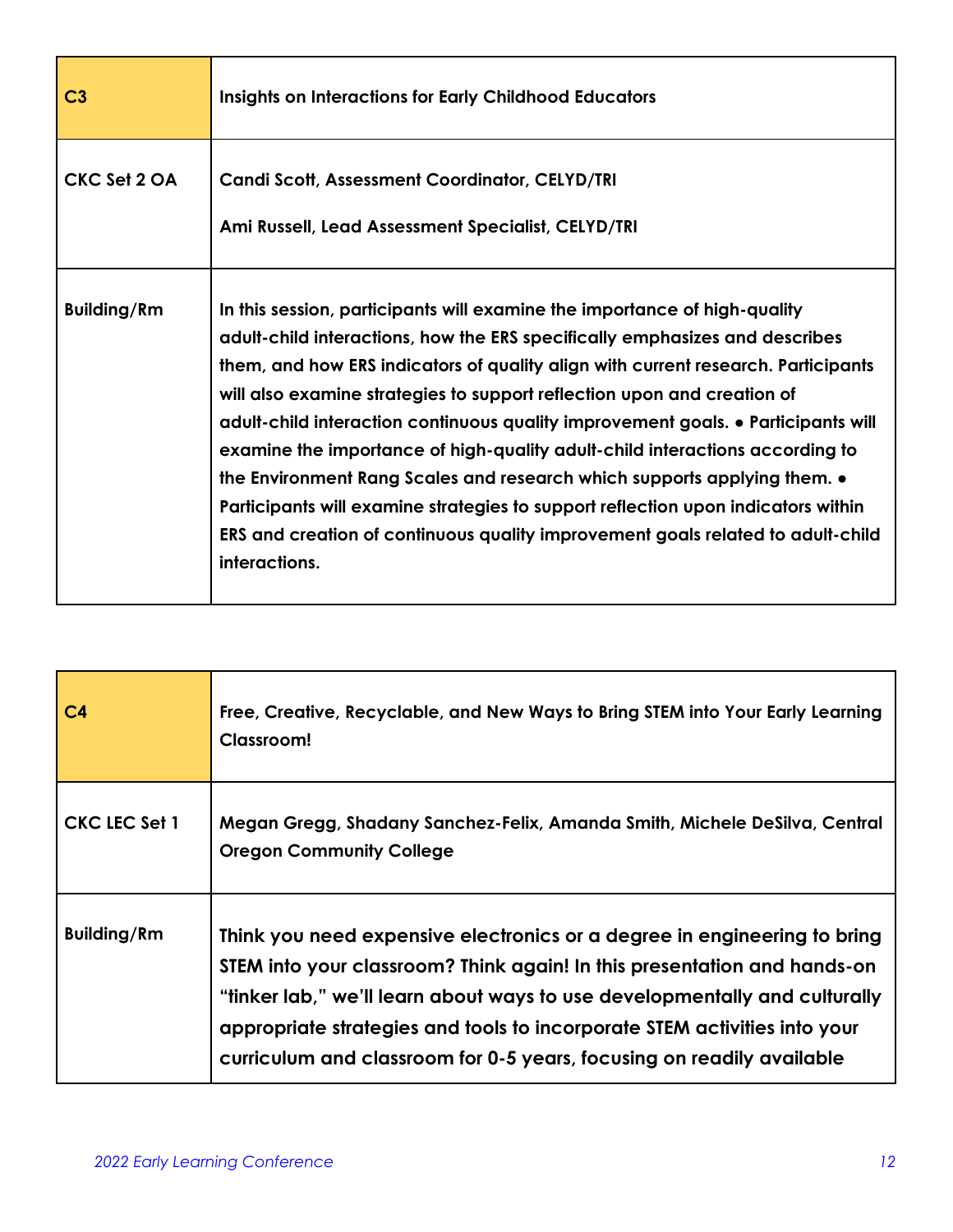| $\mid$ materials and low-stress activities. You'll leave the session with practical |
|-------------------------------------------------------------------------------------|
| applications for immediate use. The only prerequisite is curiosity!                 |
|                                                                                     |

| C <sub>5</sub>                | Culture and the Classroom: How to build a culturally responsive classroom for<br>diverse student populations                                                                                                                                                                                                                                                                                                                                                                                                                                                                                                                                                                                                                                                                                                                                                                                                                                                                                                                                                                                                                                                               |
|-------------------------------|----------------------------------------------------------------------------------------------------------------------------------------------------------------------------------------------------------------------------------------------------------------------------------------------------------------------------------------------------------------------------------------------------------------------------------------------------------------------------------------------------------------------------------------------------------------------------------------------------------------------------------------------------------------------------------------------------------------------------------------------------------------------------------------------------------------------------------------------------------------------------------------------------------------------------------------------------------------------------------------------------------------------------------------------------------------------------------------------------------------------------------------------------------------------------|
| CKC 2 hr DIV 1<br>hr PM Set 1 | <b>Shandell Landon - OSU - Cascades</b><br>Ty Morris, Community Trainer, Mt Hood                                                                                                                                                                                                                                                                                                                                                                                                                                                                                                                                                                                                                                                                                                                                                                                                                                                                                                                                                                                                                                                                                           |
| <b>Building/Rm</b>            | Culture is embedded in everything we do and the classroom is no different.<br>However, the way we respond to culture, as educators, must be different and will<br>have a significant impact on your students and their success or failure. Through<br>this training, participants will critically examine the different ways day-to-day<br>experiences impact children and their cultural identification. Participants will<br>discuss and identify barriers and current best practices to develop a culturally<br>responsive setting for all students. b. Objective 1: Participants will explore<br>program practices and materials, which address different languages, different<br>learning styles, developmental needs, and cultural diversity. c. Objective 2:<br>Participants will apply culturally responsive best practices to support families<br>and children from diverse backgrounds d. Objective 3: Participants will examine<br>quality indicators of their program to evaluate and identify areas of growth. e.<br>Objective 4: Participants will examine quality indicators of their program to<br>evaluate and implement current best practice strategies |

### **Session D: 3:30-5:00 (1.5 hours)**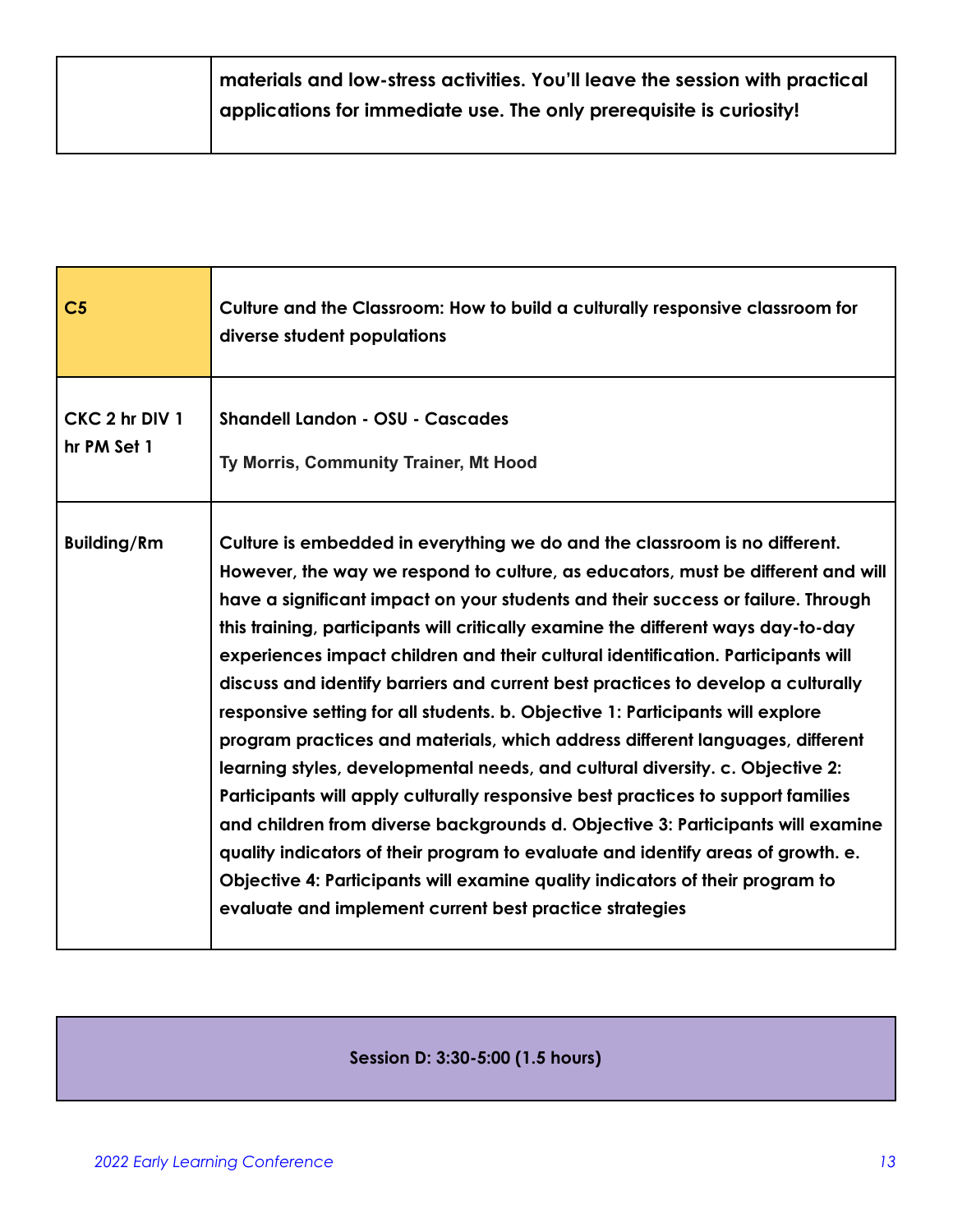| D <sub>1</sub>        | Let's Listen to Our Teachers: Creating an Early Learning Center that Prioritizes<br><b>Educator Care &amp; Vision as Best Practice</b>                                                                                                                                                                                                                                                                                                                                                                                                        |
|-----------------------|-----------------------------------------------------------------------------------------------------------------------------------------------------------------------------------------------------------------------------------------------------------------------------------------------------------------------------------------------------------------------------------------------------------------------------------------------------------------------------------------------------------------------------------------------|
| <b>CKC PPLD Set 1</b> | Shannon Lipscomb (OSU-C), Kendra Coates (OSU-C), Dayna Swanson (OSU-C),<br>Amy Howell (COCC)                                                                                                                                                                                                                                                                                                                                                                                                                                                  |
| <b>Building/Rm</b>    | In this interactive session, presenters will share the emerging mission and goals<br>for the upcoming Little Kits Early Learning Center, a collaboration between<br>OSU-C, COCC, and regional partners. Presenters will ask attendees to share their<br>hopes and expectations for a center which focuses on supporting the early<br>learning workforce as well as children. Together, presenters and attendees will<br>create a vision for an overall program that includes educator wellness as a<br>priority for early care and education. |

| D <sub>2</sub>       | Introduction to the Circle of Security                                                                                                                                                                                                                                                                                                                                                                                                                                                                                                |
|----------------------|---------------------------------------------------------------------------------------------------------------------------------------------------------------------------------------------------------------------------------------------------------------------------------------------------------------------------------------------------------------------------------------------------------------------------------------------------------------------------------------------------------------------------------------|
| <b>CKC UGB Set 1</b> | Kara Tachikawa and Tobiah Brown, Mountain Star Family Relief Nursery                                                                                                                                                                                                                                                                                                                                                                                                                                                                  |
| <b>Building/Rm</b>   | Circle of Security is an international, research-based model for both parenting<br>and early learning environments. The foundational understanding is that<br>interactions between children and adults are the primary mechanism of<br>development and learning. In this session we will discuss the basics of moving<br>from a 'classroom behavior management strategy' to an attachment-based,<br>relationship focused model for early learning. Deeper dive on this topic will be<br>available via a 4-session cohort in May-June. |

п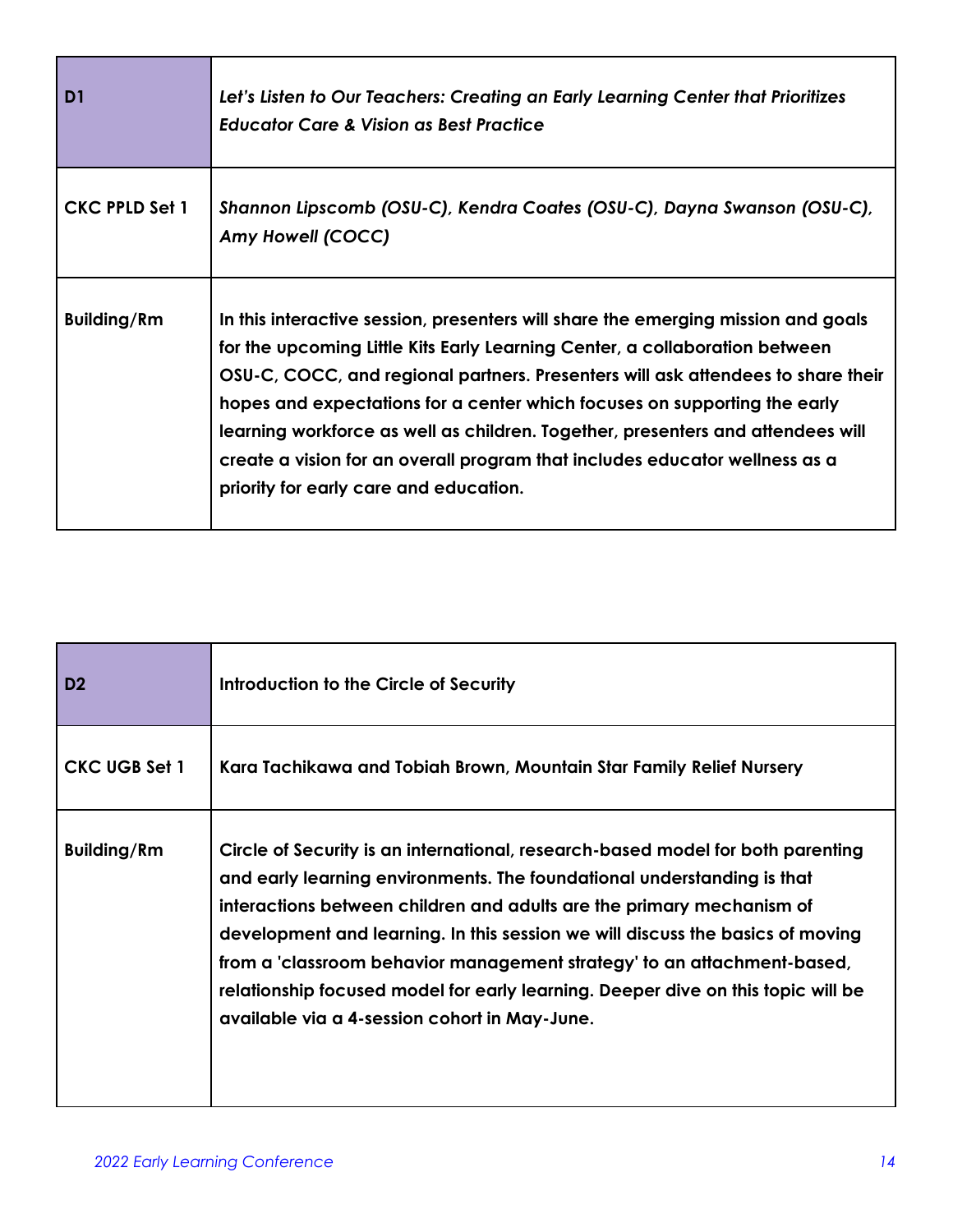| D <sub>3</sub>                     | <b>Stress: How to Effectively Manage it in Our Daily Lives (ESPANOL)</b><br>Estrés: Cómo Manejarlo de Manera Efectiva en Nuestra Vida Cotidiana                                                                                                                                                                                                                                                                                                                                                                                                                                                                                                                                                                                                                                                                                                                                                                                                                                                                                                                                                               |
|------------------------------------|---------------------------------------------------------------------------------------------------------------------------------------------------------------------------------------------------------------------------------------------------------------------------------------------------------------------------------------------------------------------------------------------------------------------------------------------------------------------------------------------------------------------------------------------------------------------------------------------------------------------------------------------------------------------------------------------------------------------------------------------------------------------------------------------------------------------------------------------------------------------------------------------------------------------------------------------------------------------------------------------------------------------------------------------------------------------------------------------------------------|
| <b>CKC PPLD Set 1</b>              | Amy Stancliff, Central Oregon Community College                                                                                                                                                                                                                                                                                                                                                                                                                                                                                                                                                                                                                                                                                                                                                                                                                                                                                                                                                                                                                                                               |
| <b>Building/Rm</b>                 | Stress has always existed and is a part of most people's daily lives. However, as<br>a result of many factors in the last several years, stress has become even more<br>impactful on us as individuals and communities. This interactive presentation will<br>begin a conversation for early childhood educators about what stress is, how to<br>effectively manage it in our professional and personal lives, and why promoting<br>stress management practices can build resilience in individuals and<br>communities.<br>El estrés siempre ha existido y es parte de la vida diaria de la mayoría de las<br>personas. Sin embargo, como resultado de muchos factores en los últimos años,<br>el estrés se ha vuelto aún más impactante para nosotros como individuos y<br>comunidades. Esta presentación interactiva iniciará una conversación con<br>educadores de la primera infancia sobre qué es el estrés, cómo manejarlo de<br>manera efectiva en nuestra vida profesional y personal, y por qué promover<br>prácticas de manejo del estrés puede generar resiliencia en individuos y<br>comunidades. |
| This session is offered in Spanish |                                                                                                                                                                                                                                                                                                                                                                                                                                                                                                                                                                                                                                                                                                                                                                                                                                                                                                                                                                                                                                                                                                               |

|  | $\overline{)$ D4 | <b>Mental Wellness for Early Learning Educators</b> |
|--|------------------|-----------------------------------------------------|
|--|------------------|-----------------------------------------------------|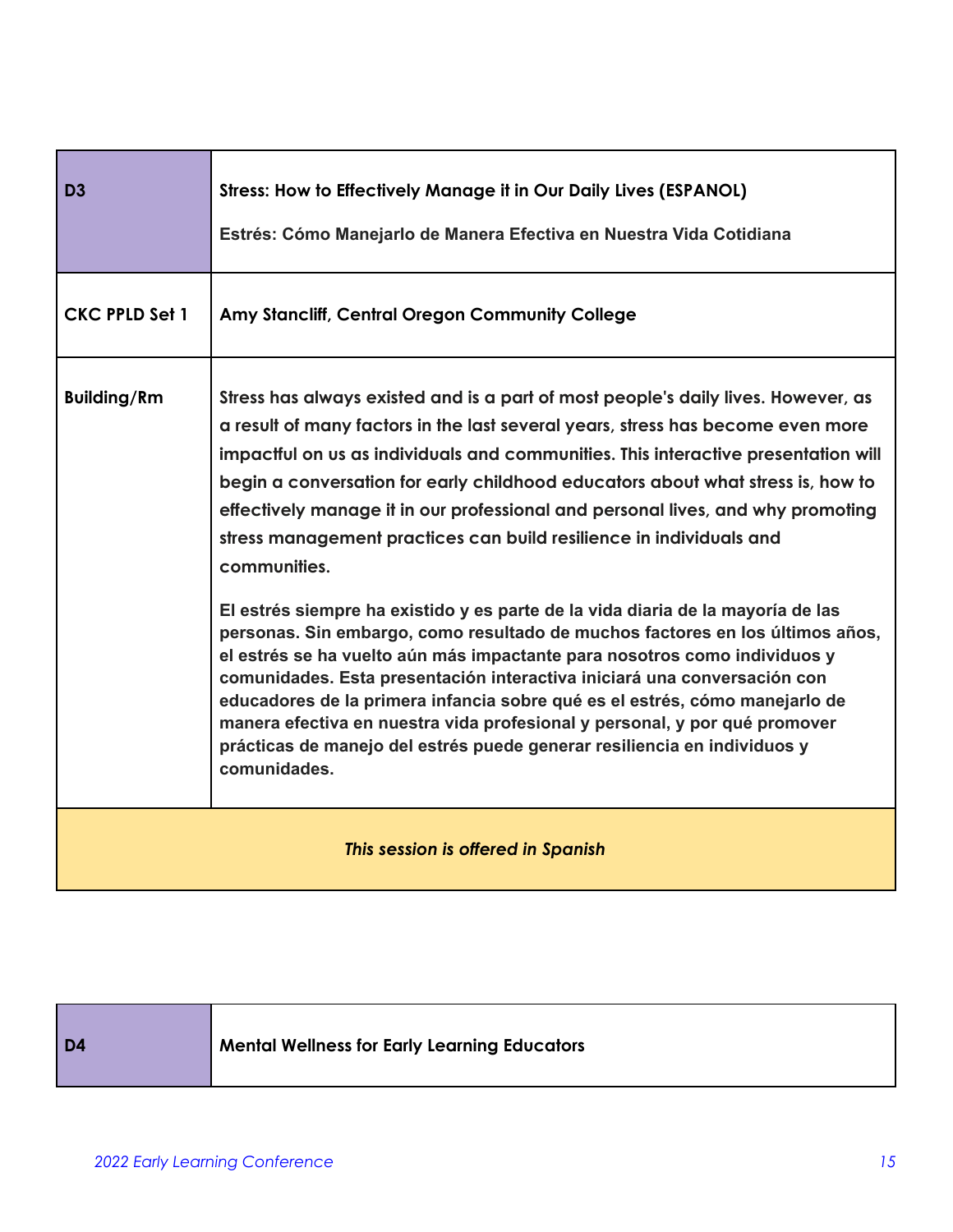| <b>CKC PPLD Set 1</b> | Kim Martin, LPC and Anne Van Dusen, LCSW                                                                                                                                                                                                                                                                                                             |
|-----------------------|------------------------------------------------------------------------------------------------------------------------------------------------------------------------------------------------------------------------------------------------------------------------------------------------------------------------------------------------------|
| <b>Building/Rm</b>    | Kim Martin, LPC & Anne Van Dusen, LCSW will share ideas & practical<br>suggestions for ECE teachers/caregivers to keep themselves healthy. They also<br>will provide guidance working with children with emotional & behavioral<br>challenges.<br>Presenters are in private practice in Bend & have worked with<br>children for a combined 60 years. |

**Session E: 5:00-7:00 (2 hours)**

| E <sub>1</sub> | A Celebration of Early Learning Educators in Central Oregon                                                                                                                                                                                                                                                |
|----------------|------------------------------------------------------------------------------------------------------------------------------------------------------------------------------------------------------------------------------------------------------------------------------------------------------------|
| CKC PPLD Set 1 | Hosted by the Early Learning Hub of Central Oregon                                                                                                                                                                                                                                                         |
| Elevation      | Join community leaders in early childhood education to recognize the<br>accomplishments and impact of our work. This is a time for growing in leadership<br>through networking and sharing ideas for supporting one another. All are<br>encouraged to join. Please note, this is held at COCC's Elevation. |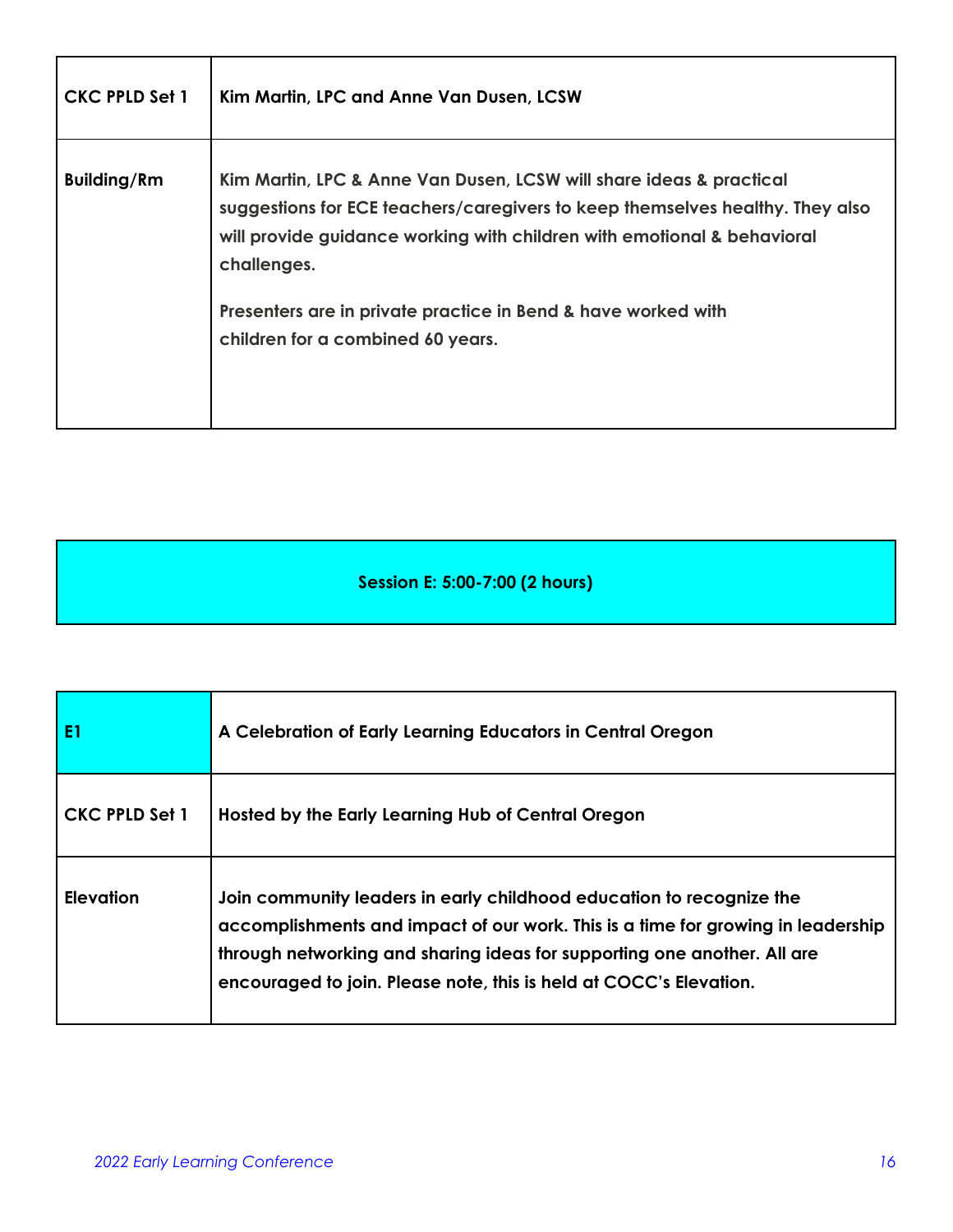#### **Session F: 8:30-10:00 (1.5 hours)**

| F <sub>1</sub>       | Social Communication Skills: Key Ingredients for Learning and Interacting with<br><b>Others</b>                                                                                                                                                                                                                                                                                                                                                                                                                                                                                                                                                                                                                                                                                                                                                                                                                                                                                                                       |
|----------------------|-----------------------------------------------------------------------------------------------------------------------------------------------------------------------------------------------------------------------------------------------------------------------------------------------------------------------------------------------------------------------------------------------------------------------------------------------------------------------------------------------------------------------------------------------------------------------------------------------------------------------------------------------------------------------------------------------------------------------------------------------------------------------------------------------------------------------------------------------------------------------------------------------------------------------------------------------------------------------------------------------------------------------|
| <b>CKC LEC Set 1</b> | Dr. Lucy Hart Paulson, EdD, CCC-SLP Author and Literacy Consultant<br>Language Literacy Links, Inc. and Lynnea Avenetti, MA, LPC                                                                                                                                                                                                                                                                                                                                                                                                                                                                                                                                                                                                                                                                                                                                                                                                                                                                                      |
| <b>Building/Rm</b>   | Our social interactions and the way we communicate with those around us<br>depend on interconnected and interdependent skills across the learning<br>domains. Social-emotional skills depend on language and cognitive<br>development. These skills require executive function, which helps support<br>language and cognition, impacting social-emotional skills. Early childhood care<br>providers have an important opportunity and responsibility to help young<br>children develop these life-long skills. This session will describe foundational<br>social communication skills and share everyday routines and activities that help<br>to facilitate young children's learning. We can help young children develop<br>these skills in playful, engaging, intentional, and culturally responsive ways.<br>Learning Objectives: 1. Describe foundational social communication skills and<br>impacts on young children's learning 2. Describe ways to facilitate social<br>communication skills in daily routines |

L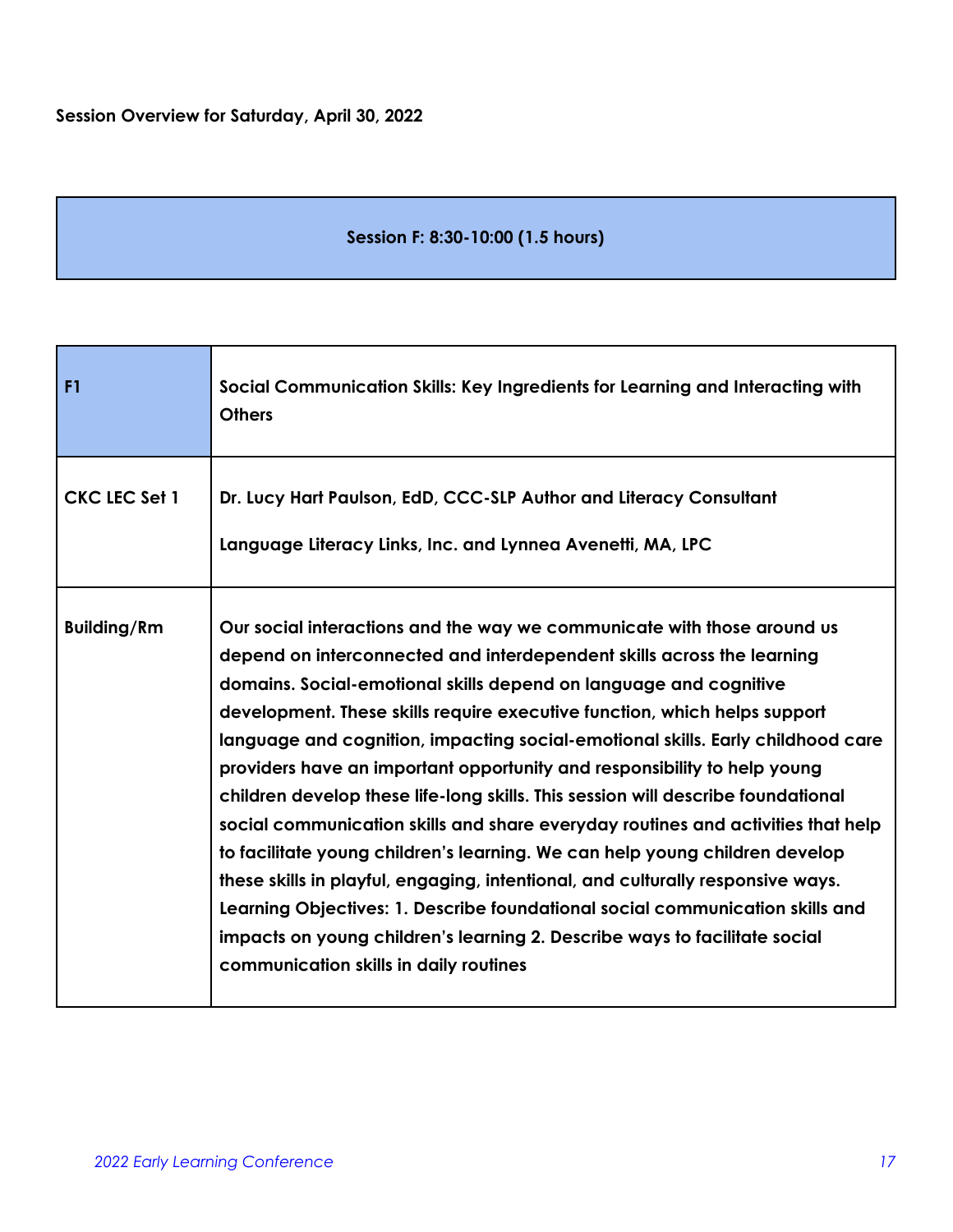| F2                   | <b>Introduction to Child-led exploration in Nature Classrooms:</b><br>Asking open ended questions and assessing risk with 3-6 year olds<br>Introducción a la Exploración Dirigida por Niños en Aulas de Naturaleza:<br>Haciendo Preguntas Abiertas y Evaluando el Riesgo con Niños de 3 a 6 años                                                                                                                                                                                                                                                                                                                                                             |
|----------------------|--------------------------------------------------------------------------------------------------------------------------------------------------------------------------------------------------------------------------------------------------------------------------------------------------------------------------------------------------------------------------------------------------------------------------------------------------------------------------------------------------------------------------------------------------------------------------------------------------------------------------------------------------------------|
| <b>CKC LEC Set 1</b> | Rachel Kelley: Preschool Teacher and Preschool Program Coordinator<br>LB Gosset: Kindergarten Teacher and Development Coordinator                                                                                                                                                                                                                                                                                                                                                                                                                                                                                                                            |
| <b>Building/Rm</b>   | During our presentation Rachel and I will discuss how to ask your early learners<br>questions that lead to further inquiry, tips for supporting a child's interest and how<br>to realistically assess risk outside with a group of pre-kinder or kindergarten<br>aged children. These are tools we find beneficial to building an inclusive and<br>resilient community of young critical thinkers. Learning outcomes: How to use<br>Inquiry based curriculum and perform group risk assessment in an outdoor<br>classroom.                                                                                                                                   |
|                      | Durante nuestra presentación, Rachel y yo hablaremos sobre cómo hacer<br>preguntas que conduzcan a los niños pequeños a una mayor investigación,<br>consejos para apoyar el interés de los niños y cómo evaluar de manera realista<br>los riesgos exteriores para un grupo de niños en edad preescolar o de jardín de<br>infantes. Estas son herramientas que consideramos beneficiosas para construir<br>una comunidad inclusiva y resiliente de jóvenes con pensamientos críticos.<br>Objetivos de aprendizaje: cómo usar un plan de estudios basado en la<br>investigación y realizar una evaluación de riesgos para grupos en entornos al<br>aire libre. |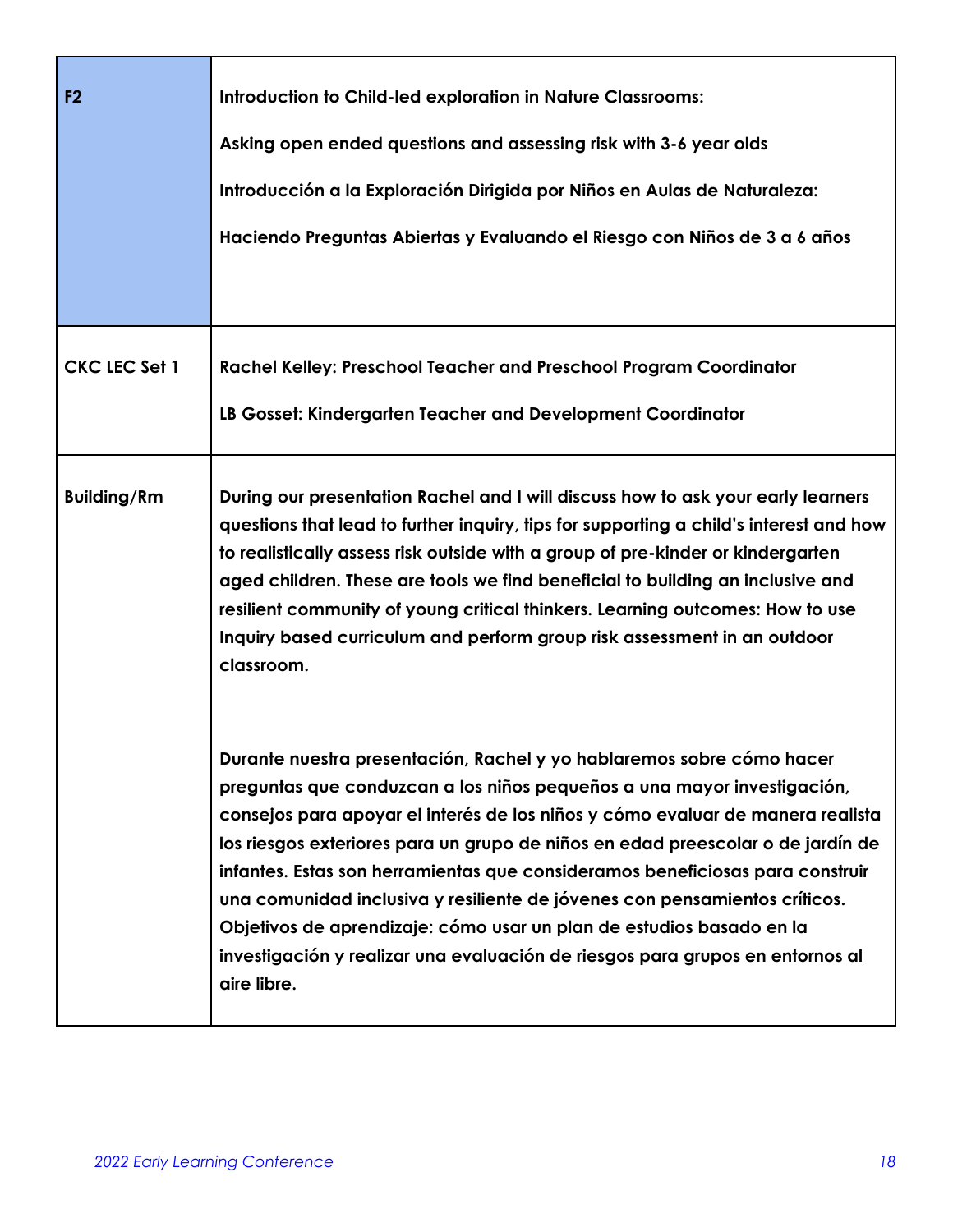### **Session G: 8:30-11:30 (3 hours)**

| G1                   | Social Justice Through Picture Books: A Conversation                                                                                                                                                                                                                                                                                                                                                                                                                                                                  |
|----------------------|-----------------------------------------------------------------------------------------------------------------------------------------------------------------------------------------------------------------------------------------------------------------------------------------------------------------------------------------------------------------------------------------------------------------------------------------------------------------------------------------------------------------------|
| <b>CKC LEC Set 1</b> | Angie Cole, Cat Finney, Amy Howell (COCC), Tiwana Merritt and Jenny Wilson<br>(AISJ-American International School of Johannesburg, South Africa), Rachel<br>Cannon (AISL- American International School of Lagos, Nigeria), Matthew Steuer<br>(ISU- International School of Uganda), Aisha White and Caitlin Forbes Spear<br>(University of Pittsburgh Office of Child Development), Cecilia Torres (UN<br>Ambassador Chicago Chapter ), Alejandra Domenzain (author and activist),<br>and Peter Limata (facilitator) |
| <b>Building/Rm</b>   | In this interactive session, presenters discuss the why, what, and how of<br>identifying and using children's books to support social justice. This will feature a<br>conversation among colleagues in Africa and North America who are sharing<br>ideas and discoveries about the role of children's books in supporting children's<br>growing understandings about diversity, equity, inclusion, and justice.                                                                                                       |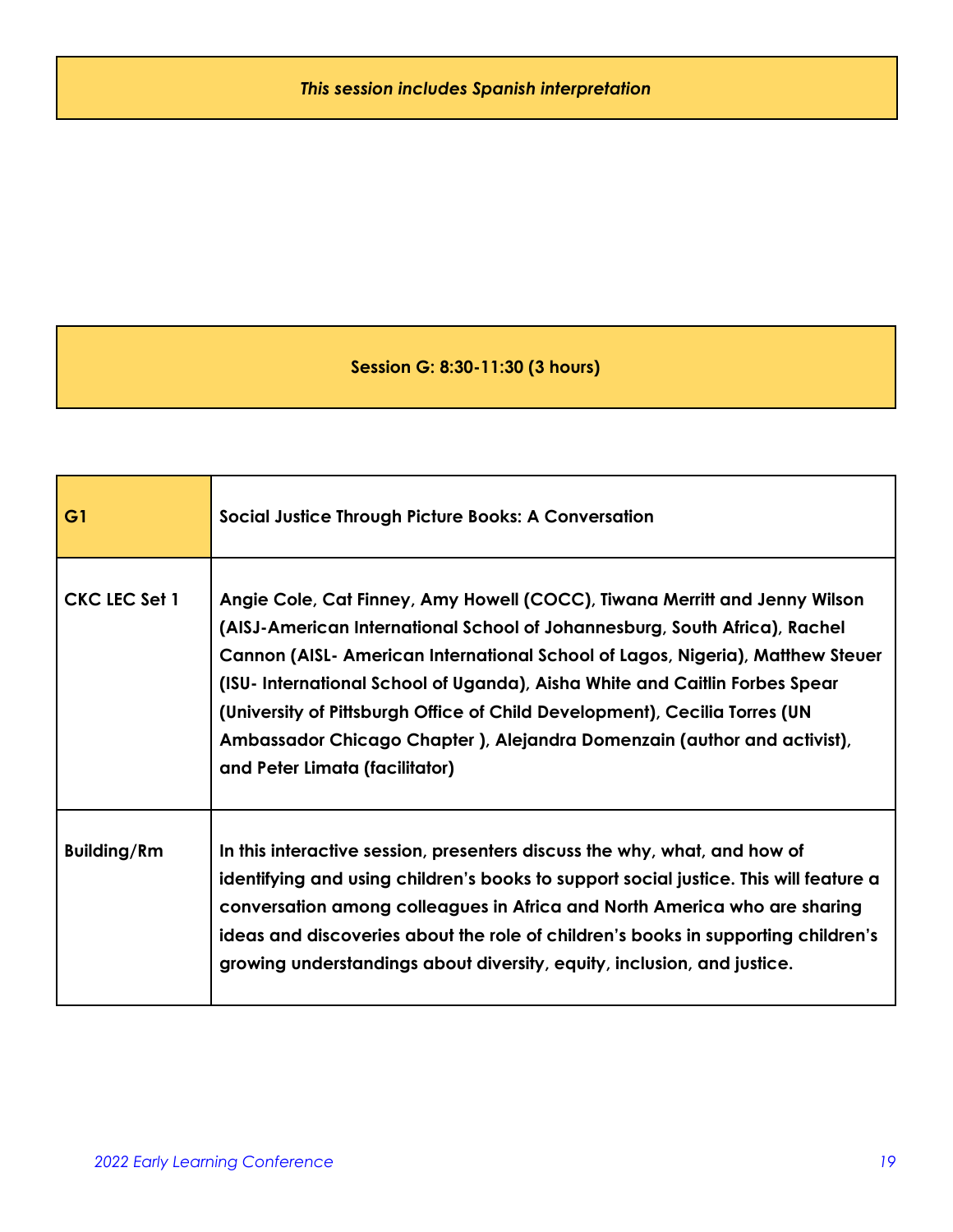| G <sub>2</sub>              | <b>Times Up, Transitions Suck</b>                                                                                                                                                                                                                                                                                                                      |
|-----------------------------|--------------------------------------------------------------------------------------------------------------------------------------------------------------------------------------------------------------------------------------------------------------------------------------------------------------------------------------------------------|
| CKC SET 2 HGD,<br><b>OA</b> | Shandell Landon, OSU and Anita Hisatake, NeighborImpact-Child Care<br><b>Resources</b>                                                                                                                                                                                                                                                                 |
| <b>Building/Rm</b>          | This presentation will engage participants in a variety of activities, which support<br>and build on participant knowledge of child development and transitions.<br>Participants will examine current research and practices in guiding young<br>children though classroom transitions to support child development and<br>decrease problem behaviors. |

| G <sub>3</sub>        | Coaching for Resilience in Early Childhood: Integrating Roots of Resilience<br><b>Coaching into Professional Supports for Early Educators</b>                                                                                                                                                                                                                                                                                         |
|-----------------------|---------------------------------------------------------------------------------------------------------------------------------------------------------------------------------------------------------------------------------------------------------------------------------------------------------------------------------------------------------------------------------------------------------------------------------------|
| <b>CKC PPLD Set 1</b> | Emiko Goka-Dubose, Oregon State University-Cascades and Shannon<br>Lipscomb, Oregon State University-Cascades                                                                                                                                                                                                                                                                                                                         |
| <b>Building/Rm</b>    | In this interactive session, presenters will share the Roots of Resilience Coaching<br>framework, show examples of core coaching elements, and guide attendees to<br>practice parts of a coaching session. Together, attendees and presenters will<br>brainstorm ideas for integrating Roots of Resilience Coaching into existing<br>professional support structures such as communities of practice and broader<br>coaching efforts. |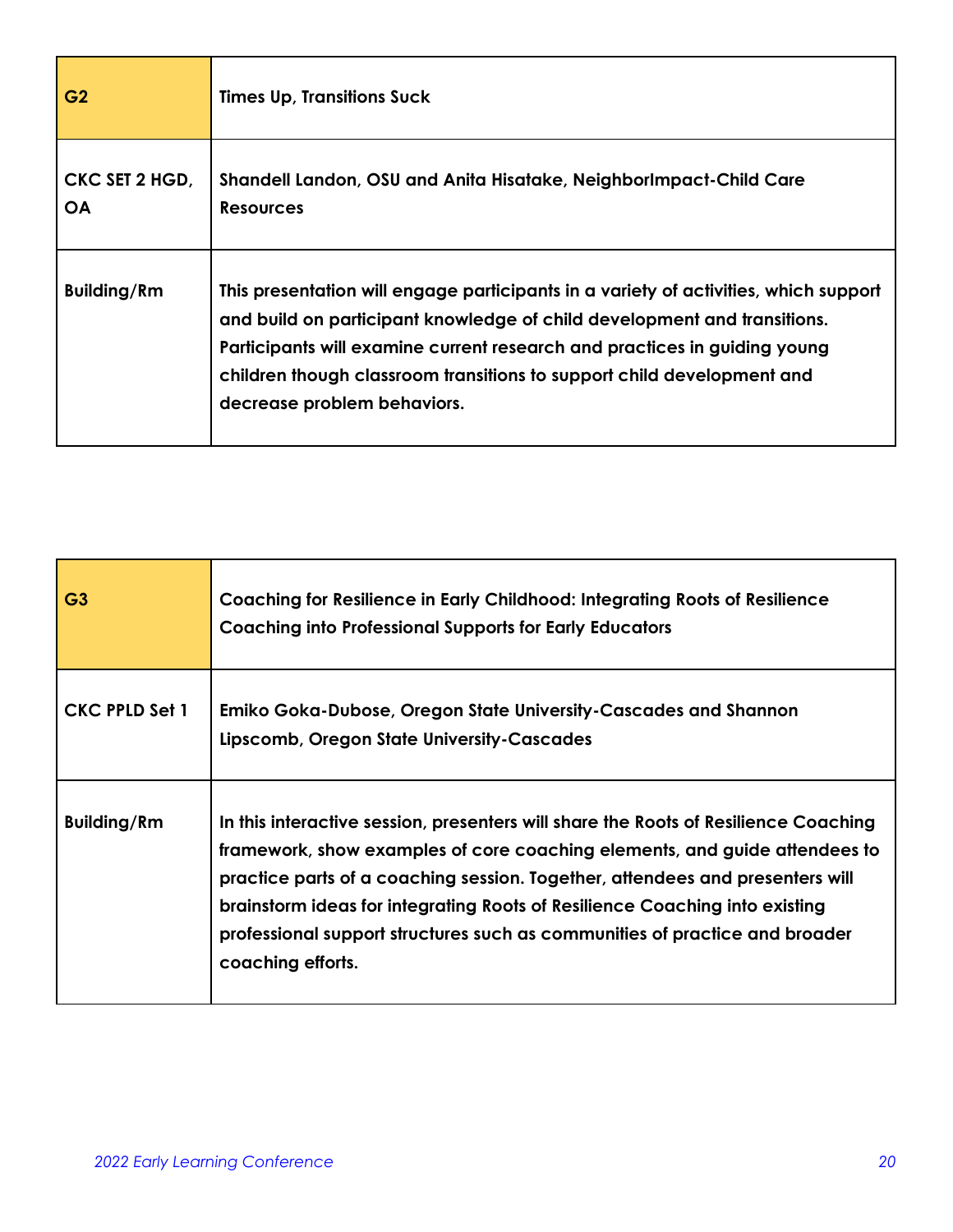| G4                                         | Developing Inclusive Environments at a Program Level.                                                                                                                                                                                                                                                                                                                                                                                                                                                                                                                                                                                                                     |
|--------------------------------------------|---------------------------------------------------------------------------------------------------------------------------------------------------------------------------------------------------------------------------------------------------------------------------------------------------------------------------------------------------------------------------------------------------------------------------------------------------------------------------------------------------------------------------------------------------------------------------------------------------------------------------------------------------------------------------|
| <b>CKC PM/*DIV</b><br>Set 1                | Kara Tachikawa and Tobiah Brown, Mountain Star Family Relief Nursery                                                                                                                                                                                                                                                                                                                                                                                                                                                                                                                                                                                                      |
| <b>Building/Rm</b><br>*pending<br>approval | Have you wondered about - or already started working on - DEI (diversity, equity, and<br>inclusion) in early childhood education? Join us to investigate common and individual<br>biases along with the intersectionality between systemic issues - including racism,<br>sexism, ableism, classism, and more - via video clips and conversation. We will initially<br>discuss in White and BIPOC affinity groups, and then come back together to share our<br>learnings. Finally, we will use an assessment tool to determine our individual and<br>program readiness to implement anti-bias curriculum and identify next steps for<br>developing inclusive environments. |

## **Session H: 10:15-11:45 (1.5 hours)**

|              | <b>Building a Preschool from Scratch</b>        |
|--------------|-------------------------------------------------|
| CKC PM Set 1 | <b>Dominique Minor, Oregon State University</b> |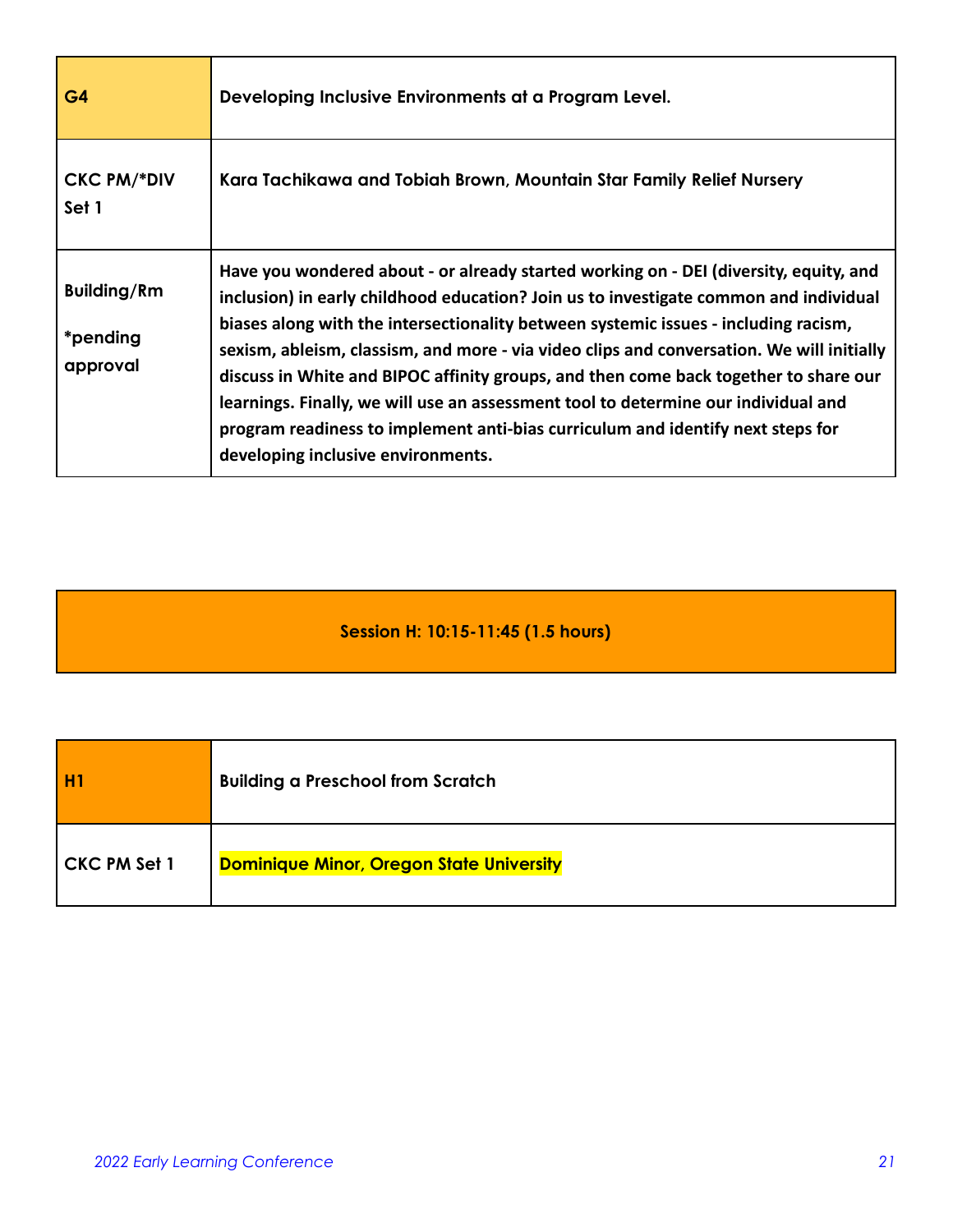| <b>Building/Rm</b> | Description: Have you ever considered designing your own preschool program?      |
|--------------------|----------------------------------------------------------------------------------|
|                    | Have you been operating a program for a while and are looking for ways to        |
|                    | evolve your program? This training will highlight the process of designing a     |
|                    | preschool "from scratch" with a specific focus on fostering diversity at the     |
|                    | foundational level. We'll explore the current research on play-based early       |
|                    | childhood education and how it shapes a new philosophical approach for a         |
|                    | preschool. This workshop is the culmination of an OSU-Cascades independent       |
|                    | study where the presenter has spent an entire term building a theoretical        |
|                    | preschool "from scratch." In this workshop, participants will explore: (a) The   |
|                    | process of developing a family handbook, creating a philosophical statement,     |
|                    | building a website, and completing a cost-breakdown for a program, (b) A         |
|                    | virtual field trip of the preschool program, and (c) How a foundational focus on |
|                    | inclusivity and diversity influences the quality of an early childhood education |
|                    | program designed for the central Oregon community.                               |
|                    |                                                                                  |

| H <sub>2</sub>     | An Introduction to Autism Spectrum Disorder                                                                                                                                                                                                                                                                                                                                                                                                                                                                                                                                                                                                                                                                                                                                                                                                   |
|--------------------|-----------------------------------------------------------------------------------------------------------------------------------------------------------------------------------------------------------------------------------------------------------------------------------------------------------------------------------------------------------------------------------------------------------------------------------------------------------------------------------------------------------------------------------------------------------------------------------------------------------------------------------------------------------------------------------------------------------------------------------------------------------------------------------------------------------------------------------------------|
| CKC SN Set 1       | Lori Boll Executive Director Organization: SENIA International                                                                                                                                                                                                                                                                                                                                                                                                                                                                                                                                                                                                                                                                                                                                                                                |
| <b>Building/Rm</b> | 1 in 54 children diagnosed with autism spectrum disorder (ASD), teachers and<br>professionals want to know more about how they can best support these<br>learners in their classrooms. Attendees of this presentation will be introduced to<br>the following: 1. The definition of autism, and how this definition continues to<br>evolve 2. Signs & symptoms in young children 3. Why ASD is more prevalent in<br>boys than in girls 4. Our sensory system and how it plays an important role in<br>learning and self-regulation 5. Classroom and school practices to best support<br>these exceptional learners With a touch of humor and an interactive<br>component, presenter Lori Boll will share her experiences as a special educator<br>and parent of a child with profound autism and Intellectual Developmental<br>Disorder (IDD). |

Е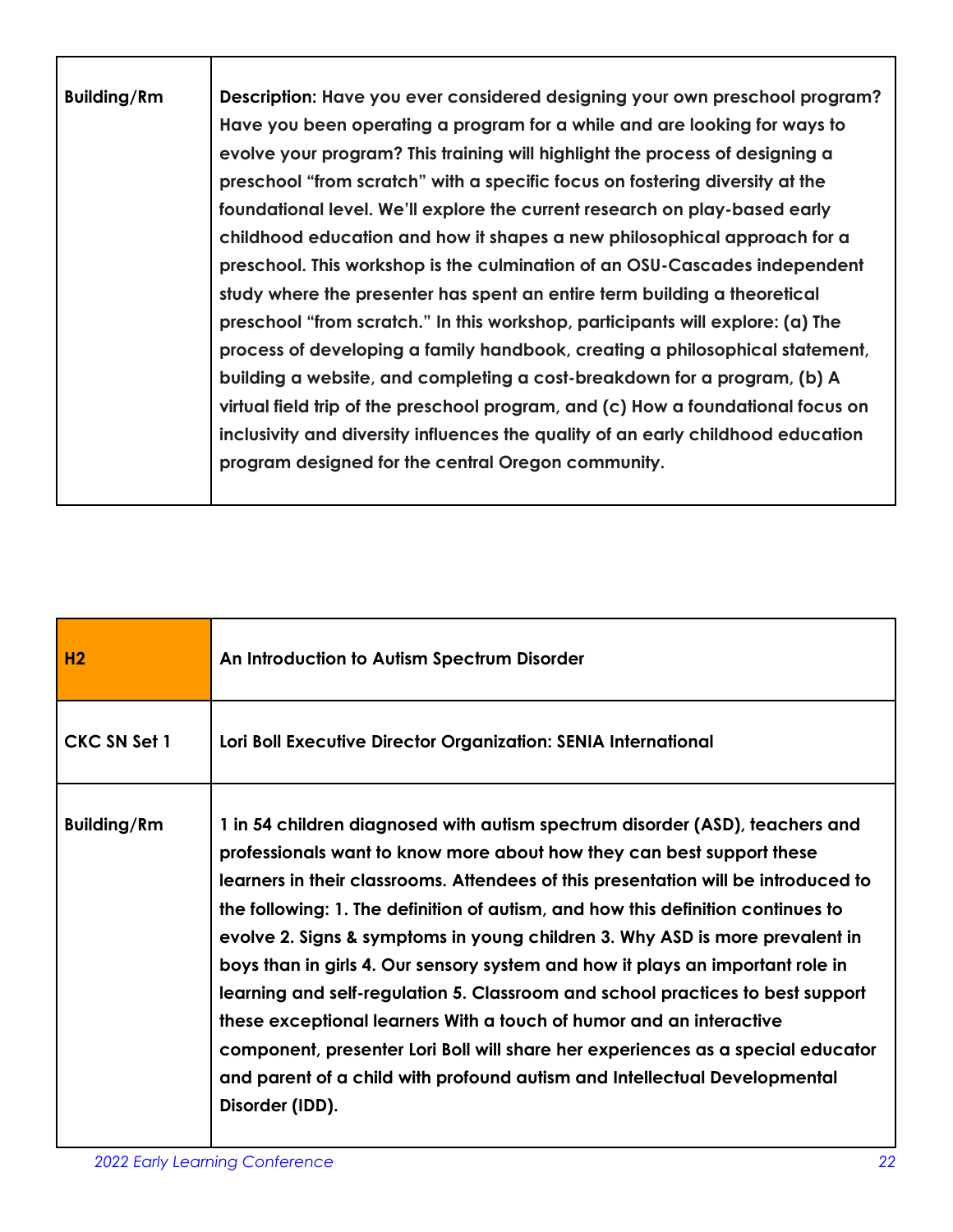| H3                    | <b>Mindfulness for Educators</b>                                                                                                                                                                                                                                                                                                                                                                                                                                                                                                                                                                                                                                                                                                                                                                                                                                                                                                                                                                                                                                                                          |
|-----------------------|-----------------------------------------------------------------------------------------------------------------------------------------------------------------------------------------------------------------------------------------------------------------------------------------------------------------------------------------------------------------------------------------------------------------------------------------------------------------------------------------------------------------------------------------------------------------------------------------------------------------------------------------------------------------------------------------------------------------------------------------------------------------------------------------------------------------------------------------------------------------------------------------------------------------------------------------------------------------------------------------------------------------------------------------------------------------------------------------------------------|
| <b>CKC PPLD Set 1</b> | <b>Rachel Knox, Central Oregon Community College</b>                                                                                                                                                                                                                                                                                                                                                                                                                                                                                                                                                                                                                                                                                                                                                                                                                                                                                                                                                                                                                                                      |
| <b>Building/Rm</b>    | This session provides an opportunity for early childhood educators to practice<br>mindfulness, build self-awareness, and create calm. An understanding of<br>mindfulness relies on felt experience. Explore the possibilities for bringing<br>mindfulness into the classroom through practice. Learn how mindfulness can<br>improve educators' well-being at work. Discover how mindfulness can change<br>your interactions with your workload, your relationships with other staff, the<br>children, and the classroom's learning environment. The practice of mindfulness<br>and self-compassion can be the foundation of developing a thoughtful learning<br>environment for children to work and play in. Through mindfulness, we can<br>explore the wealth of human experience with active engagement in how we<br>make sense of our world and act upon it: intellectually, ethically, spiritually,<br>creatively, socially, emotionally, physically, and linguistically. "Real education<br>can only begin out of a foundation of self-awareness. Know the truth of yourself."<br><b>John Gatto</b> |

**H4 Understanding special education services in public schools. Comprender los servicios de educación especial en las escuelas públicas**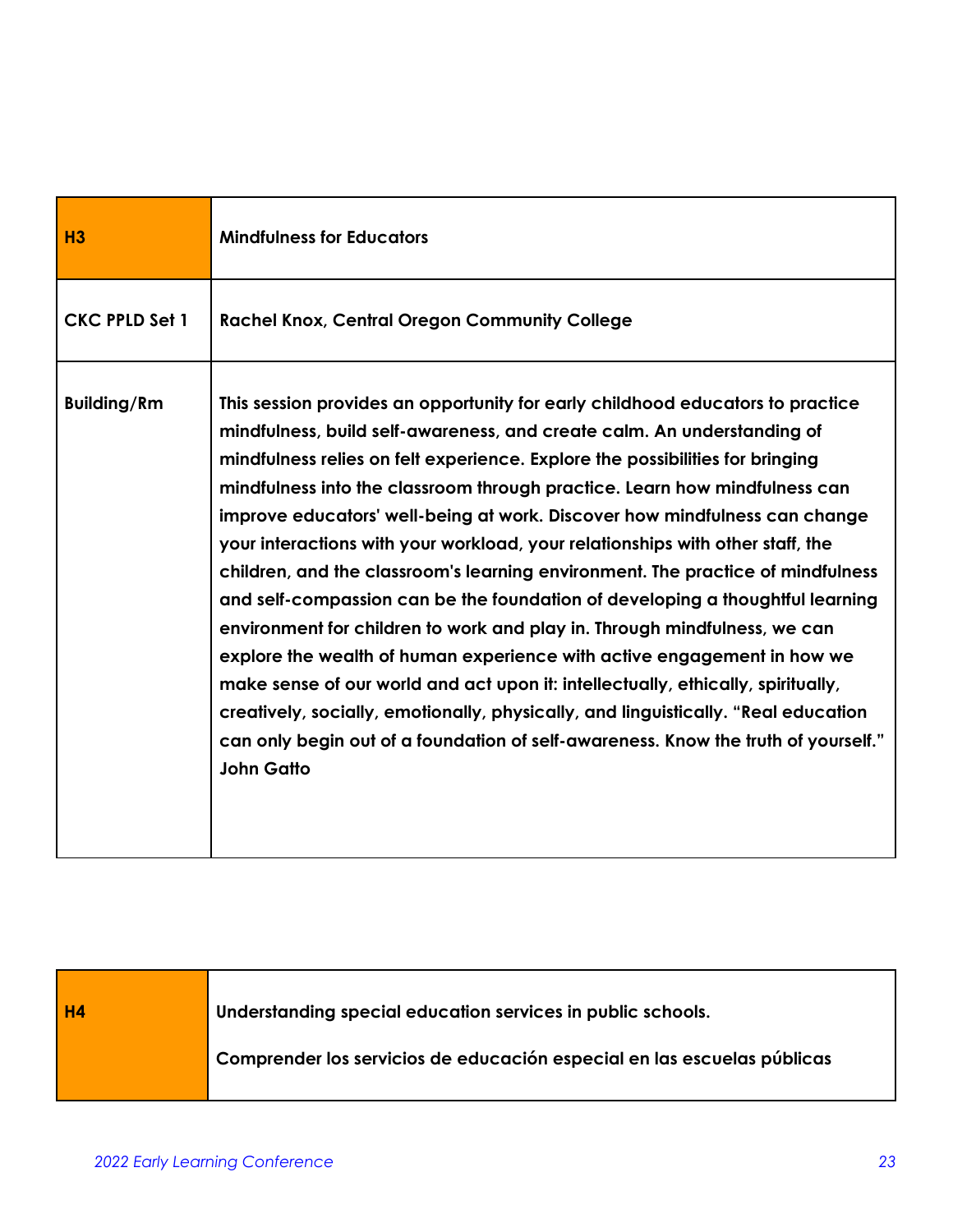| <b>CKC SN Set 1</b>                | <b>Presenter: Luis Navez Dircio</b>                                                                                                                                                                                                                                                     |
|------------------------------------|-----------------------------------------------------------------------------------------------------------------------------------------------------------------------------------------------------------------------------------------------------------------------------------------|
|                                    | -Special Education Teacher (Maestro de Educación Especial)                                                                                                                                                                                                                              |
|                                    | -Bend La-Pine Schools (Escuelas de Bend La-Pine)                                                                                                                                                                                                                                        |
|                                    | In this session, participants will learn about students in special education, how<br>students with special education services can succeed, and how diverse students<br>are navigating through their education unsuccessfully.                                                           |
|                                    | Participants will learn about the process of how a student is identified and put<br>into special education. Participants will understand different factors of special<br>education in elementary, middle, and high schools.                                                             |
|                                    | En esta sesión, los participantes aprenderán sobre los estudiantes en educación<br>especial, cómo los estudiantes con servicios de educación especial pueden<br>tener éxito y cómo los estudiantes diversos están navegando sin éxito a través<br>de su educación.                      |
|                                    | Los participantes aprenderán sobre el proceso de cómo se identifica a un<br>estudiante y se le asigna los servicios de educación especial. Los participantes<br>comprenderán los diferentes factores de la educación especial en las escuelas<br>primarias, intermedias, y secundarias. |
| This session is offered in Spanish |                                                                                                                                                                                                                                                                                         |

### **Session I: 12:00-1:00 (1 hours)**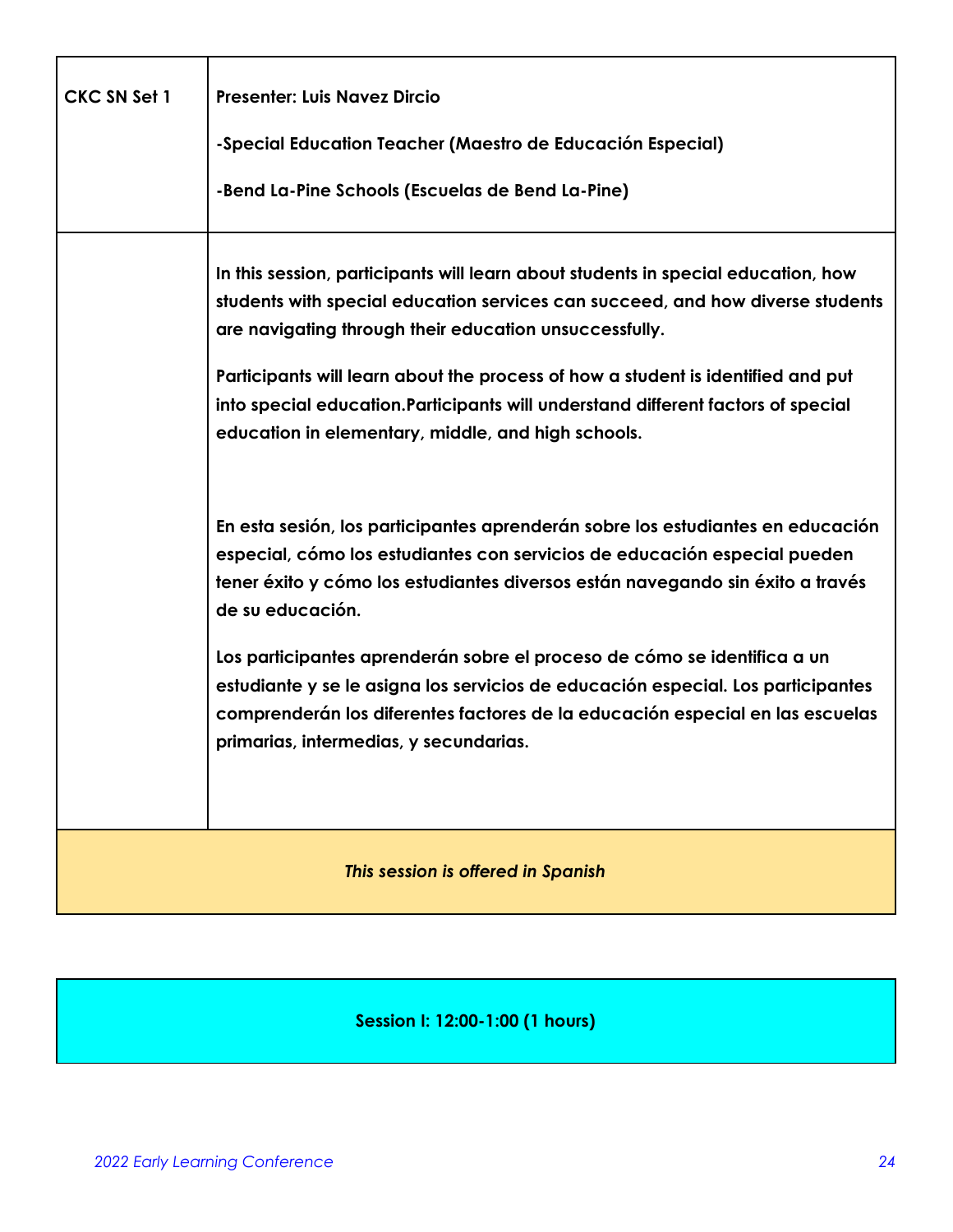|            | <b>Lunch Break</b> |
|------------|--------------------|
| CCC Dining |                    |

**Session J: 1:00-2:30 (1.5 hours)**

#### **\*Yael Lachman**

| J1             | Panel Presentation 1: Rising and Shining Leaders in Early Care and Education<br>Panel de Presentación 1: Líderes Emergentes y Brillantes en el Cuidado y la<br>Educación de la Primera Infancia |
|----------------|-------------------------------------------------------------------------------------------------------------------------------------------------------------------------------------------------|
| CKC PPLD Set 1 | <b>Facilitator: Jen Rusk</b><br>Panelists: Candace Brey, Stephanie Krause, Luis Navez, Kara Tachikawa, Julie<br>Mitchell, Melinda Boyle, Tammy Rundle, Amy McCormack, Ana Wright                |
| <b>PIO 201</b> | This panel conversation will center on leadership that comes from working with<br>children and educators toward developmentally appropriate, culturally and<br>community responsive practices.  |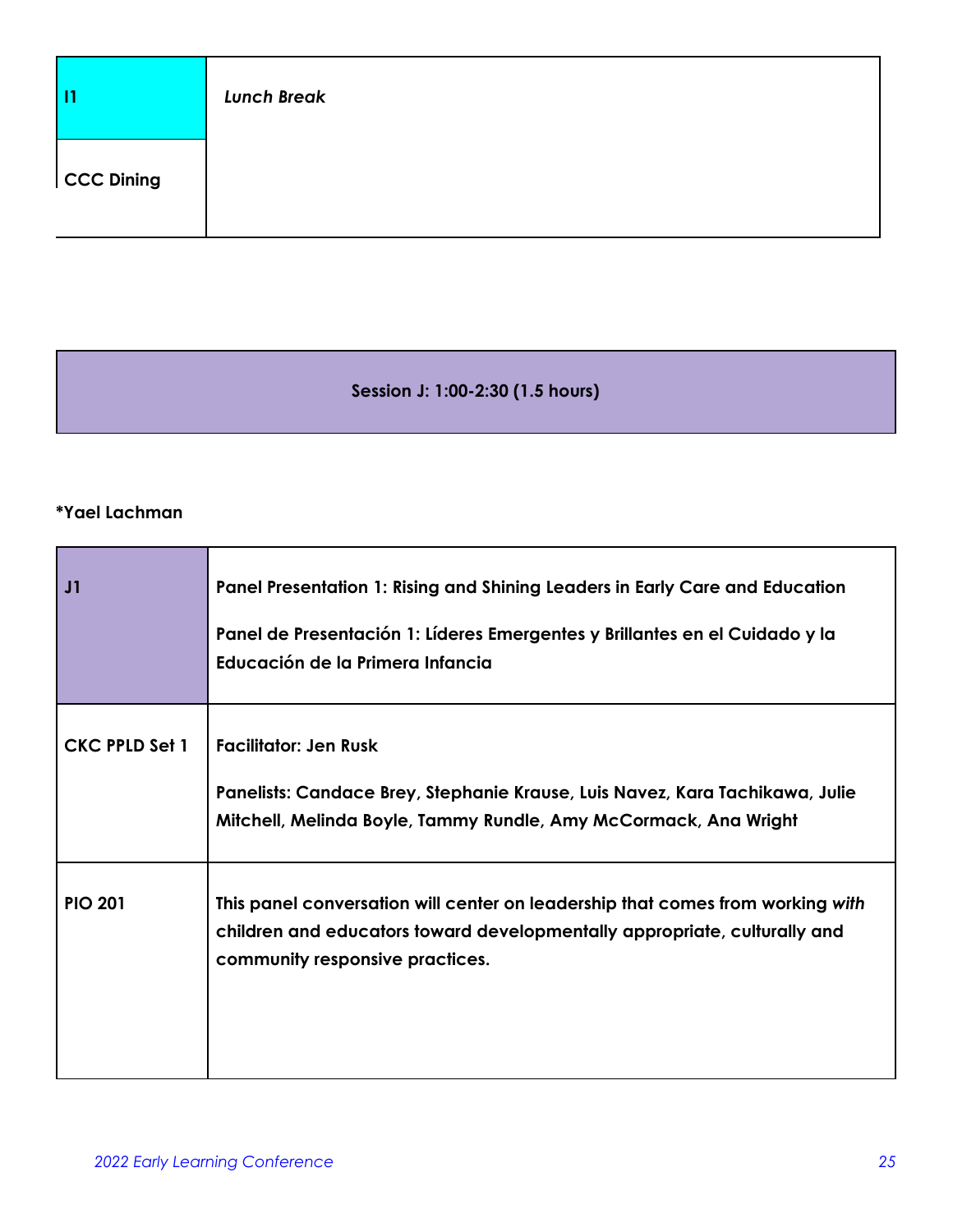|                                              | We recommend this panel for current and rising educators who are hoping to<br>grow in their understanding of how their actions in classrooms and programs<br>impact the lives of families and children in their care.   |
|----------------------------------------------|-------------------------------------------------------------------------------------------------------------------------------------------------------------------------------------------------------------------------|
|                                              | La conversación de este panel se centrará en el liderazgo que surge del trabajo<br>con niños y educadores hacia prácticas apropiadas para el desarrollo y<br>sensibles a las culturas y comunidades.                    |
|                                              | Recomendamos este panel para educadores actuales y futuros que esperan<br>crecer en su comprensión de cómo sus acciones en las aulas y los programas<br>impactan las vidas de las familias y los niños bajo su cuidado. |
| This session includes Spanish interpretation |                                                                                                                                                                                                                         |

| J2                    | Panel Presentation 2: Leading the Way through Advocacy and Policy<br>Panel de Presentación 2: Dirigiendo el Camino hacia la Abogacía y Pólizas                                   |
|-----------------------|----------------------------------------------------------------------------------------------------------------------------------------------------------------------------------|
| <b>CKC PPLD Set 1</b> | <b>Facilitator: Brenda Comini, Director-Early Learning Hub</b><br>Panelists: Tim Rusk, Laurie Danzuka, Phil Chang, Alyssa Chatterjee, Heather<br>Rogen, Jon Reeves, Diane Tipton |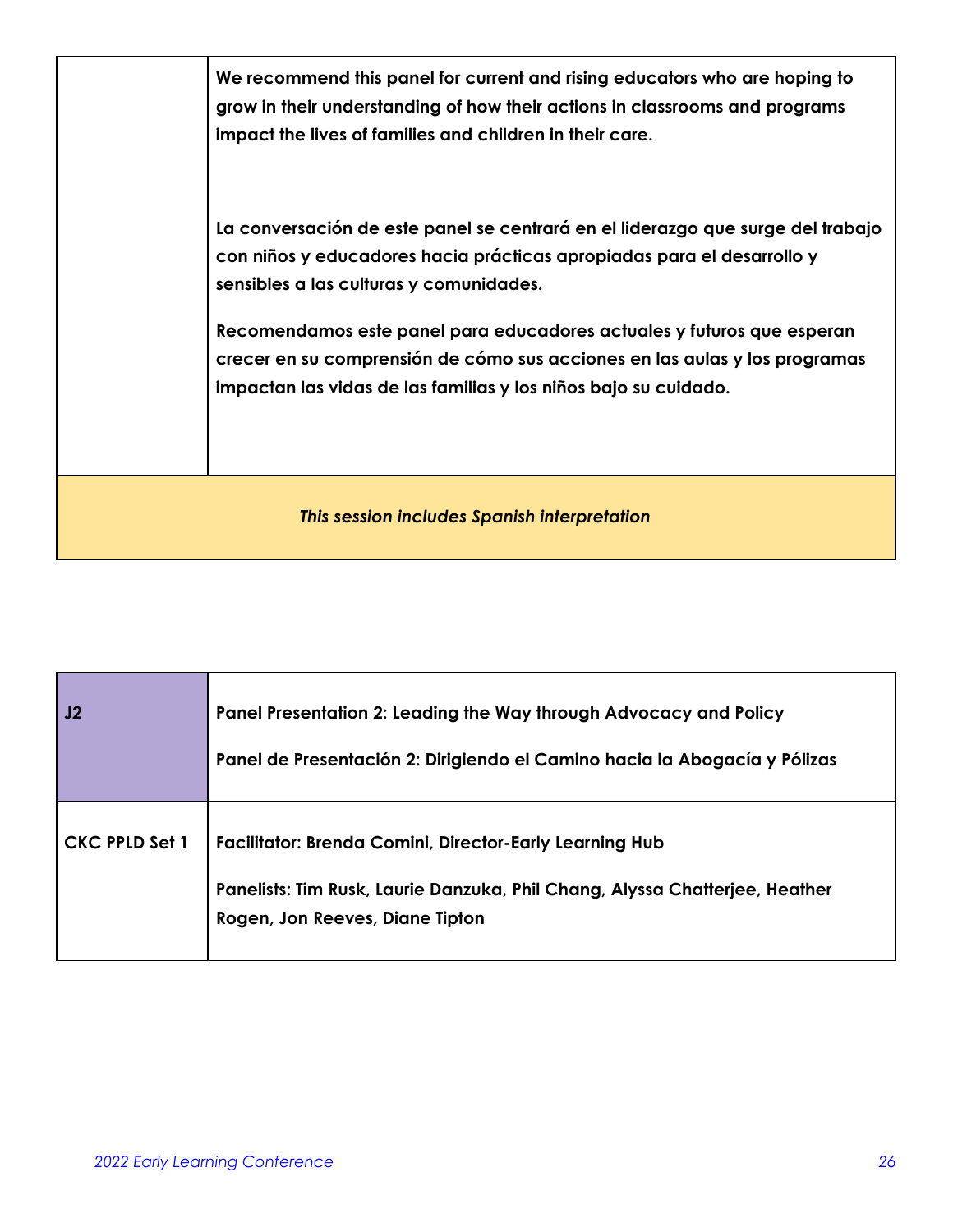| <b>PIO 201</b> | This panel conversation will center on leadership that comes from working on<br>behalf of children, educators, and education policy toward equitable and<br>inclusive practices.                                                                                                      |
|----------------|---------------------------------------------------------------------------------------------------------------------------------------------------------------------------------------------------------------------------------------------------------------------------------------|
|                | We recommend this panel for educators who have been in the field of early<br>learning for some time and are looking to grow in their leadership reach as they                                                                                                                         |
|                | engage with local, regional, state, and national advocacy and policy-level<br>conversations.                                                                                                                                                                                          |
|                | La conversación de este panel se enfocará en el liderazgo que proviene de<br>trabajar en nombre de los niños, los educadores y las pólizas educativas hacia<br>prácticas equitativas e inclusivas.                                                                                    |
|                | Recomendamos este panel para educadores que han estado en el campo del<br>aprendizaje temprano durante algún tiempo y buscan crecimiento en su<br>liderazgo a medida que se involucran en conversaciones sobre la abogacía de<br>pólizas a nivel local, regional, estatal y nacional. |
|                |                                                                                                                                                                                                                                                                                       |
|                | This session includes Spanish interpretation                                                                                                                                                                                                                                          |

#### **\*Yael Lachman**

**Session K: 2:45-4:15 (1.5 hours)**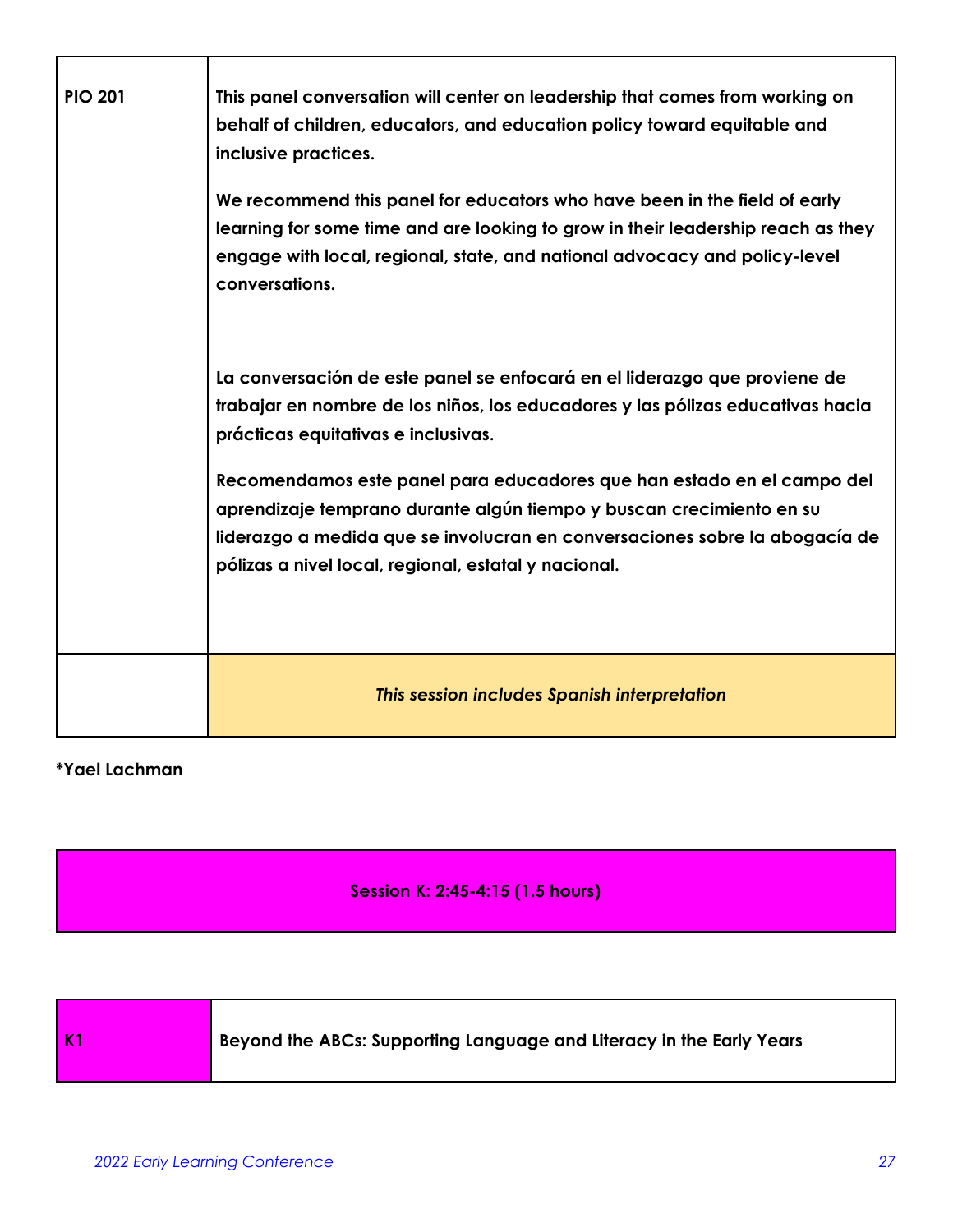| <b>CKC LEC Set 1</b> | Amy Howell, Central Oregon Community College                                                                                                                                                                                                                                                                                                                                                                                   |
|----------------------|--------------------------------------------------------------------------------------------------------------------------------------------------------------------------------------------------------------------------------------------------------------------------------------------------------------------------------------------------------------------------------------------------------------------------------|
| <b>Building/Rm</b>   | In this interactive session attendees will explore the foundations of literacy<br>learning. We will explore the role of sharing books and conversations with young<br>children, and we will consider resources, such as games and interactive<br>activities to support critical literacy skills, including phonological and phonemic<br>awareness, alphabet knowledge, vocabulary development, and narrative<br>understanding. |

| K <sub>2</sub>     | The "Why" "What" and "How" of Supporting Diversity, Equity and Inclusion through<br><b>Social Emotional Learning</b>                                                                                                                                                                                                                                                                                                                                                                                                                                                                 |
|--------------------|--------------------------------------------------------------------------------------------------------------------------------------------------------------------------------------------------------------------------------------------------------------------------------------------------------------------------------------------------------------------------------------------------------------------------------------------------------------------------------------------------------------------------------------------------------------------------------------|
| CKC LEC Set 1      | Jackie Vance, Bend LaPine Schools & Central Oregon Community College                                                                                                                                                                                                                                                                                                                                                                                                                                                                                                                 |
| <b>Building/Rm</b> | Participants in this session will discuss the "why" of linking social emotional<br>learning with diversity, equity, and inclusion practices, explore the "what"<br>through review of SEL resources that are specifically focused on DEI, and realize<br>the "how" by creating plans for implementing practices that promote DEI through<br>SEL. In this session, participants will: Understand the link between DEI and SEL;<br>Explore SEL resources that promote diversity, equity, and inclusion practices in<br>ECE; Create a plan for implementing one DEI focused SEL practice |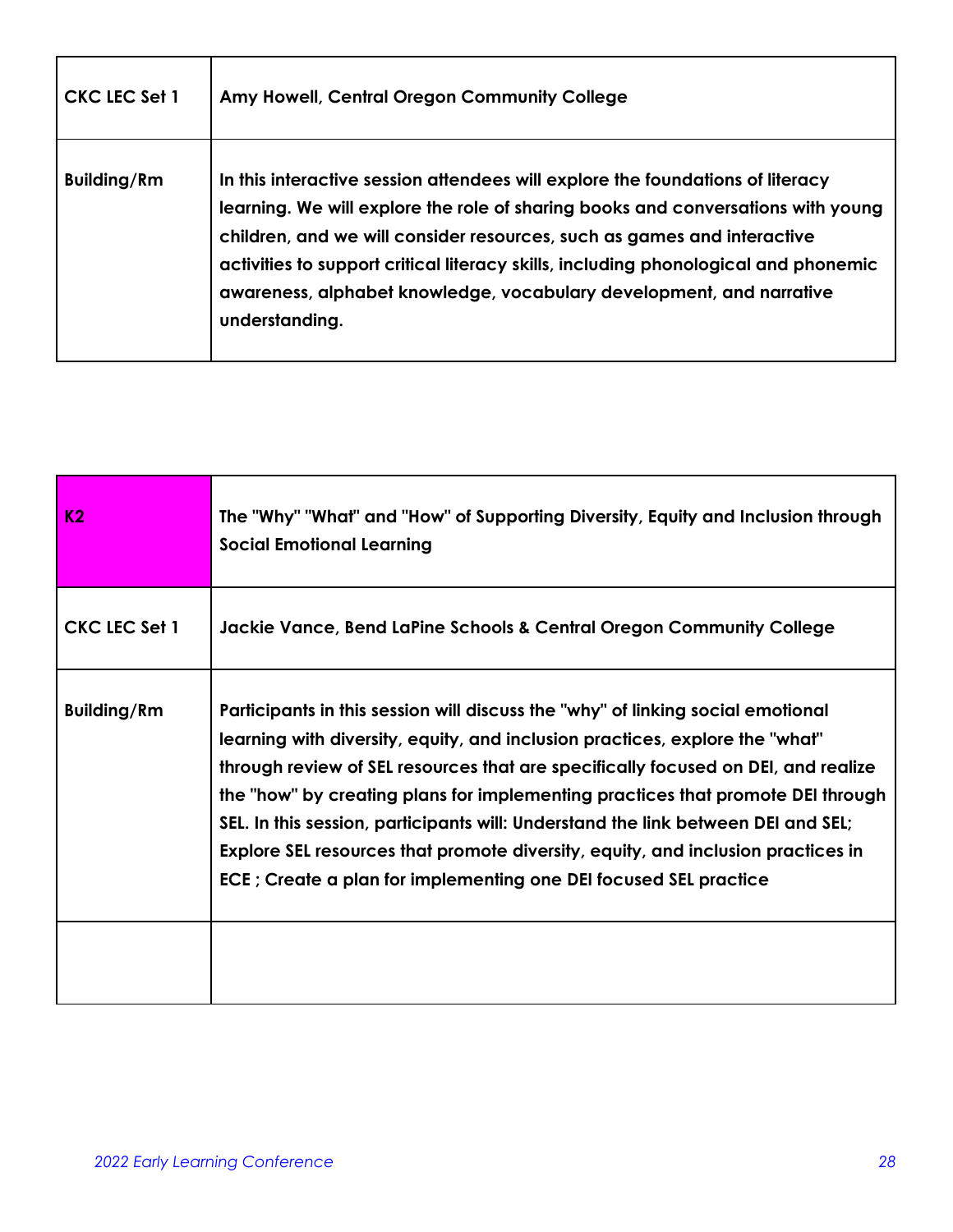| K3                    | Exploring and Understanding the Evolution of Oregon's Professional<br><b>Development System</b>                                                                                                                                                                                                                                                                                                                                                                                                                                                                                                                                                                                                                                                                                                                                                                                                                                                                                                                                                                                                                                                                                                                                                                                                                                                   |
|-----------------------|---------------------------------------------------------------------------------------------------------------------------------------------------------------------------------------------------------------------------------------------------------------------------------------------------------------------------------------------------------------------------------------------------------------------------------------------------------------------------------------------------------------------------------------------------------------------------------------------------------------------------------------------------------------------------------------------------------------------------------------------------------------------------------------------------------------------------------------------------------------------------------------------------------------------------------------------------------------------------------------------------------------------------------------------------------------------------------------------------------------------------------------------------------------------------------------------------------------------------------------------------------------------------------------------------------------------------------------------------|
| <b>CKC PPLD Set 1</b> | Adrienne Henry, Early Learning Systems Initiative (ELSI), Oregon State University                                                                                                                                                                                                                                                                                                                                                                                                                                                                                                                                                                                                                                                                                                                                                                                                                                                                                                                                                                                                                                                                                                                                                                                                                                                                 |
| <b>Building/Rm</b>    | The Oregon Center for Career Development (OCCD), the Research Institute (TRI)<br>at WOU, and the Early Learning System Initiative (ELSI) at OSU, are partnering to<br>support the next evolution of Oregon's Core Knowledge Categories for the early<br>learning profession serving children from birth to age 12. The adoption of the<br>National Association for the Education of Young Children (NAEYC) Professional<br>Standards and Competencies for Early Childhood Educators (the NAEYC<br>competencies) is the first step. Oregon's adapted professional development<br>system, slated to roll out in late 2023, will respond to the needs of Oregon's<br>workforce and bring the early learning workforce into alignment with a<br>nationally recognized core body of knowledge, skills and values that promote<br>the development, learning, and well-being of all young children. Participants will<br>examine the revised NAEYC Competencies and together consider the<br>implications of adoption in Oregon, as well as ways in which they could be<br>implemented responsively and supportively. Participants will deepen their<br>knowledge of the NAEYC Competences as well as Oregon's Core Knowledge<br>Categories, and think critically about how these competencies relate to their<br>own work and professional development. |

| <b>K4</b> | How Do We Become Male or Female or Someone In Between?          |
|-----------|-----------------------------------------------------------------|
|           | ¿Cómo llegamos a ser Masculino o Femenino o Alguien Entremedio? |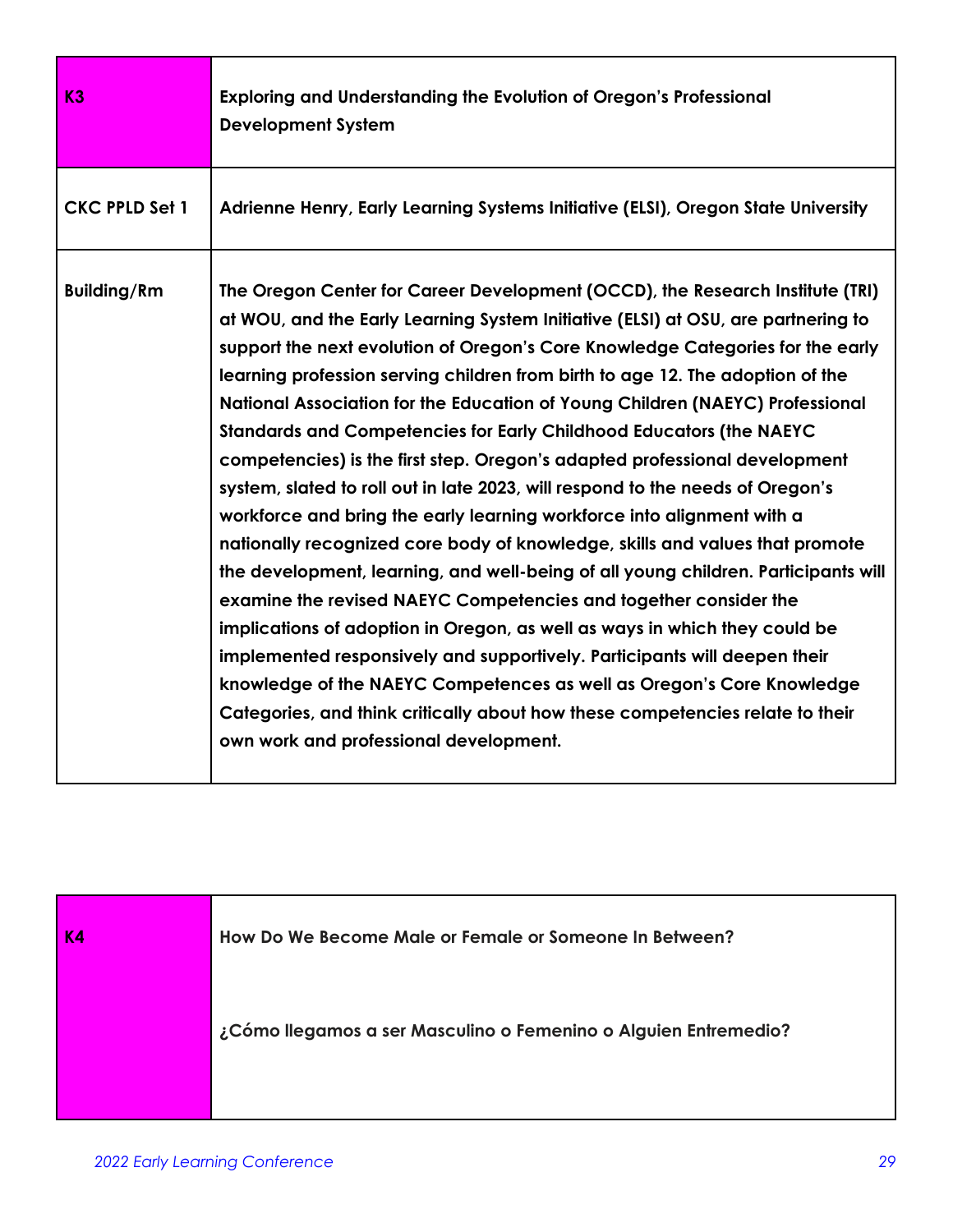| <b>CKC UGB Set 1</b> | Rebecca Walker-Sands, Ph.D. Emeritus Professor, COCC                                                                                                                                                                                                                                                                                                                                                                                                                                                                                                                                                                                                                                                                                                                                                                                                                                                                                                                                                                                                                                                                                                                 |
|----------------------|----------------------------------------------------------------------------------------------------------------------------------------------------------------------------------------------------------------------------------------------------------------------------------------------------------------------------------------------------------------------------------------------------------------------------------------------------------------------------------------------------------------------------------------------------------------------------------------------------------------------------------------------------------------------------------------------------------------------------------------------------------------------------------------------------------------------------------------------------------------------------------------------------------------------------------------------------------------------------------------------------------------------------------------------------------------------------------------------------------------------------------------------------------------------|
| <b>Building/Rm</b>   | Curious about the complications of gender development? Confused about Elliot<br>Page from Juno or Caitlyn Jenner? In this presentation, we will discuss the<br>biological bases for internal and external sexual characteristics as well as<br>gendered behavior, such as style of presentation, mate choice and identity. We<br>will also touch upon the social construction of the expression of these behaviors.<br>Understanding these concepts is critical for helping our children become<br>accepted and adjusted members of our community.<br>¿Tiene curiosidad sobre las complicaciones del desarrollo de género?<br>¿Confundido acerca de Elliot Page de Juno o Caitlyn Jenner? En esta<br>presentación, discutiremos las bases biológicas de las características sexuales<br>internas y externas, así como el comportamiento de género, como el estilo de<br>presentación, la elección de pareja y la identidad. También tocaremos la<br>construcción social de la expresión de estos comportamientos. Comprender<br>estos conceptos es fundamental para ayudar a nuestros niños a convertirse en<br>miembros aceptados y adaptados de nuestra comunidad. |
|                      | This session includes Spanish interpretation                                                                                                                                                                                                                                                                                                                                                                                                                                                                                                                                                                                                                                                                                                                                                                                                                                                                                                                                                                                                                                                                                                                         |

| K <sub>5</sub>       | <b>Embracing Gender Diversity in Early Childhood</b>                                                             |
|----------------------|------------------------------------------------------------------------------------------------------------------|
| <b>CKC DIV Set 1</b> | Teresa L. Ashford, Oregon State University (Corvallis) and Washington State<br><b>University's Global Campus</b> |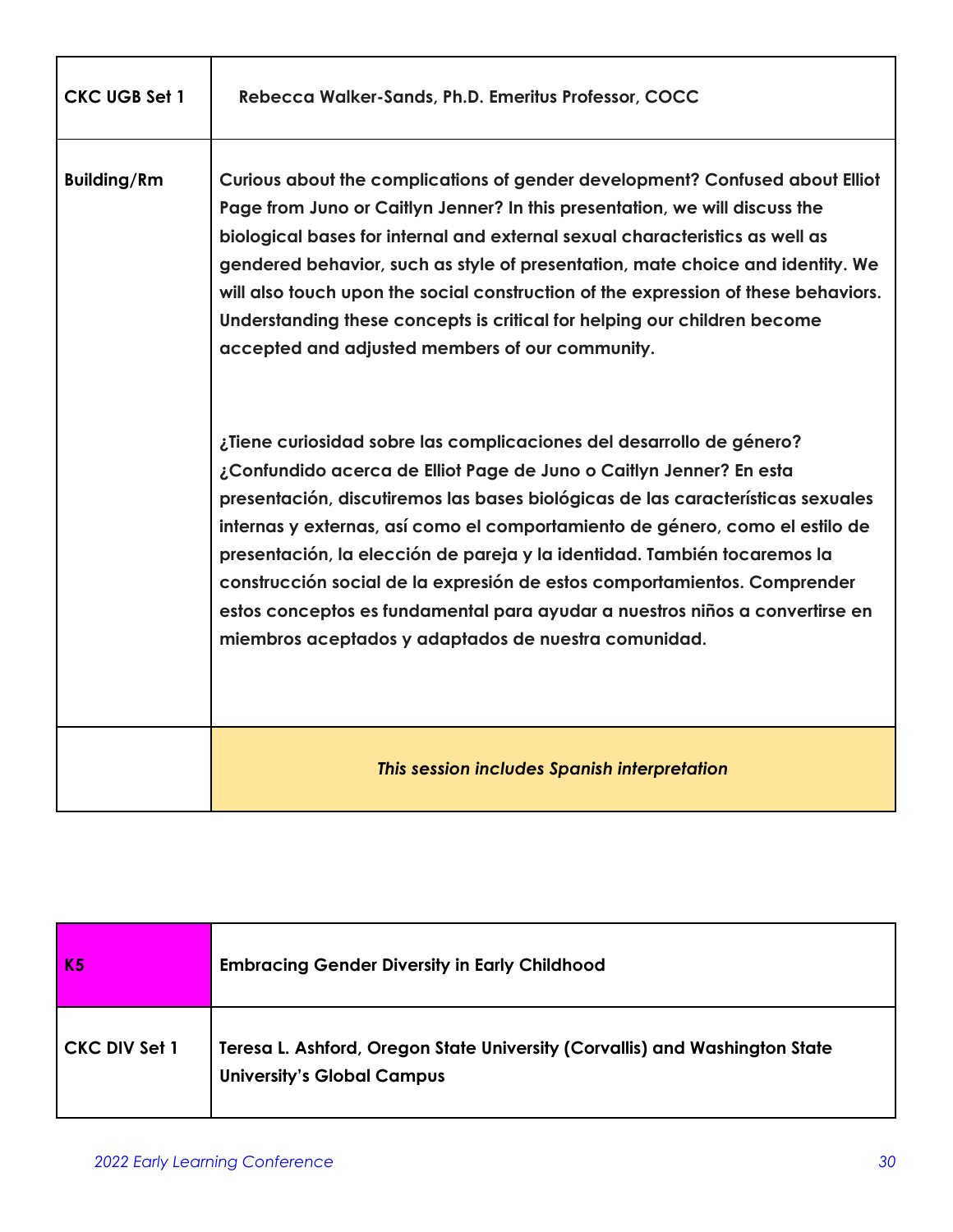| <b>Building/Rm</b>                                                                                                                                                                                                                                                                                                                                                                                                                                                                                                                                                                    |                                                                                                                                                                                                                                                                                                                                                                                                                                  |
|---------------------------------------------------------------------------------------------------------------------------------------------------------------------------------------------------------------------------------------------------------------------------------------------------------------------------------------------------------------------------------------------------------------------------------------------------------------------------------------------------------------------------------------------------------------------------------------|----------------------------------------------------------------------------------------------------------------------------------------------------------------------------------------------------------------------------------------------------------------------------------------------------------------------------------------------------------------------------------------------------------------------------------|
| Identifying approaches to young children's learning and reactions to gender<br>diversity, in addition to exploring age-appropriate strategies for the<br>implementation of an anti-bias curriculum in the classroom, (b) Developing<br>strategies to celebrate gender diversity in the rhythm of their programs through<br>the creation of open and accepting program climates where all children and<br>families are safe and able to thrive, and (c) Recognize the importance of<br>gender diversity by possessing the necessary vocabulary to embrace diverse<br>gender expression | Social injustice harms children and their families. Young children should be able<br>to participate in their classroom environments and see not only themselves and<br>their families, but a multitude of people representing diverse gender identities. In<br>this workshop, we will explore how to make this happen in our programs by: (a)<br>working with young children, families, and staff to promote an understanding of |

| K6                   | Who Wears the Bossy Pants? Learning to Trust the Children's Lead in Building a<br><b>Program of Excellence</b>                                                                                                                                                                                                                                                                                                                           |
|----------------------|------------------------------------------------------------------------------------------------------------------------------------------------------------------------------------------------------------------------------------------------------------------------------------------------------------------------------------------------------------------------------------------------------------------------------------------|
| <b>CKC LEC Set 1</b> | Stephanie Krause, Owner and Director, Bloom Children's Center                                                                                                                                                                                                                                                                                                                                                                            |
| <b>Building/Rm</b>   | What does it mean to join children as partners in their own early learning process<br>and how do we begin this type of daring collaboration? In this interactive<br>session attendees will explore the underlying connections between<br>developmentally appropriate practice, culturally responsive teaching, and<br>child-centered classrooms to grow in understanding and ideas for collaborating<br>with children in their learning. |

# **Sessions offered or interpreted in Spanish**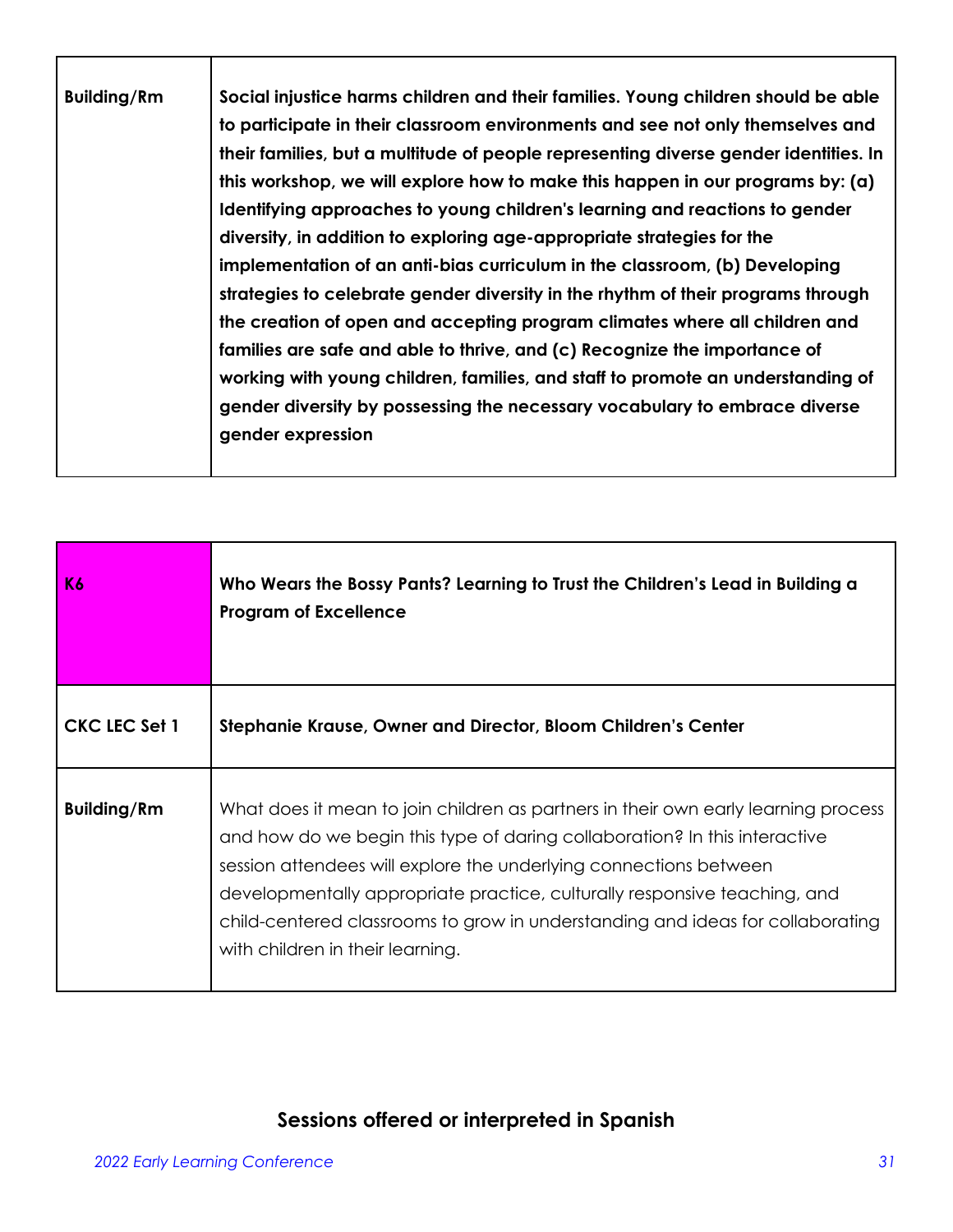| A <sub>2</sub>      | <b>How Early Screening and Intervention</b><br><b>Can Close the Equity Gap in Reading Outcomes</b><br>Cómo la Detección Temprana y la Intervención<br>Pueden Cerrar la Brecha de Equidad en los Resultados de Lectura                                                                                                                                                                                                                                                                                                                                                                                                                                                                                                                     |
|---------------------|-------------------------------------------------------------------------------------------------------------------------------------------------------------------------------------------------------------------------------------------------------------------------------------------------------------------------------------------------------------------------------------------------------------------------------------------------------------------------------------------------------------------------------------------------------------------------------------------------------------------------------------------------------------------------------------------------------------------------------------------|
| <b>CKC OA Set 1</b> | <b>Shelley Gray, M.Ed.</b><br><b>Owner - Great Minds Learning</b><br><b>Sharon Bellusci</b><br>Co-lead of Decoding Dyslexia Central Oregon                                                                                                                                                                                                                                                                                                                                                                                                                                                                                                                                                                                                |
| <b>Building/Rm</b>  | Reading is the most challenging thing for humans to learn and we have to do it<br>as children.<br>Early childhood experiences and skill building with linguistics are a key<br>foundation for future reading. While a small percentage of children pick up<br>these skills easily, many children struggle with the process. Research shows that<br>early detection and intervention are essential to improving reading outcomes.<br>Join us to learn about the early-literacy screening and practice play-based<br>interventions with sounds and words that will boost the foundational pre-literacy<br>skills of all children.<br>La lectura es lo más difícil de aprender para los humanos y tenemos que<br>hacerlo cuando somos niños. |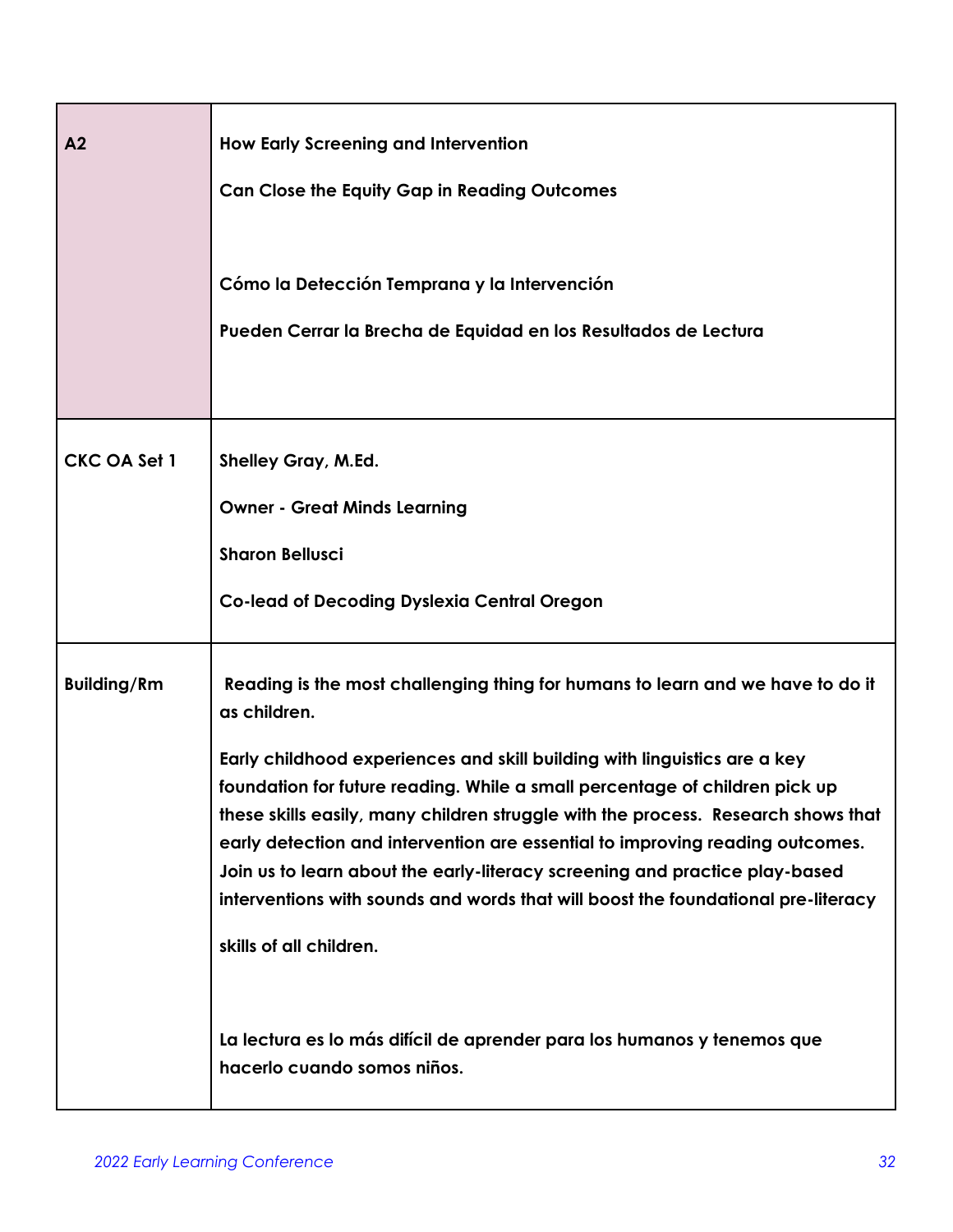|                                                   | Las experiencias de la primera infancia y el desarrollo de habilidades con la<br>lingüística son una base clave para la lectura futura. Mientras que un pequeño<br>porcentaje de niños adquieren estas habilidades con facilidad, muchos niños<br>luchan con el proceso. Las investigaciones muestran que la detección e<br>intervención temprana son esenciales para mejorar los resultados de lectura.<br>Únase a nosotros para aprender sobre la evaluación de alfabetización<br>temprana y practicar intervenciones basadas en el juego con sonidos y<br>palabras que impulsarán las habilidades fundamentales de la alfabetización en<br>todos los niños. |
|---------------------------------------------------|----------------------------------------------------------------------------------------------------------------------------------------------------------------------------------------------------------------------------------------------------------------------------------------------------------------------------------------------------------------------------------------------------------------------------------------------------------------------------------------------------------------------------------------------------------------------------------------------------------------------------------------------------------------|
| This session includes Spanish interpretation (MR) |                                                                                                                                                                                                                                                                                                                                                                                                                                                                                                                                                                                                                                                                |

| <b>B4</b>           | Understanding special education services in public schools.<br>Comprender los servicios de educación especial en las escuelas públicas                |
|---------------------|-------------------------------------------------------------------------------------------------------------------------------------------------------|
| <b>CKC SN Set 1</b> | <b>Presenter: Luis Navez Dircio</b><br>-Special Education Teacher (Maestro de Educación Especial)<br>-Bend La-Pine Schools (Escuelas de Bend La-Pine) |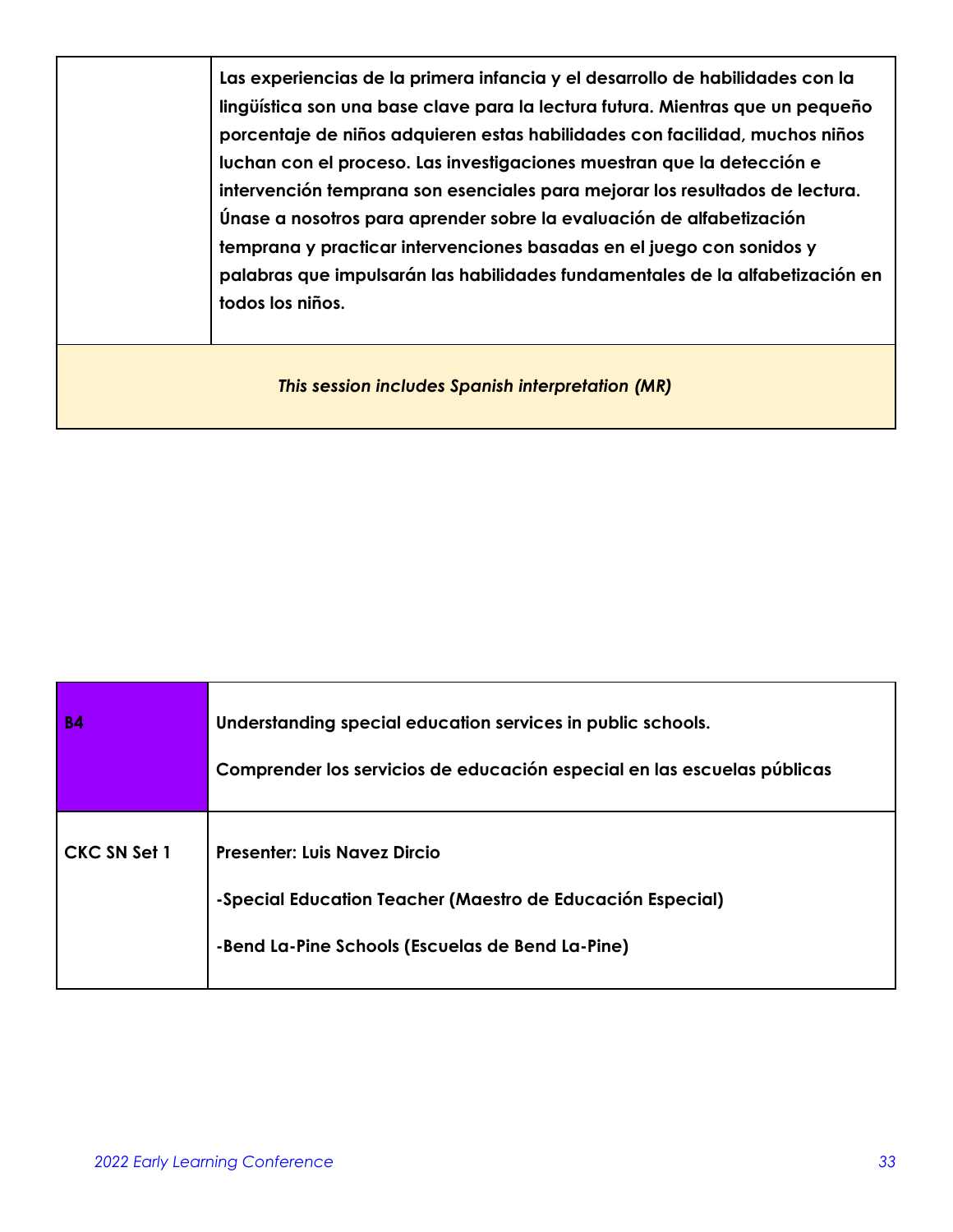|                                    | In this session, participants will learn about students in special education, how<br>students with special education services can succeed, and how diverse students<br>are navigating through their education unsuccessfully.                                                           |
|------------------------------------|-----------------------------------------------------------------------------------------------------------------------------------------------------------------------------------------------------------------------------------------------------------------------------------------|
|                                    | Participants will learn about the process of how a student is identified and put<br>into special education. Participants will understand different factors of special<br>education in elementary, middle, and high schools.                                                             |
|                                    | En esta sesión, los participantes aprenderán sobre los estudiantes en educación<br>especial, cómo los estudiantes con servicios de educación especial pueden<br>tener éxito y cómo los estudiantes diversos están navegando sin éxito a través<br>de su educación.                      |
|                                    | Los participantes aprenderán sobre el proceso de cómo se identifica a un<br>estudiante y se le asigna los servicios de educación especial. Los participantes<br>comprenderán los diferentes factores de la educación especial en las escuelas<br>primarias, intermedias, y secundarias. |
| This session is offered in Spanish |                                                                                                                                                                                                                                                                                         |

| CI                    | <b>Giving Back To YOU: Easy Personal Finance for Educators</b><br>Devolviéndole a USTED: Finanzas Personales Fáciles para Educadores |
|-----------------------|--------------------------------------------------------------------------------------------------------------------------------------|
| <b>CKC PPLD Set 1</b> | Alma M Lugtu                                                                                                                         |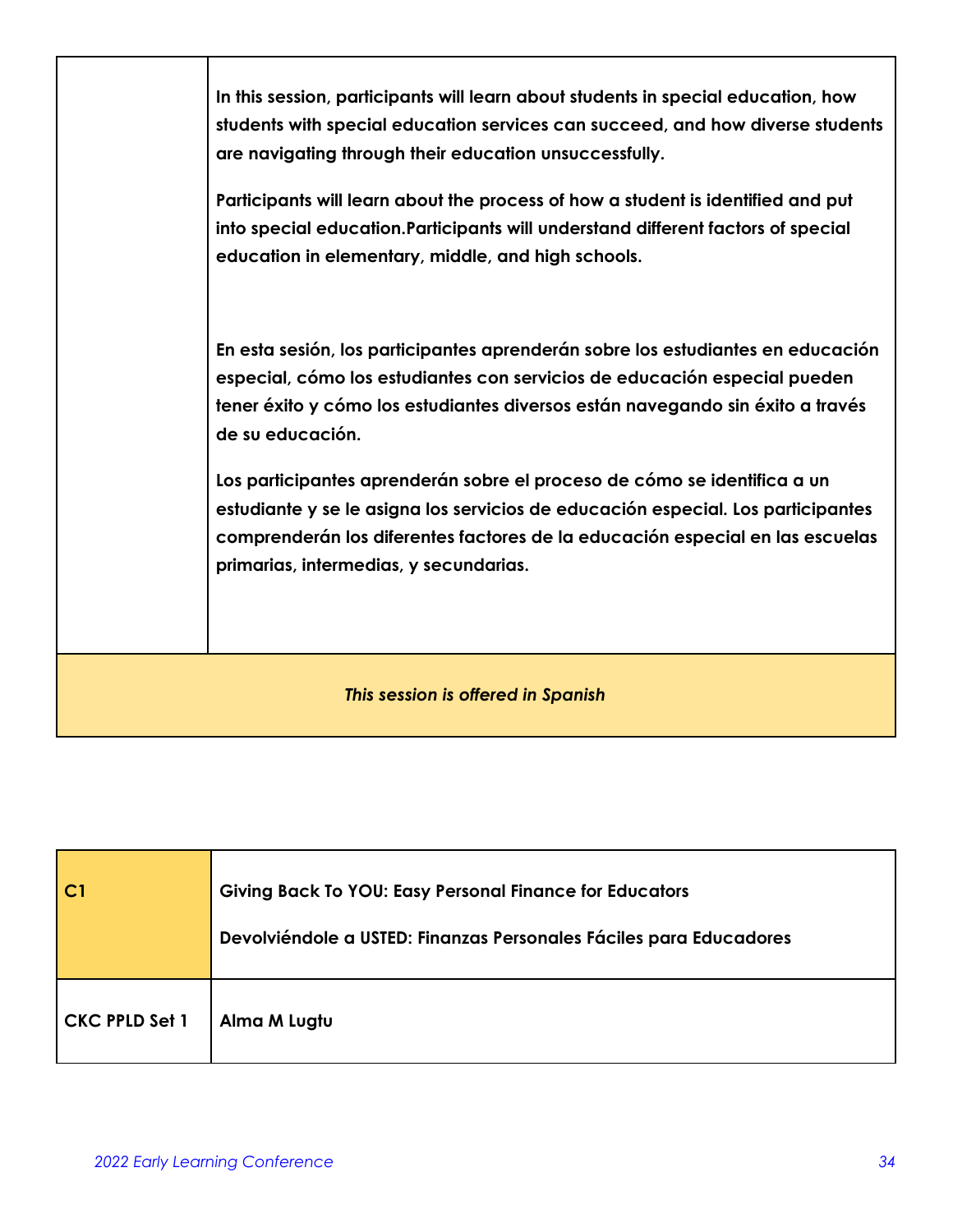| <b>Building/Rm</b> | Educators focus on what they can give to their students. This session is for YOU -<br>how can we support the educator? Alma was a "D" math student in high school<br>and college who graduated from law school with a mountain of student loan<br>debt. After teaching herself how debt worked, she paid off her law school loans<br>21 years early and her home mortgage in 15 years. In this session, Alma will<br>teach you three things: 1) how to create an amortization table, which you can<br>use to take control of paying off your debt. 2) how to create a compounding<br>table, which you can use to achieve your saving and investing goals. 3) how<br>does a millionaire create a budget, which is the #1 tool used by self-made<br>millionaires to take control of their money.<br>Los educadores se enfocan en lo que pueden dar a sus alumnos. Esta sesión es<br>para USTED: ¿cómo podemos apoyar al educador? Durante la secundaria y la<br>universidad, Alma fue una estudiante con notas "D" en matemáticas. Se<br>graduó de la facultad de derecho con una montaña de deudas en préstamos<br>estudiantiles. Después de aprender por sí misma cómo funcionaba la deuda,<br>pagó sus préstamos de la facultad de derecho 21 años antes de lo estipulado y<br>la hipoteca de su casa en 15 años. En esta sesión, Alma le enseñará tres cosas:<br>1) Cómo crear una tabla de amortización, que puede usar para llevar el control<br>del pago de su deuda. 2) Cómo crear una tabla de capitalización, que puede<br>usar para lograr sus objetivos de ahorro e inversión. 3) Cómo es que un<br>millonario crea un presupuesto, lo cual es la herramienta número 1 utilizada por<br>los millonarios para controlar su dinero. |
|--------------------|---------------------------------------------------------------------------------------------------------------------------------------------------------------------------------------------------------------------------------------------------------------------------------------------------------------------------------------------------------------------------------------------------------------------------------------------------------------------------------------------------------------------------------------------------------------------------------------------------------------------------------------------------------------------------------------------------------------------------------------------------------------------------------------------------------------------------------------------------------------------------------------------------------------------------------------------------------------------------------------------------------------------------------------------------------------------------------------------------------------------------------------------------------------------------------------------------------------------------------------------------------------------------------------------------------------------------------------------------------------------------------------------------------------------------------------------------------------------------------------------------------------------------------------------------------------------------------------------------------------------------------------------------------------------------------------------------------------------------------------------|
|                    | This session includes Spanish interpretation (MR)                                                                                                                                                                                                                                                                                                                                                                                                                                                                                                                                                                                                                                                                                                                                                                                                                                                                                                                                                                                                                                                                                                                                                                                                                                                                                                                                                                                                                                                                                                                                                                                                                                                                                           |

| D <sub>3</sub> | <b>Stress: How to Effectively Manage it in Our Daily Lives (ESPANOL)</b> |
|----------------|--------------------------------------------------------------------------|
|                | Estrés: Cómo Manejarlo de Manera Efectiva en Nuestra Vida Cotidiana      |

Г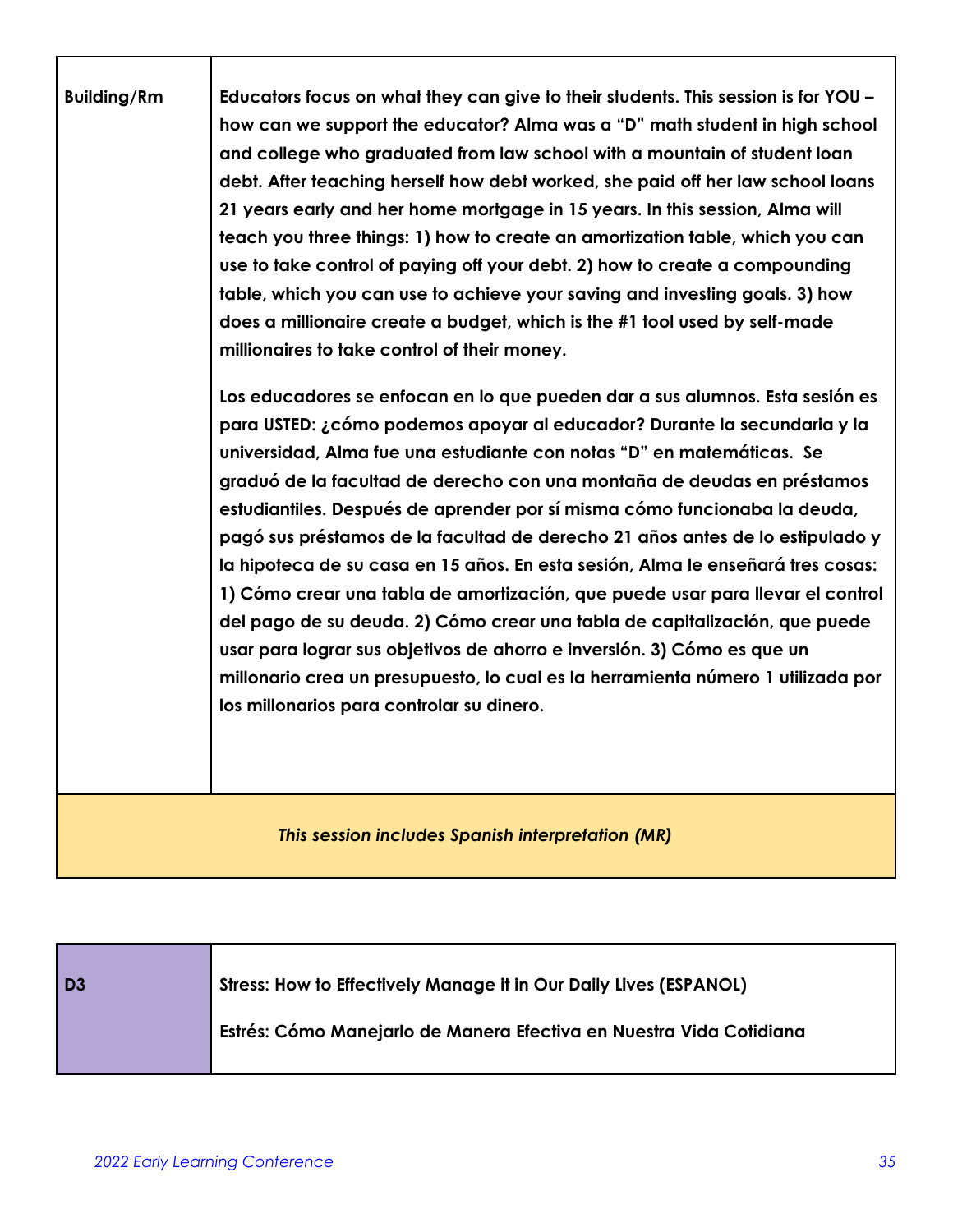| <b>CKC PPLD Set 1</b>              | Amy Stancliff, Central Oregon Community College                                                                                                                                                                                                                                                                                                                                                                                                                                                                                                                                                                                                                                             |
|------------------------------------|---------------------------------------------------------------------------------------------------------------------------------------------------------------------------------------------------------------------------------------------------------------------------------------------------------------------------------------------------------------------------------------------------------------------------------------------------------------------------------------------------------------------------------------------------------------------------------------------------------------------------------------------------------------------------------------------|
| <b>Building/Rm</b>                 | Stress has always existed and is a part of most people's daily lives. However, as<br>a result of many factors in the last several years, stress has become even more<br>impactful on us as individuals and communities. This interactive presentation will<br>begin a conversation for early childhood educators about what stress is, how to<br>effectively manage it in our professional and personal lives, and why promoting<br>stress management practices can build resilience in individuals and<br>communities.<br>El estrés siempre ha existido y es parte de la vida diaria de la mayoría de las<br>personas. Sin embargo, como resultado de muchos factores en los últimos años, |
|                                    | el estrés se ha vuelto aún más impactante para nosotros como individuos y<br>comunidades. Esta presentación interactiva iniciará una conversación con<br>educadores de la primera infancia sobre qué es el estrés, cómo manejarlo de<br>manera efectiva en nuestra vida profesional y personal, y por qué promover<br>prácticas de manejo del estrés puede generar resiliencia en individuos y<br>comunidades.                                                                                                                                                                                                                                                                              |
| This session is offered in Spanish |                                                                                                                                                                                                                                                                                                                                                                                                                                                                                                                                                                                                                                                                                             |

| F <sub>2</sub> | Introduction to Child-led exploration in Nature Classrooms:<br>Asking open ended questions and assessing risk with 3-6 year olds                     |
|----------------|------------------------------------------------------------------------------------------------------------------------------------------------------|
|                | Introducción a la Exploración Dirigida por Niños en Aulas de Naturaleza:<br>Haciendo Preguntas Abiertas y Evaluando el Riesgo con Niños de 3 a 6 año |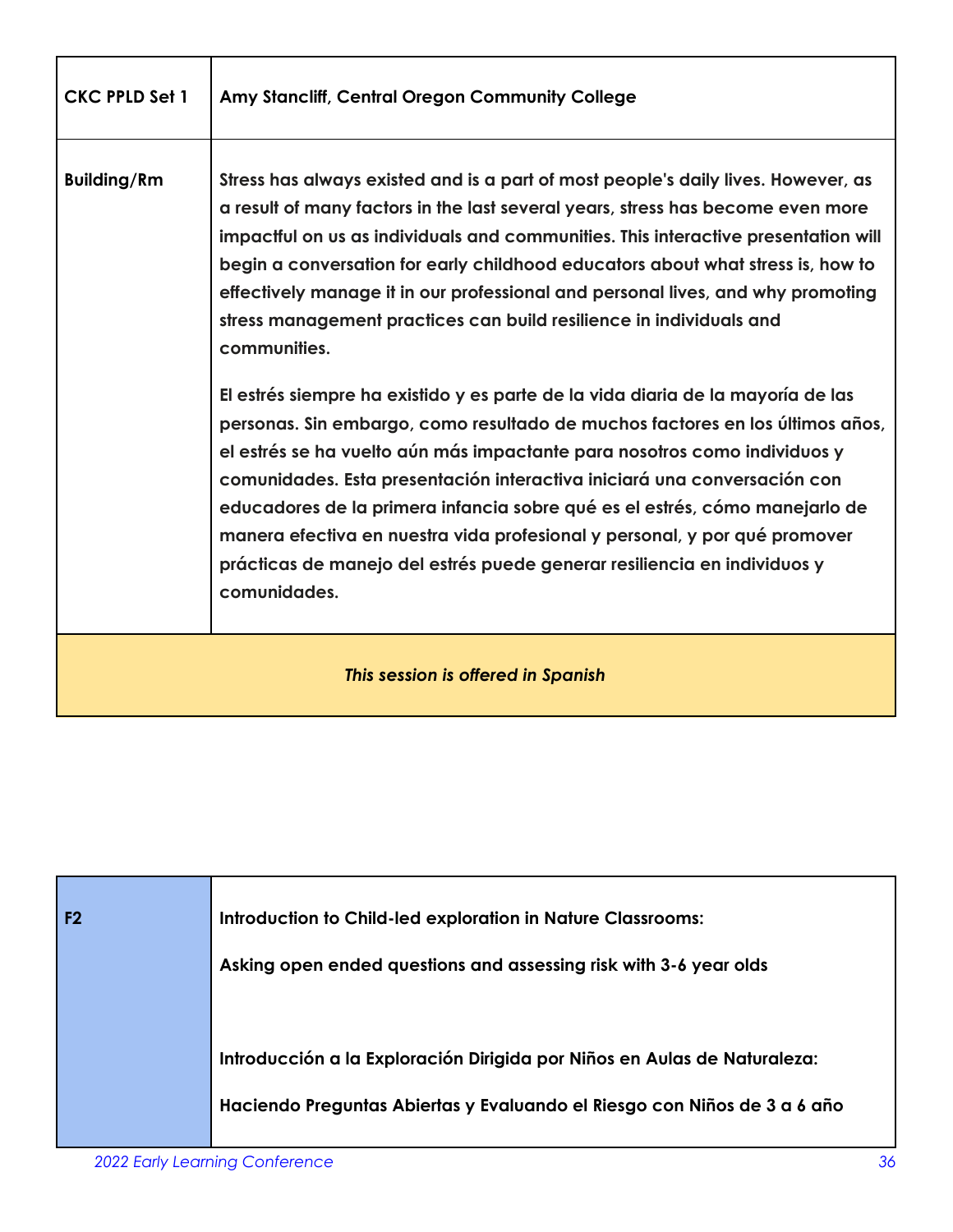| CKC LEC Set 1      | Rachel Kelley: Preschool Teacher and Preschool Program Coordinator<br>LB Gosset: Kindergarten Teacher and Development Coordinator                                                                                                                                                                                                                                                                                                                                                                                                                                                                                                                            |
|--------------------|--------------------------------------------------------------------------------------------------------------------------------------------------------------------------------------------------------------------------------------------------------------------------------------------------------------------------------------------------------------------------------------------------------------------------------------------------------------------------------------------------------------------------------------------------------------------------------------------------------------------------------------------------------------|
| <b>Building/Rm</b> | During our presentation Rachel and I will discuss how to ask your early learners<br>questions that lead to further inquiry, tips for supporting a child's interest and how<br>to realistically assess risk outside with a group of pre-kinder or kindergarten<br>aged children. These are tools we find beneficial to building an inclusive and<br>resilient community of young critical thinkers. Learning outcomes: How to use<br>Inquiry based curriculum and perform group risk assessment in an outdoor<br>classroom.                                                                                                                                   |
|                    | Durante nuestra presentación, Rachel y yo hablaremos sobre cómo hacer<br>preguntas que conduzcan a los niños pequeños a una mayor investigación,<br>consejos para apoyar el interés de los niños y cómo evaluar de manera realista<br>los riesgos exteriores para un grupo de niños en edad preescolar o de jardín de<br>infantes. Estas son herramientas que consideramos beneficiosas para construir<br>una comunidad inclusiva y resiliente de jóvenes con pensamientos críticos.<br>Objetivos de aprendizaje: cómo usar un plan de estudios basado en la<br>investigación y realizar una evaluación de riesgos para grupos en entornos al<br>aire libre. |

# *This session includes Spanish interpretation*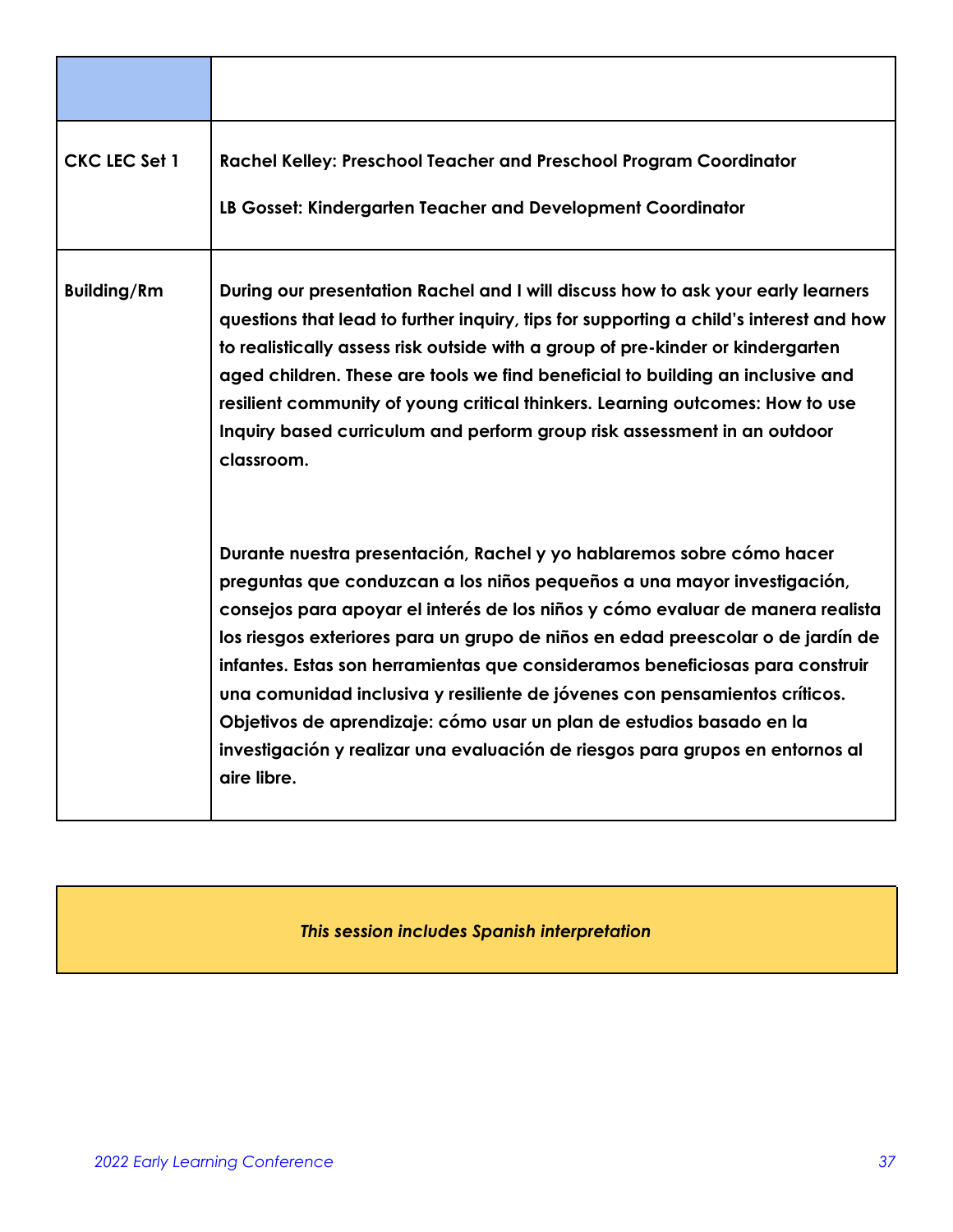| H <sub>5</sub>      | Understanding special education services in public schools.<br>Comprender los servicios de educación especial en las escuelas públicas                                                                                                                                                                                                                                                                                                                                                                                                                        |
|---------------------|---------------------------------------------------------------------------------------------------------------------------------------------------------------------------------------------------------------------------------------------------------------------------------------------------------------------------------------------------------------------------------------------------------------------------------------------------------------------------------------------------------------------------------------------------------------|
| <b>CKC SN Set 1</b> | <b>Presenter: Luis Navez Dircio</b><br>-Special Education Teacher (Maestro de Educación Especial)<br>-Bend La-Pine Schools (Escuelas de Bend La-Pine)                                                                                                                                                                                                                                                                                                                                                                                                         |
|                     | In this session, participants will learn about students in special education, how<br>students with special education services can succeed, and how diverse students<br>are navigating through their education unsuccessfully.<br>Participants will learn about the process of how a student is identified and put<br>into special education. Participants will understand different factors of special<br>education in elementary, middle, and high schools.                                                                                                  |
|                     | En esta sesión, los participantes aprenderán sobre los estudiantes en educación<br>especial, cómo los estudiantes con servicios de educación especial pueden<br>tener éxito y cómo los estudiantes diversos están navegando sin éxito a través<br>de su educación.<br>Los participantes aprenderán sobre el proceso de cómo se identifica a un<br>estudiante y se le asigna los servicios de educación especial. Los participantes<br>comprenderán los diferentes factores de la educación especial en las escuelas<br>primarias, intermedias, y secundarias. |
|                     | This session is offered in Spanish                                                                                                                                                                                                                                                                                                                                                                                                                                                                                                                            |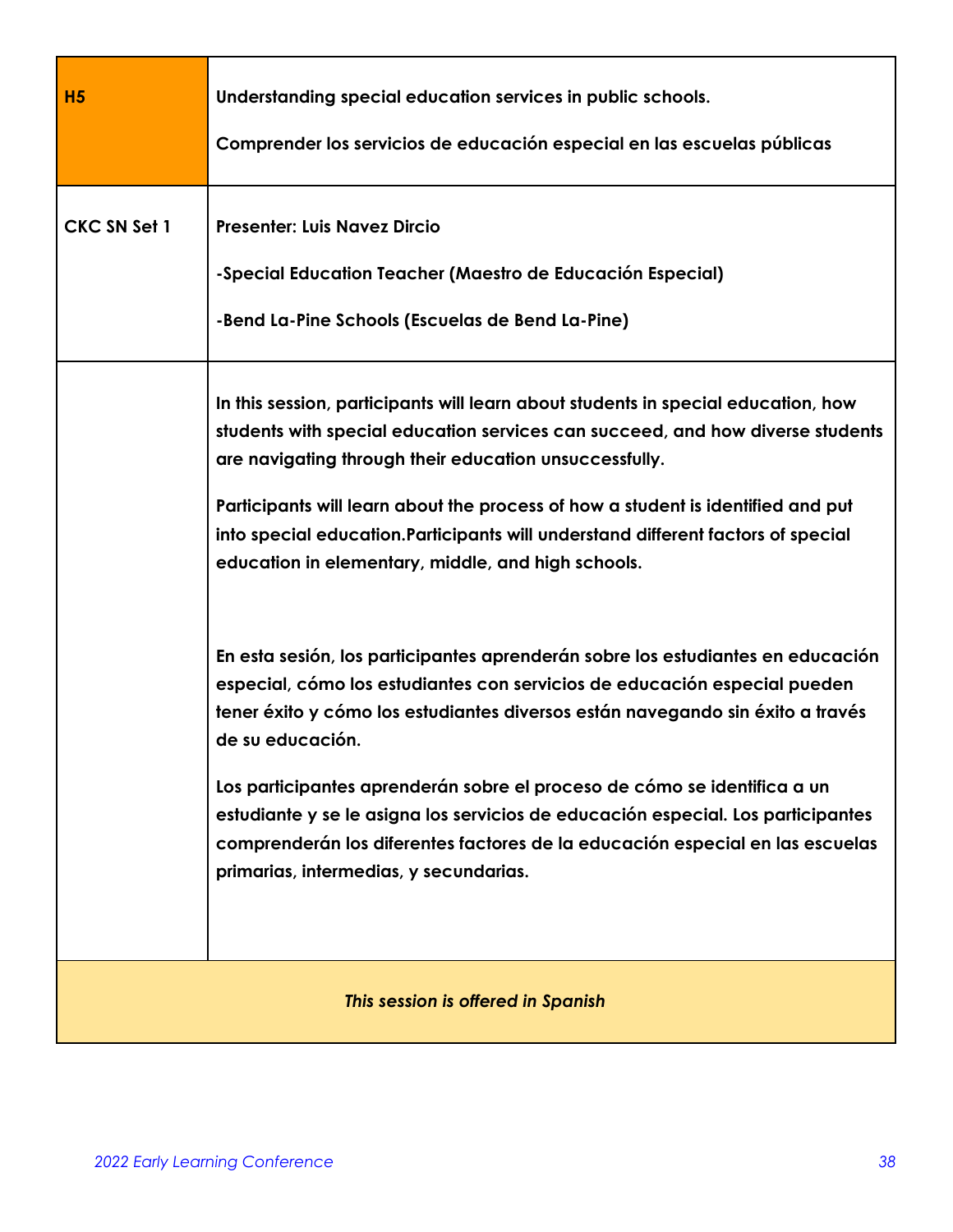| J1                    | Panel Presentation 1: Rising and Shining Leaders in Early Care and Education<br>Panel de Presentación 1: Líderes Emergentes y Brillantes en el Cuidado y la<br>Educación de la Primera Infancia                                                                                                                                                                                                                                                                                                                                                                                                                                                                                                                                                                                                                                                            |
|-----------------------|------------------------------------------------------------------------------------------------------------------------------------------------------------------------------------------------------------------------------------------------------------------------------------------------------------------------------------------------------------------------------------------------------------------------------------------------------------------------------------------------------------------------------------------------------------------------------------------------------------------------------------------------------------------------------------------------------------------------------------------------------------------------------------------------------------------------------------------------------------|
| <b>CKC PPLD Set 1</b> | <b>Facilitator: Jen Rusk</b><br>Panelists: Candace Brey, Luis Navez, Stephanie Krause, Kara Tachikawa, Julie<br>Mitchell, Melinda Boyle, Tammy Rundle, Ana Wright, Amy McCormack                                                                                                                                                                                                                                                                                                                                                                                                                                                                                                                                                                                                                                                                           |
| <b>PIO 201</b>        | This panel conversation will center on leadership that comes from working with<br>children and educators toward developmentally appropriate, culturally and<br>community responsive practices.<br>We recommend this panel for current and rising educators who are hoping to<br>grow in their understanding of how their actions in classrooms and programs<br>impact the lives of families and children in their care.<br>La conversación de este panel se centrará en el liderazgo que surge del trabajo<br>con niños y educadores hacia prácticas apropiadas para el desarrollo y<br>sensibles a las culturas y comunidades.<br>Recomendamos este panel para educadores actuales y futuros que esperan<br>crecer en su comprensión de cómo sus acciones en las aulas y los programas<br>impactan las vidas de las familias y los niños bajo su cuidado. |
|                       | This session includes Spanish interpretation (MR)                                                                                                                                                                                                                                                                                                                                                                                                                                                                                                                                                                                                                                                                                                                                                                                                          |

Г

п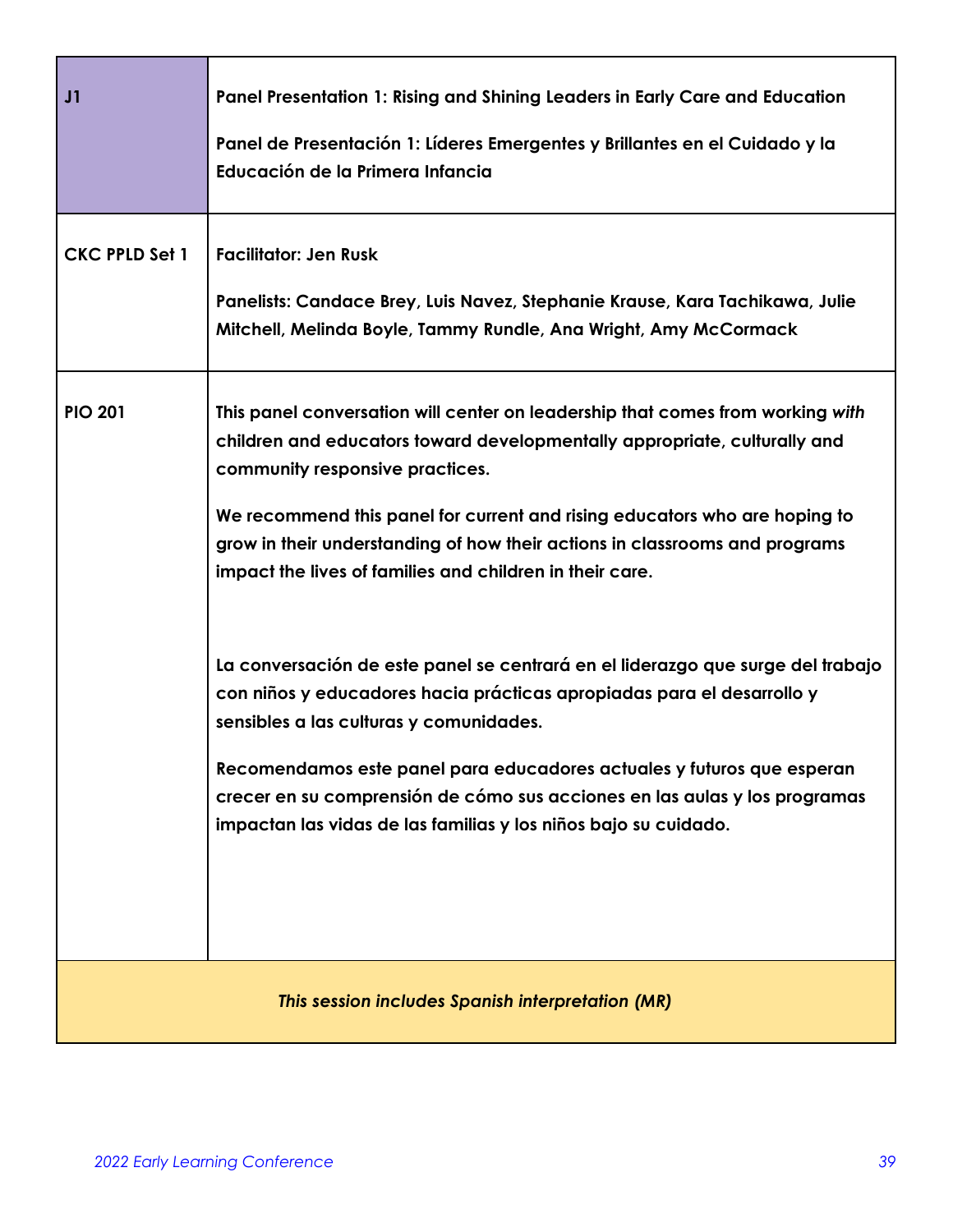| J2                    | Panel Presentation 2: Leading the Way through Advocacy and Policy<br>Panel de Presentación 2: Dirigiendo el Camino hacia la Abogacía y Pólizas                                                                                                                                                                                                                                                                                                                                              |
|-----------------------|---------------------------------------------------------------------------------------------------------------------------------------------------------------------------------------------------------------------------------------------------------------------------------------------------------------------------------------------------------------------------------------------------------------------------------------------------------------------------------------------|
| <b>CKC PPLD Set 1</b> | <b>Facilitator: Brenda Comini, Director-Early Learning Hub</b><br>Panelists: Tim Rusk, Laurie Danzuka, Phil Chang, Alyssa Chatterjee, Heather<br>Rogen, Jon Reeves, Diane Tipton                                                                                                                                                                                                                                                                                                            |
| <b>HCC 330</b>        | This panel conversation will center on leadership that comes from working on<br>behalf of children, educators, and education policy toward equitable and<br>inclusive practices.<br>We recommend this panel for educators who have been in the field of early<br>learning for some time and are looking to grow in their leadership reach as they<br>engage with local, regional, state, and national advocacy and policy-level<br>conversations.                                           |
|                       | La conversación de este panel se enfocará en el liderazgo que proviene de<br>trabajar en nombre de los niños, los educadores y las pólizas educativas hacia<br>prácticas equitativas e inclusivas.<br>Recomendamos este panel para educadores que han estado en el campo del<br>aprendizaje temprano durante algún tiempo y buscan crecimiento en su<br>liderazgo a medida que se involucran en conversaciones sobre la abogacía de<br>pólizas a nivel local, regional, estatal y nacional. |
|                       | This session includes Spanish interpretation                                                                                                                                                                                                                                                                                                                                                                                                                                                |